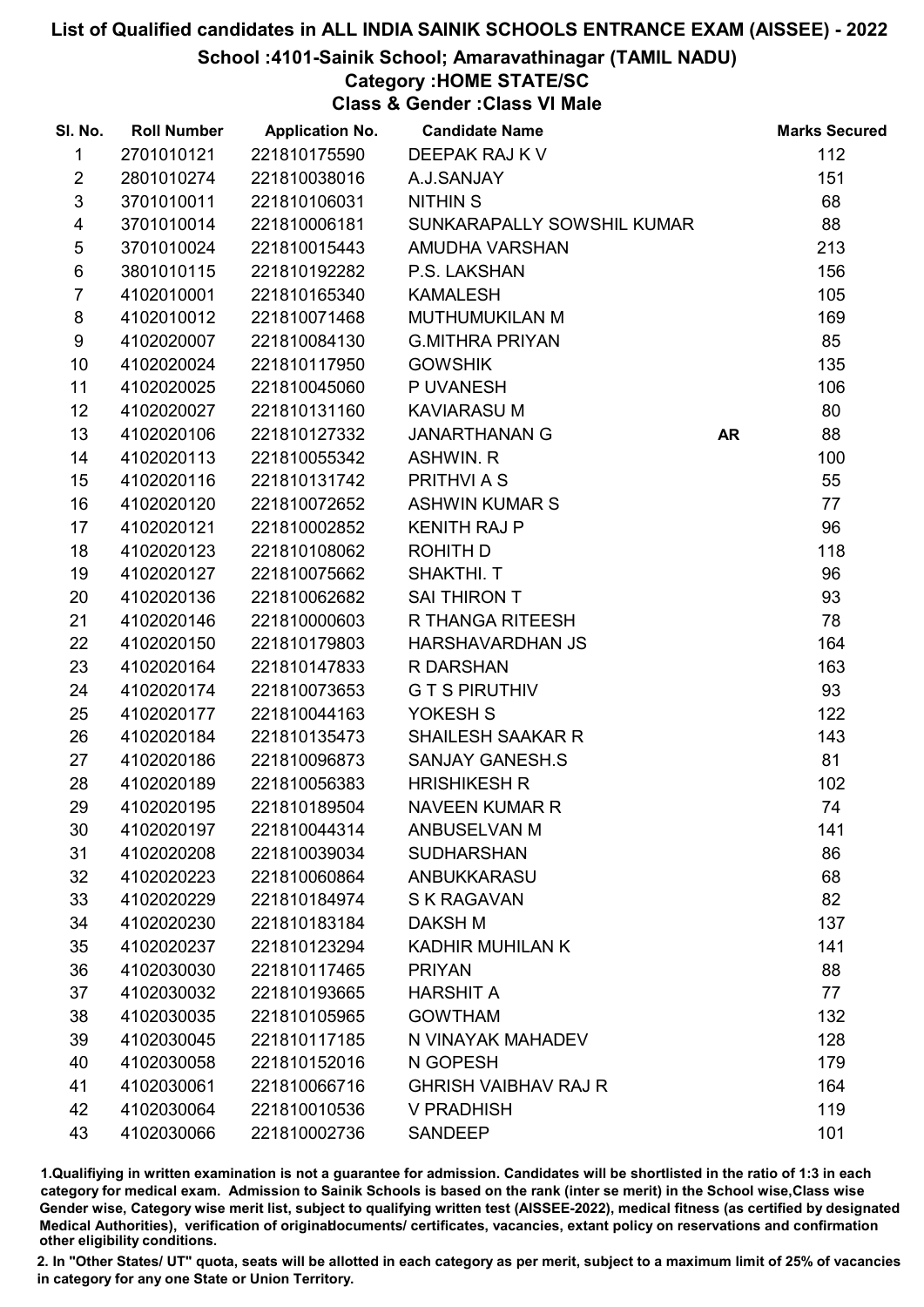School :4101-Sainik School; Amaravathinagar (TAMIL NADU)

# Category :HOME STATE/SC

Class & Gender :Class VI Male

| SI. No. | <b>Roll Number</b> | <b>Application No.</b> | <b>Candidate Name</b>    | <b>Marks Secured</b> |
|---------|--------------------|------------------------|--------------------------|----------------------|
| 44      | 4102030072         | 221810040856           | <b>S AVINASH</b>         | 89                   |
| 45      | 4102030073         | 221810074856           | <b>MOHNISH</b>           | 204                  |
| 46      | 4102030118         | 221810046367           | <b>S NILAVAN</b>         | 141                  |
| 47      | 4102030120         | 221810135667           | <b>DEVA DHARSHAN</b>     | 94                   |
| 48      | 4102030123         | 221810027077           | PRANAESHVARDHAN S P      | 115                  |
| 49      | 4102030128         | 221810195977           | V.AVINASH                | 85                   |
| 50      | 4102030138         | 221810111397           | SIDDHARTH S              | 189                  |
| 51      | 4102030145         | 221810097308           | R S GEERTHI HASAN        | 142                  |
| 52      | 4102030187         | 221810117988           | S. MONISH                | 133                  |
| 53      | 4102030189         | 221810035298           | JAI T                    | 123                  |
| 54      | 4102030200         | 221810056719           | <b>S S BALAPRATHEEK</b>  | 135                  |
| 55      | 4102030218         | 221810048359           | <b>B UMESHWAR</b>        | 106                  |
| 56      | 4102030219         | 221810110459           | D VENU MADHAV            | 104                  |
| 57      | 4102030231         | 221810156779           | <b>ILANDHEEPAN V</b>     | 126                  |
| 58      | 4103010002         | 221810070140           | <b>MS NITHISH</b>        | 100                  |
| 59      | 4103010005         | 221810006850           | <b>HARSITH</b>           | 126                  |
| 60      | 4103010006         | 221810197260           | R PRADEEP                | 102                  |
| 61      | 4103010015         | 221810129592           | <b>GOWTHAM</b>           | 98                   |
| 62      | 4103010064         | 221810062020           | <b>KABILAVARMAN D S</b>  | 138                  |
| 63      | 4103010069         | 221810039220           | YUGAPRIYAN               | 160                  |
| 64      | 4103010072         | 221810121030           | <b>MANISH S</b>          | 69                   |
| 65      | 4103010074         | 221810011230           | ROHITH E M               | 175                  |
| 66      | 4103010076         | 221810056230           | YASWANTH PANDIAN A       | 218                  |
| 67      | 4103010084         | 221810076830           | <b>SHAGIL KUMAR. M</b>   | 102                  |
| 68      | 4103010092         | 221810006440           | <b>RUDHRAPRIYAN S</b>    | 82                   |
| 69      | 4103010163         | 221810006301           | KARUPPIAH SANTHOSH KUMAR | 155                  |
| 70      | 4103010170         | 221810015901           | P.K.DHARUKESH            | 101                  |
| 71      | 4103010211         | 221810016431           | <b>HARISH S A</b>        | 82                   |
| 72      | 4103010213         | 221810163531           | <b>VIKASH V</b>          | 84                   |
| 73      | 4103010238         | 221810040451           | <b>HARIHARAN</b>         | 69                   |
| 74      | 4103010247         | 221810022361           | <b>S KABILESH</b>        | 104                  |
| 75      | 4103010267         | 221810057081           | <b>SUJITH R</b>          | 123                  |
| 76      | 4103010277         | 221810081781           | <b>SUGAVANESH C P</b>    | 215                  |
| 77      | 4103010294         | 221810084891           | YASWAND VIJAY V          | 123                  |
| 78      | 4103010297         | 221810042991           | <b>KRISSHIVERAM S</b>    | 145                  |
| 79      | 4103010299         | 221810024002           | <b>LISHAANTH</b>         | 125                  |
| 80      | 4103020009         | 221810103512           | <b>THARUN J</b>          | 97                   |
| 81      | 4103020039         | 221810029932           | <b>RITHICK K</b>         | 142                  |
| 82      | 4103020042         | 221810031142           | <b>DUSHYANTH M</b>       | 101                  |
| 83      | 4103020066         | 221810080452           | A DEEPAK                 | 144                  |
| 84      | 4103020069         | 221810012852           | C.B.MUTHUKUMARAN         | 178                  |
| 85      | 4103020070         | 221810053852           | <b>JANAGAN V</b>         | 134                  |
| 86      | 4103020071         | 221810076952           | HARI SHUDHAAN M S        | 113                  |

1.Qualifiying in written examination is not a guarantee for admission. Candidates will be shortlisted in the ratio of 1:3 in each category for medical exam. Admission to Sainik Schools is based on the rank (inter se merit) in the School wise,Class wise Gender wise, Category wise merit list, subject to qualifying written test (AISSEE-2022), medical fitness (as certified by designated Medical Authorities), verification of originablocuments/ certificates, vacancies, extant policy on reservations and confirmation other eligibility conditions.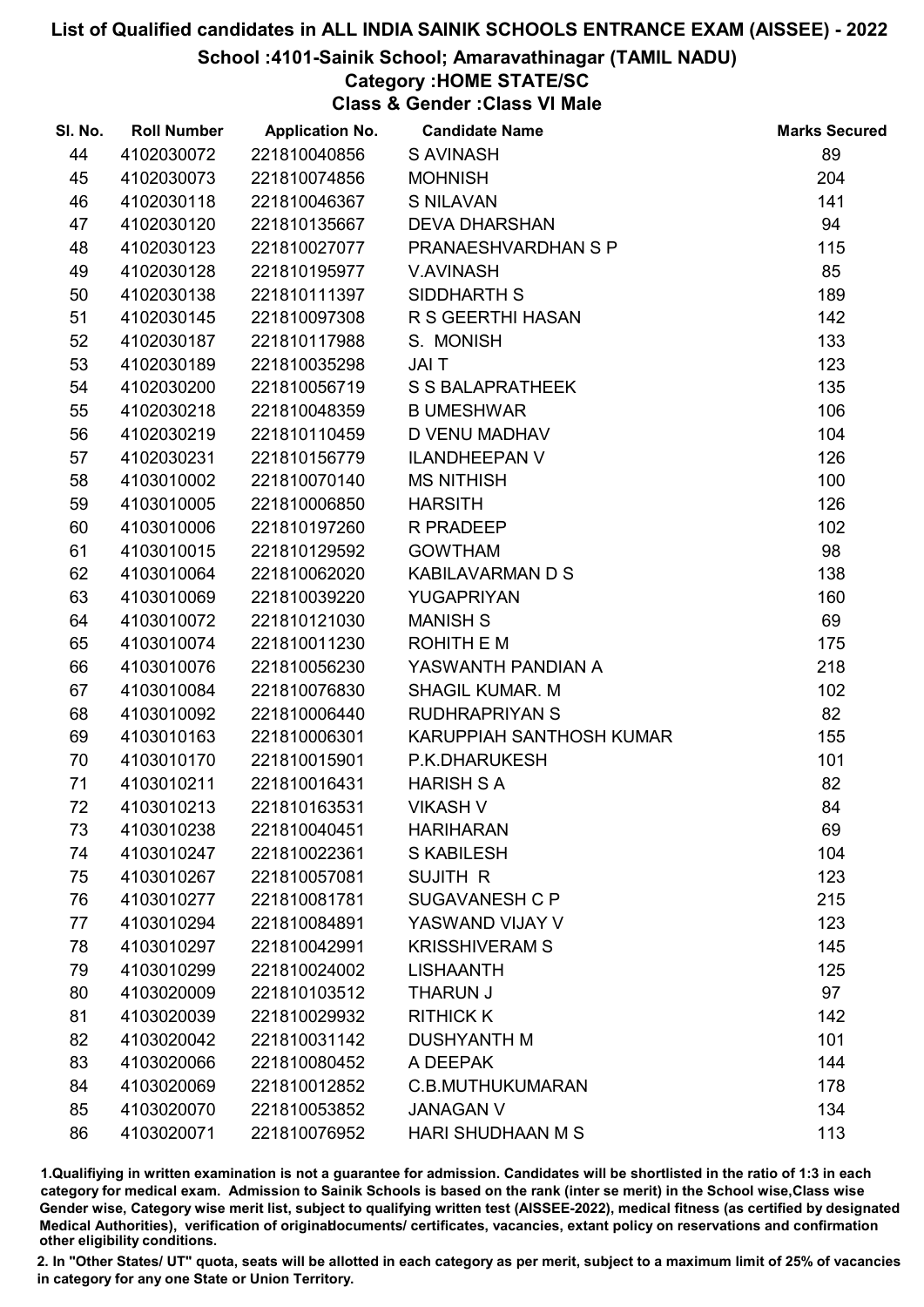#### School :4101-Sainik School; Amaravathinagar (TAMIL NADU)

## Category :HOME STATE/SC

Class & Gender :Class VI Male

| SI. No. | <b>Roll Number</b> | <b>Application No.</b> | <b>Candidate Name</b>       | <b>Marks Secured</b> |
|---------|--------------------|------------------------|-----------------------------|----------------------|
| 87      | 4103020074         | 221810047162           | <b>TAMILVANAN K</b>         | 100                  |
| 88      | 4103020086         | 221810105372           | <b>GOKUL KRISHNAN K</b>     | 85                   |
| 89      | 4103020111         | 221810139682           | S SAM NARESH PAUL           | 155                  |
| 90      | 4103020124         | 221810138292           | YOGITH PANDIAN M            | 69                   |
| 91      | 4103020141         | 221810002403           | NIKHILESHWAR BK             | 81                   |
| 92      | 4103020145         | 221810004503           | MONISH C                    | 65                   |
| 93      | 4103020173         | 221810103523           | R S KARKKI                  | 103                  |
| 94      | 4103020183         | 221810188333           | <b>MAHISH</b>               | 61                   |
| 95      | 4103020190         | 221810038733           | <b>RAMPRASATH V</b>         | 158                  |
| 96      | 4103020245         | 221810125573           | <b>NIKIL K</b>              | 118                  |
| 97      | 4103020268         | 221810187993           | <b>SHREE KRISHNA P</b>      | 92                   |
| 98      | 4103020292         | 221810025814           | <b>GOKULNATH N</b>          | 169                  |
| 99      | 4103020298         | 221810088124           | <b>RITHIK DHARSHAN</b>      | 88                   |
| 100     | 4103020321         | 221810037634           | SIDDHARTH N.S.              | 195                  |
| 101     | 4103020323         | 221810044934           | <b>B.DHAARSAN</b>           | 101                  |
| 102     | 4103020324         | 221810007044           | <b>B.R.ABUJAY NIKHILESH</b> | 156                  |
| 103     | 4103020336         | 221810161844           | <b>JAGATH GURU A</b>        | 147                  |
| 104     | 4103020339         | 221810048844           | S VASANTH                   | 150                  |
| 105     | 4103020361         | 221810030664           | <b>KAMESH R</b>             | 109                  |
| 106     | 4103020362         | 221810014664           | <b>GUGAN SREE R G</b>       | 81                   |
| 107     | 4103020365         | 221810144074           | <b>SAMONISH</b>             | 127                  |
| 108     | 4103020372         | 221810165374           | <b>SANJEEV</b>              | 73                   |
| 109     | 4103020384         | 221810049774           | <b>DHASHVANTH</b>           | 129                  |
| 110     | 4103020386         | 221810169974           | <b>M.KARTHIK</b>            | 181                  |
| 111     | 4103020431         | 221810046615           | <b>PRAJIN N</b>             | 77                   |
| 112     | 4103020432         | 221810019615           | <b>R P NIMALAN</b>          | 76                   |
| 113     | 4103020451         | 221810060135           | <b>NAVEEN KARTHICK</b>      | 214                  |
| 114     | 4103020456         | 221810115335           | <b>SANTHOSH V</b>           | 79                   |
| 115     | 4103020471         | 221810022545           | <b>MAYURISH R</b>           | 207                  |
| 116     | 4103020485         | 221810128355           | <b>SRINATH G</b>            | 131                  |
| 117     | 4103020487         | 221810006655           | <b>AKILESH</b>              | 104                  |
| 118     | 4103020502         | 221810013565           | <b>GANESHWAR</b>            | 141                  |
| 119     | 4103020528         | 221810042385           | <b>ALLWIN BILLA S</b>       | 130                  |
| 120     | 4103020529         | 221810046485           | <b>V PARASURAM</b>          | 72                   |
| 121     | 4103020550         | 221810077495           | S.J.PRUTHIVI                | 176                  |
| 122     | 4103020552         | 221810125695           | GOURAV.V                    | 105                  |
| 123     | 4103020571         | 221810034906           | <b>KARJITH R</b>            | 178                  |
| 124     | 4103020574         | 221810005116           | <b>PERINBHAN S</b>          | 86                   |
| 125     | 4103020600         | 221810054036           | P. SASHVINTH                | 76                   |
| 126     | 4103030051         | 221810043366           | <b>KISHORE M</b>            | 88                   |
| 127     | 4103030071         | 221810058576           | <b>NIRANJAN J S</b>         | 83                   |
| 128     | 4103030080         | 221810125686           | <b>SRI GOKULA VARSHAN</b>   | 192                  |
| 129     | 4103030115         | 221810011807           | SINDHAN M                   | 137                  |

1.Qualifiying in written examination is not a guarantee for admission. Candidates will be shortlisted in the ratio of 1:3 in each category for medical exam. Admission to Sainik Schools is based on the rank (inter se merit) in the School wise,Class wise Gender wise, Category wise merit list, subject to qualifying written test (AISSEE-2022), medical fitness (as certified by designated Medical Authorities), verification of originablocuments/ certificates, vacancies, extant policy on reservations and confirmation other eligibility conditions.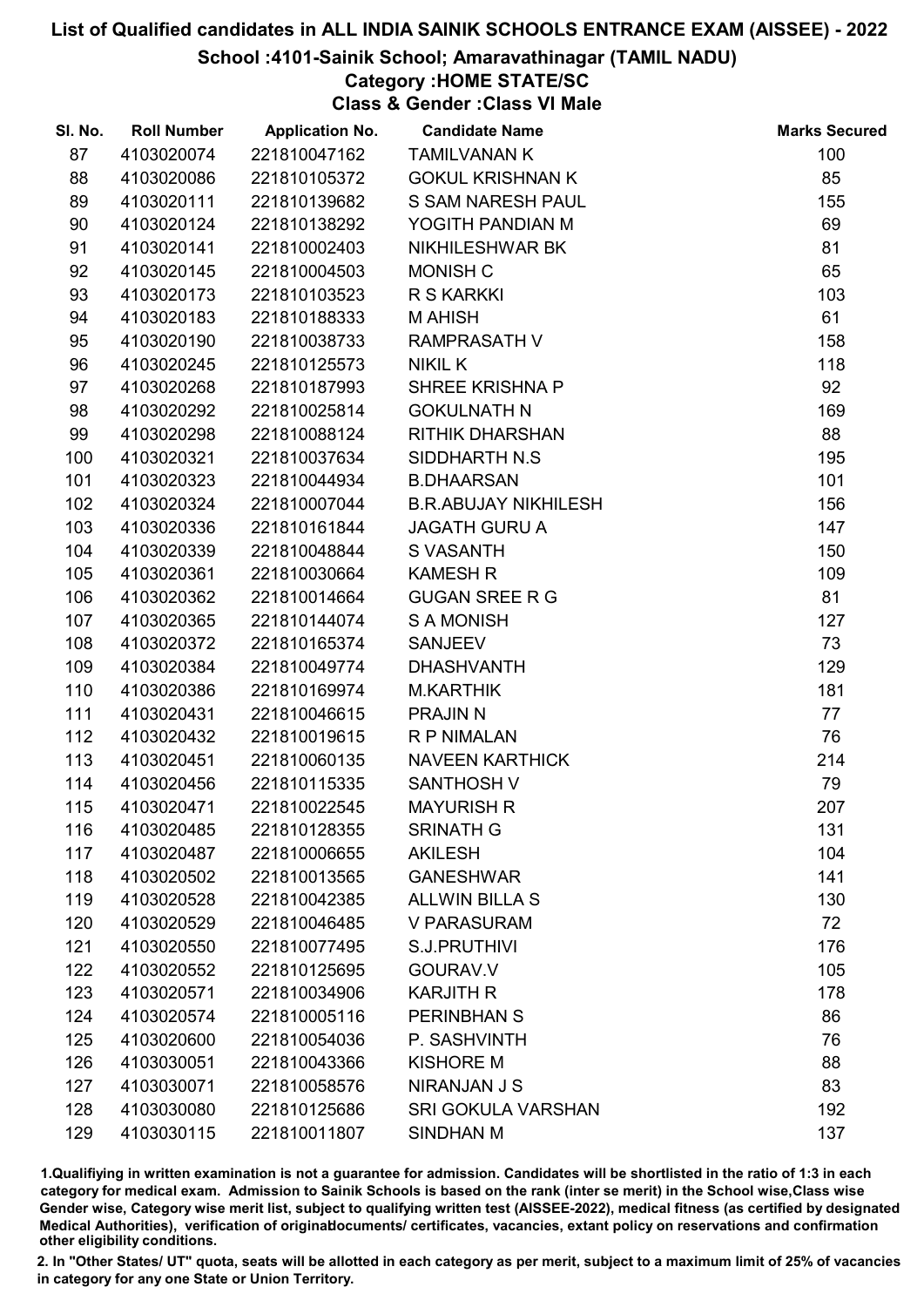#### School :4101-Sainik School; Amaravathinagar (TAMIL NADU)

## Category :HOME STATE/SC

Class & Gender :Class VI Male

| SI. No. | <b>Roll Number</b> | <b>Application No.</b> | <b>Candidate Name</b>   |           | <b>Marks Secured</b> |
|---------|--------------------|------------------------|-------------------------|-----------|----------------------|
| 130     | 4103030146         | 221810046137           | THEBENDRA N             |           | 118                  |
| 131     | 4103030159         | 221810045847           | <b>V KHANEESH</b>       |           | 108                  |
| 132     | 4103030177         | 221810101267           | <b>SANJAY SRI RAM</b>   |           | 131                  |
| 133     | 4103030245         | 221810006118           | <b>MANIKANDAN K</b>     |           | 117                  |
| 134     | 4103030249         | 221810052218           | <b>S SHARUN VISWA</b>   |           | 123                  |
| 135     | 4103030252         | 221810042418           | <b>S S DHARANISH</b>    |           | 70                   |
| 136     | 4103030254         | 221810024518           | A ADHISIVAN             |           | 180                  |
| 137     | 4103030260         | 221810047918           | KANDHAPRASATH D         |           | 106                  |
| 138     | 4103030263         | 221810017028           | <b>HARIHARAN K</b>      |           | 84                   |
| 139     | 4103030264         | 221810059128           | YOGESH S B              |           | 96                   |
| 140     | 4103030273         | 221810068628           | <b>RAMPRASATH S</b>     |           | 90                   |
| 141     | 4103030317         | 221810008258           | DARSHAN P M             |           | 159                  |
| 142     | 4103030327         | 221810078168           | <b>KANNAN P</b>         |           | 129                  |
| 143     | 4103030335         | 221810079468           | KAVIN HARI. K           |           | 146                  |
| 144     | 4103030338         | 221810047768           | A G LAKSHITH VAIBHAV    |           | 140                  |
| 145     | 4103030352         | 221810089778           | <b>C.M.TAMILINIYAN</b>  |           | 103                  |
| 146     | 4103030360         | 221810013488           | SANJEEV G M             |           | 96                   |
| 147     | 4103030369         | 221810011098           | SAYANTHAN A             |           | 99                   |
| 148     | 4103030380         | 221810136898           | A YASWANTH              |           | 115                  |
| 149     | 4103030393         | 221810050809           | THAMIL KABILAN M        |           | 77                   |
| 150     | 4103030395         | 221810179119           | <b>KANUSAN</b>          |           | 74                   |
| 151     | 4103030420         | 221810013429           | <b>HARINATH U S</b>     |           | 71                   |
| 152     | 4103030442         | 221810022149           | <b>M SHYAM SUNDAR</b>   |           | 86                   |
| 153     | 4103030448         | 221810036449           | P NITHIN                |           | 92                   |
| 154     | 4103030451         | 221810157549           | NACHIKTA KISHORE Y      | <b>AR</b> | 91                   |
| 155     | 4103030473         | 221810000469           | <b>LOKESH M</b>         | CG        | 82                   |
| 156     | 4103030490         | 221810073779           | <b>ASWATHKUMARD</b>     |           | 127                  |
| 157     | 4103030500         | 221810106289           | <b>S.JAI HARISH</b>     |           | 120                  |
| 158     | 4103030502         | 221810148289           | S KESAVDARSHAN          |           | 82                   |
| 159     | 4103030519         | 221810146299           | <b>ABHISHEK</b>         |           | 122                  |
| 160     | 4103030520         | 221810018299           | <b>KAVINESH B</b>       |           | 134                  |
| 161     | 4104010007         | 221810095724           | <b>LINKKESH R M</b>     |           | 97                   |
| 162     | 4104010010         | 221810002908           | <b>SAJJITH S</b>        |           | 137                  |
| 163     | 4104010029         | 221810089821           | KURALAMUTHAN N D        |           | 93                   |
| 164     | 4104010030         | 221810070231           | PRINCE C                |           | 124                  |
| 165     | 4104010043         | 221810058832           | ROHITH.A                |           | 89                   |
| 166     | 4104010053         | 221810011582           | <b>KISHORE GNANAM T</b> |           | 158                  |
| 167     | 4104010058         | 221810153213           | <b>VISHVA KARUL G</b>   |           | 96                   |
| 168     | 4104010087         | 221810140344           | PRATHEESHVEL A          |           | 52                   |
| 169     | 4104010105         | 221810038175           | <b>LAVONN J</b>         |           | 130                  |
| 170     | 4104010110         | 221810055585           | <b>MAHISH K</b>         |           | 111                  |
| 171     | 4104010114         | 221810095526           | <b>VISHVA ARUL G</b>    |           | 91                   |
| 172     | 4104010123         | 221810193296           | <b>SURYA PRAKASH</b>    |           | 84                   |

1.Qualifiying in written examination is not a guarantee for admission. Candidates will be shortlisted in the ratio of 1:3 in each category for medical exam. Admission to Sainik Schools is based on the rank (inter se merit) in the School wise,Class wise Gender wise, Category wise merit list, subject to qualifying written test (AISSEE-2022), medical fitness (as certified by designated Medical Authorities), verification of originablocuments/ certificates, vacancies, extant policy on reservations and confirmation other eligibility conditions.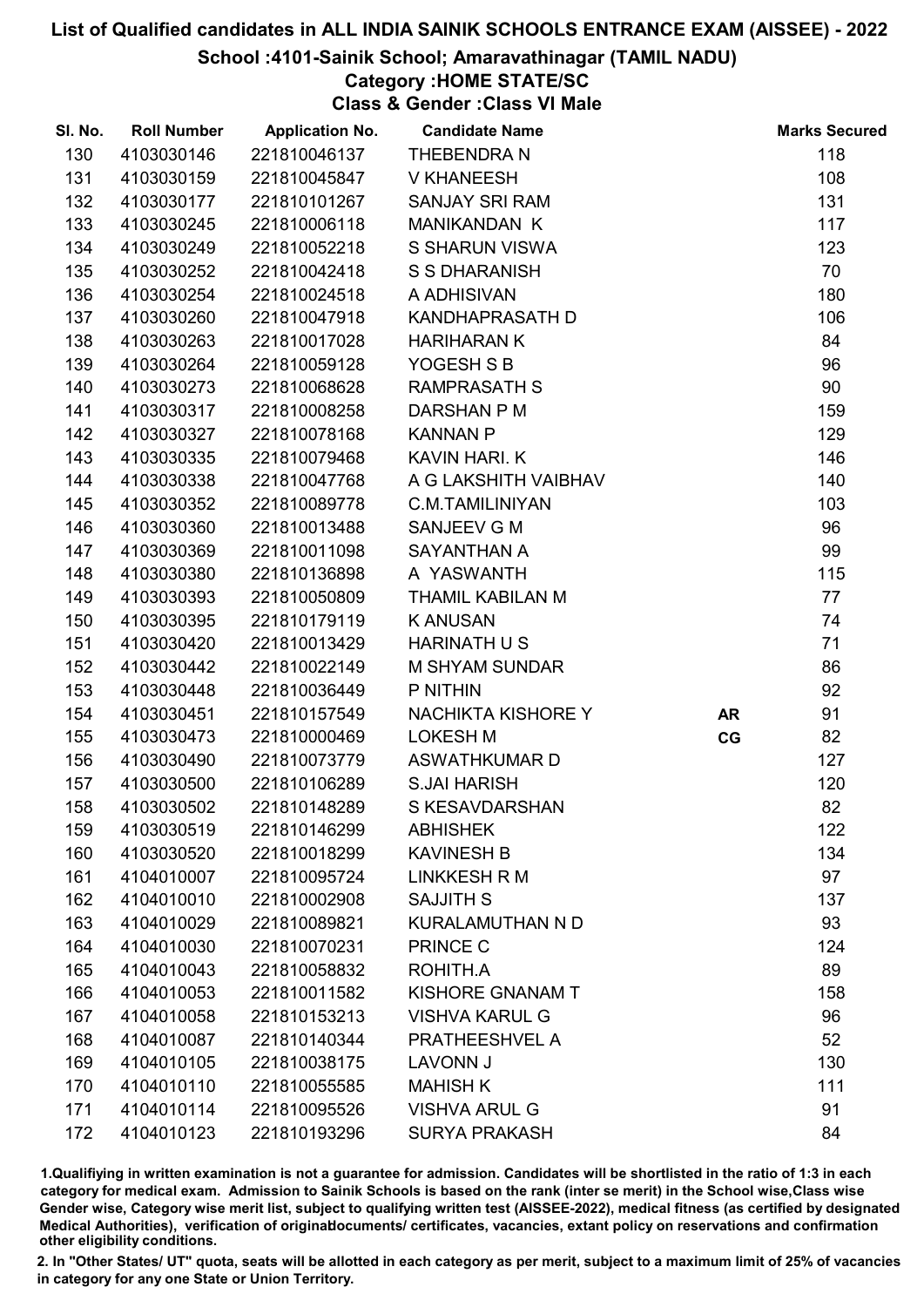#### School :4101-Sainik School; Amaravathinagar (TAMIL NADU)

# Category :HOME STATE/SC

Class & Gender :Class VI Male

| SI. No. | <b>Roll Number</b> | <b>Application No.</b> | <b>Candidate Name</b>   | <b>Marks Secured</b> |
|---------|--------------------|------------------------|-------------------------|----------------------|
| 173     | 4104010129         | 221810018617           | ARNESHDHARAN M S        | 103                  |
| 174     | 4104010140         | 221810187987           | AKHILESVAR T M          | 95                   |
| 175     | 4104010152         | 221810008588           | MARSHAL THIRUCHELVAM M  | 133                  |
| 176     | 4104010154         | 221810052998           | <b>TAMILINIYAN</b>      | 117                  |
| 177     | 4104010155         | 221810184019           | DHAYA SAGAR R           | 105                  |
| 178     | 4104010158         | 221810045739           | <b>MUKILRAM M</b>       | 80                   |
| 179     | 4104010162         | 221810037469           | <b>SRI RAM HAREES R</b> | 72                   |
| 180     | 4104010167         | 221810091289           | AS. VISHWANANTH         | 71                   |
| 181     | 4201050382         | 221810001536           | C.YOGANATH              | 87                   |
| 182     | 4402010229         | 221810079175           | ABHISHEKA KUMAR D       | 133                  |

1.Qualifiying in written examination is not a guarantee for admission. Candidates will be shortlisted in the ratio of 1:3 in each category for medical exam. Admission to Sainik Schools is based on the rank (inter se merit) in the School wise,Class wise Gender wise, Category wise merit list, subject to qualifying written test (AISSEE-2022), medical fitness (as certified by designated Medical Authorities), verification of originablocuments/ certificates, vacancies, extant policy on reservations and confirmation other eligibility conditions.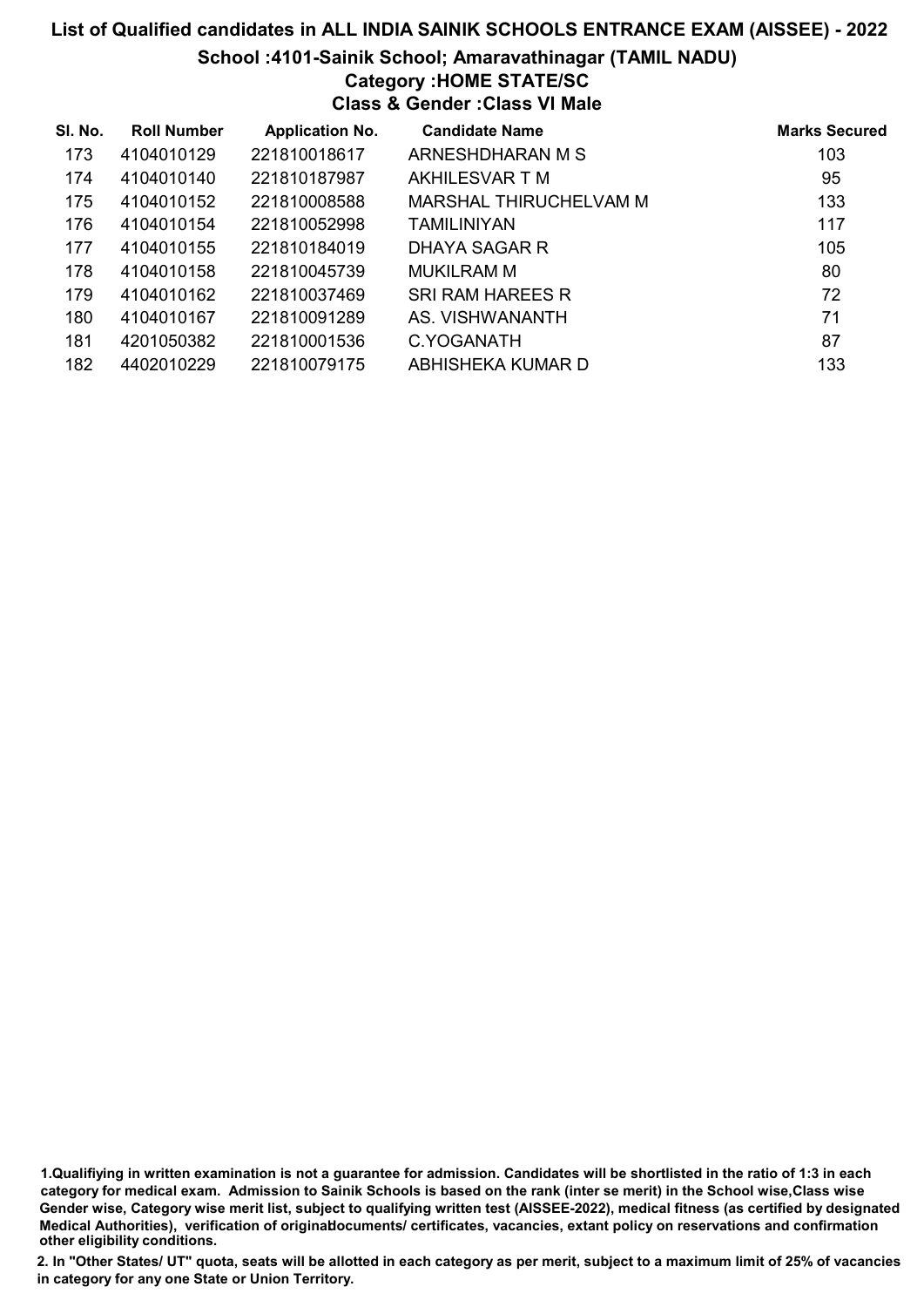#### School :4101-Sainik School; Amaravathinagar (TAMIL NADU)

## Category :HOME STATE/ST

Class & Gender :Class VI Male

| SI. No. | <b>Roll Number</b> | <b>Application No.</b> | <b>Candidate Name</b>    | <b>Marks Secured</b> |
|---------|--------------------|------------------------|--------------------------|----------------------|
| 183     | 3701010006         | 221810086340           | PARTHA SARATHY GUGULOTHU | 182                  |
| 184     | 3701010033         | 221810147464           | S.M.VIGNESH              | 89                   |
| 185     | 4102020037         | 221810002680           | S. PREMKUMAR             | 53                   |
| 186     | 4102030104         | 221810030047           | <b>HARISH M</b>          | 87                   |
| 187     | 4102030190         | 221810155298           | P.SUJTH AKSHAYEN         | 85                   |
| 188     | 4102030222         | 221810019959           | <b>R RITHISH</b>         | 86                   |
| 189     | 4103010158         | 221810090990           | M KEERTHANAN             | 79                   |
| 190     | 4103010300         | 221810071102           | <b>THAMBIVALAVAN K</b>   | 90                   |
| 191     | 4103020238         | 221810158073           | AJAY S                   | 66                   |
| 192     | 4103020492         | 221810015955           | PRADEEP.M                | 97                   |
| 193     | 4103020593         | 221810121426           | AJAY A                   | 63                   |
| 194     | 4103030027         | 221810040746           | <b>S RISHIKESH</b>       | 125                  |
| 195     | 4103030169         | 221810092657           | SABARIVASAN V            | 75                   |
| 196     | 4103030250         | 221810013218           | V G VISHRUDH             | 127                  |
| 197     | 4103030392         | 221810042709           | DHANUSH M                | 73                   |
| 198     | 4103030432         | 221810014139           | <b>DEVADARSHAN S</b>     | 62                   |

1.Qualifiying in written examination is not a guarantee for admission. Candidates will be shortlisted in the ratio of 1:3 in each category for medical exam. Admission to Sainik Schools is based on the rank (inter se merit) in the School wise,Class wise Gender wise, Category wise merit list, subject to qualifying written test (AISSEE-2022), medical fitness (as certified by designated Medical Authorities), verification of originablocuments/ certificates, vacancies, extant policy on reservations and confirmation other eligibility conditions.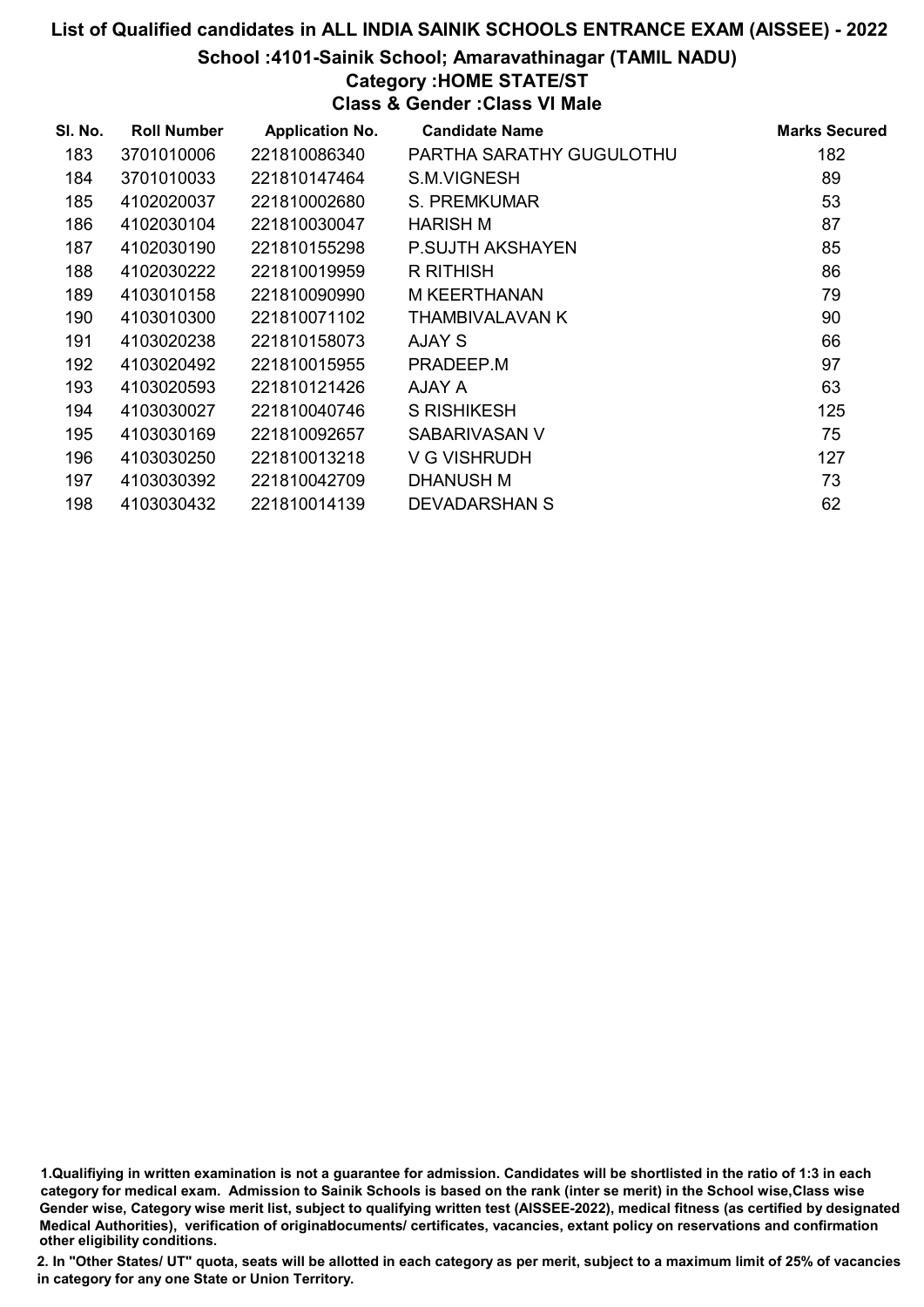#### School :4101-Sainik School; Amaravathinagar (TAMIL NADU)

# Category :HOME STATE/OBC

Class & Gender :Class VI Male

| SI. No. | <b>Roll Number</b> | <b>Application No.</b> | <b>Candidate Name</b>      | <b>Marks Secured</b> |
|---------|--------------------|------------------------|----------------------------|----------------------|
| 199     | 1210020702         | 221810143215           | <b>DANNY CHAJ</b>          | 136                  |
| 200     | 1210040039         | 221810124796           | <b>S.THANISH</b>           | 129                  |
| 201     | 2303050264         | 221810038312           | <b>S BERNANTH</b>          | 208                  |
| 202     | 2303050341         | 221810037342           | <b>J.S.PRAJWAL</b>         | 201                  |
| 203     | 2701010085         | 221810007260           | <b>LOKESH G</b>            | 173                  |
| 204     | 2701010191         | 221810030051           | <b>HAVISH.S</b>            | 147                  |
| 205     | 2701020143         | 221810186772           | A.PAUL PRABHAKARAN         | 129                  |
| 206     | 2805010133         | 221810121830           | <b>J. SREE SANJAY</b>      | 140                  |
| 207     | 2805010233         | 221810056271           | S S DHIBU                  | 191                  |
| 208     | 2805020180         | 221810078493           | <b>JONAS J</b>             | 129                  |
| 209     | 2805020559         | 221810168638           | CHIDAMBARA THANU. C        | 225                  |
| 210     | 2805020624         | 221810067709           | PETCHI PRAVEEN             | 152                  |
| 211     | 3701010016         | 221810160691           | K.S.ARUNSOORIYAN           | 202                  |
| 212     | 3701010036         | 221810096984           | <b>MUGILAN S R</b>         | 206                  |
| 213     | 3701010043         | 221810141616           | <b>DEEPAK RAJ R</b>        | 125                  |
| 214     | 3701010059         | 221810056689           | <b>SAI ARUN R</b>          | 169                  |
| 215     | 3905040153         | 221810000251           | <b>SRIHARISH. R</b>        | 169                  |
| 216     | 4102010013         | 221810020879           | M.KARUNMUTHU               | 126                  |
| 217     | 4102010016         | 221810089500           | A PAVAN KARTHIK            | 175                  |
| 218     | 4102020015         | 221810193640           | R.S.SANTHAN                | 206                  |
| 219     | 4102020016         | 221810057840           | <b>AVISH VIJAY</b>         | 160                  |
| 220     | 4102020019         | 221810044350           | F BERNARD JEFFREY          | 203                  |
| 221     | 4102020021         | 221810123550           | <b>ABINAV S</b>            | 196                  |
| 222     | 4102020035         | 221810122380           | <b>VASANTHAKUMAR J</b>     | 144                  |
| 223     | 4102020058         | 221810029031           | R S ASHWIN KUMAR           | 212                  |
| 224     | 4102020065         | 221810051151           | <b>VETRIVEL VIJAY</b>      | 207                  |
| 225     | 4102020067         | 221810099951           | <b>JAI KRISHNA.S</b>       | 177                  |
| 226     | 4102020079         | 221810139191           | P. SURESH                  | 151                  |
| 227     | 4102020107         | 221810054432           | R. DAVESH                  | 152                  |
| 228     | 4102020122         | 221810122952           | <b>NIRANJAN</b>            | 137                  |
| 229     | 4102020142         | 221810194892           | <b>ROHAN SMIRTH R</b>      | 121                  |
| 230     | 4102020147         | 221810083603           | A RYAN ACHILLES            | 131                  |
| 231     | 4102020157         | 221810036913           | A HEMANTH                  | 192                  |
| 232     | 4102020171         | 221810183843           | M. DHARA KESAVA RAM        | 150                  |
| 233     | 4102020181         | 221810121173           | S YOGESHWAR                | 127                  |
| 234     | 4102020182         | 221810031173           | <b>N.C.VISHNU PRASATH</b>  | 164                  |
| 235     | 4102020215         | 221810070154           | S LOGA SHASVANTH           | 146                  |
| 236     | 4102020232         | 221810158384           | AJAY KARTHICK VEERABAGHU   | 184                  |
| 237     | 4102030002         | 221810111205           | P.C. DHARUN KAARTHIK       | 149                  |
| 238     | 4102030038         | 221810026275           | <b>J DIONE ALFONZO REX</b> | 174                  |
| 239     | 4102030052         | 221810145695           | <b>JASHWANTH S</b>         | 168                  |
| 240     | 4102030054         | 221810189106           | <b>S.K.SANJAY KRISHNAN</b> | 144                  |
| 241     | 4102030078         | 221810090566           | <b>BALAJI SRINIVAS</b>     | 134                  |

1.Qualifiying in written examination is not a guarantee for admission. Candidates will be shortlisted in the ratio of 1:3 in each category for medical exam. Admission to Sainik Schools is based on the rank (inter se merit) in the School wise,Class wise Gender wise, Category wise merit list, subject to qualifying written test (AISSEE-2022), medical fitness (as certified by designated Medical Authorities), verification of originablocuments/ certificates, vacancies, extant policy on reservations and confirmation other eligibility conditions.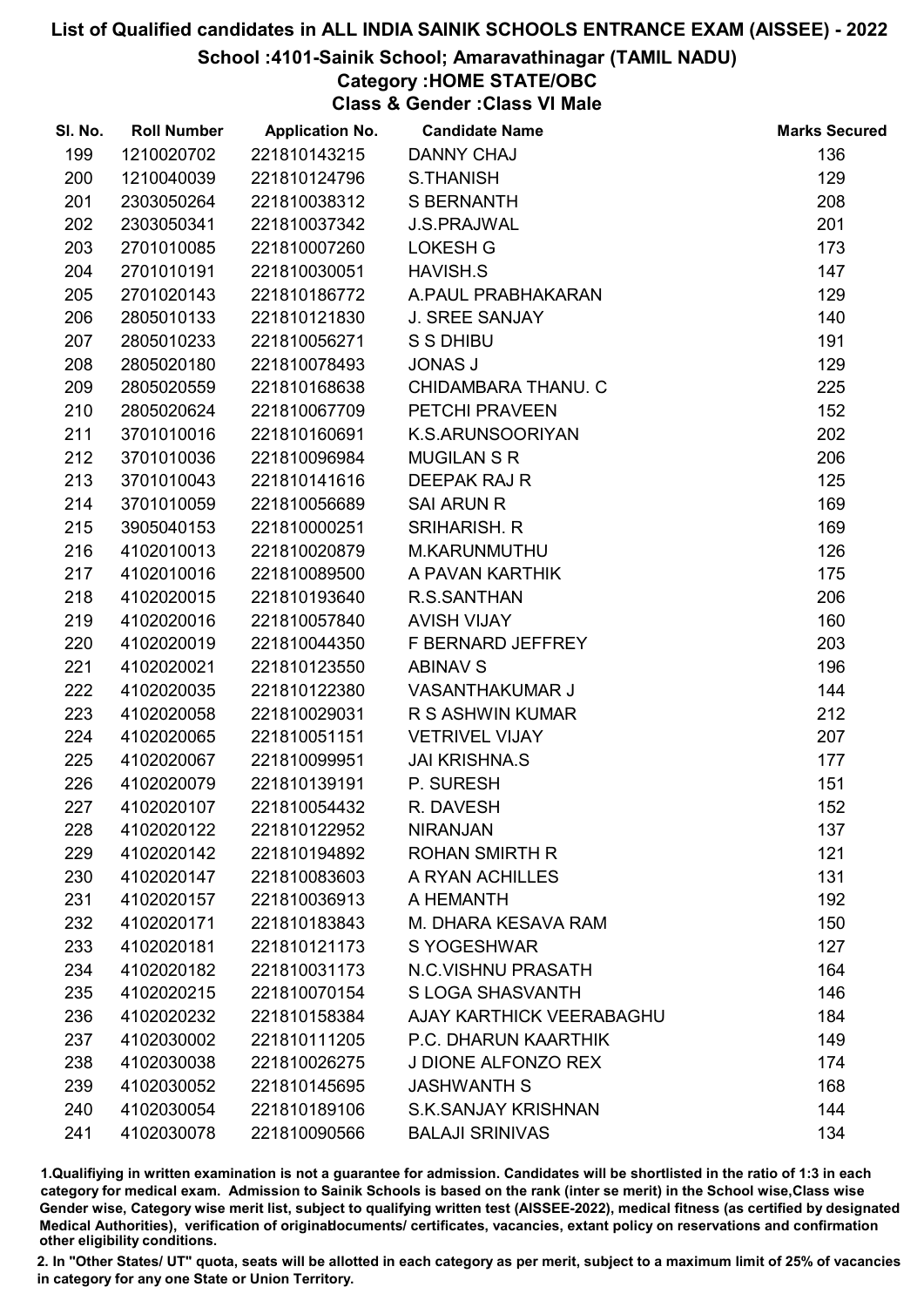#### School :4101-Sainik School; Amaravathinagar (TAMIL NADU)

Category :HOME STATE/OBC

Class & Gender :Class VI Male

| SI. No. | <b>Roll Number</b> | <b>Application No.</b> | <b>Candidate Name</b>     |    | <b>Marks Secured</b> |
|---------|--------------------|------------------------|---------------------------|----|----------------------|
| 242     | 4102030080         | 221810055966           | KARTHIKEYAN.M             |    | 134                  |
| 243     | 4102030094         | 221810028517           | KAVIN RANGARAJAN A K      |    | 214                  |
| 244     | 4102030108         | 221810109657           | S.BHARATHI BALASINGAM     |    | 149                  |
| 245     | 4102030116         | 221810161167           | <b>RUBESHWARAN</b>        |    | 132                  |
| 246     | 4102030134         | 221810193787           | R.S.SATHYAN               |    | 205                  |
| 247     | 4102030135         | 221810049887           | <b>G ARUNRAJ</b>          |    | 154                  |
| 248     | 4102030144         | 221810157108           | <b>F CHRIS MICHAEL</b>    |    | 143                  |
| 249     | 4102030150         | 221810062018           | <b>VIVYAN CHRISTY</b>     |    | 165                  |
| 250     | 4102030155         | 221810165818           | <b>EZHILAN SRINIVASAN</b> |    | 245                  |
| 251     | 4102030175         | 221810044958           | <b>TANUJ</b>              |    | 168                  |
| 252     | 4102030180         | 221810149878           | <b>SRIVATHSAN G S</b>     |    | 196                  |
| 253     | 4102030192         | 221810190798           | SARATHI RAJAN V           |    | 213                  |
| 254     | 4102030229         | 221810007479           | <b>S.YUVAN SURYA</b>      |    | 120                  |
| 255     | 4102030230         | 221810001579           | V M MITHIILESH            |    | 178                  |
| 256     | 4103010003         | 221810029550           | <b>KAVIN S SELVAN</b>     |    | 136                  |
| 257     | 4103010013         | 221810101032           | <b>MUHILARASHAN S</b>     |    | 192                  |
| 258     | 4103010021         | 221810069434           | <b>KABILEAASH P</b>       |    | 213                  |
| 259     | 4103010022         | 221810095344           | L B AADHARSH              |    | 230                  |
| 260     | 4103010034         | 221810009827           | <b>SUDAN E</b>            |    | 232                  |
| 261     | 4103010063         | 221810054910           | <b>V.HARISOORIYA</b>      | CG | 143                  |
| 262     | 4103010065         | 221810092020           | <b>SASIDHARAN</b>         |    | 135                  |
| 263     | 4103010068         | 221810008220           | KISHANSANJITH.T           |    | 162                  |
| 264     | 4103010070         | 221810014520           | M.M.ABISHANT              |    | 167                  |
| 265     | 4103010075         | 221810043230           | P S JAIRUS MELVIN         |    | 132                  |
| 266     | 4103010082         | 221810066630           | A.ASWIN                   |    | 126                  |
| 267     | 4103010083         | 221810118730           | S.V.PRANAV                |    | 160                  |
| 268     | 4103010091         | 221810033440           | LOKESHKUMAAR S.R          |    | 141                  |
| 269     | 4103010098         | 221810078250           | P. SAKTHISIVARAJ          |    | 180                  |
| 270     | 4103010099         | 221810074350           | HARSHAN SREERAJ T         |    | 213                  |
| 271     | 4103010101         | 221810043450           | <b>S.M SELVAKKUMAR</b>    |    | 133                  |
| 272     | 4103010109         | 221810069060           | S.ADHAVANNATH             |    | 207                  |
| 273     | 4103010111         | 221810024360           | S KAVEYAN                 |    | 226                  |
| 274     | 4103010117         | 221810014960           | <b>V.K RISHWAN</b>        |    | 160                  |
| 275     | 4103010118         | 221810121070           | LAKSHAY REDDY. S          |    | 159                  |
| 276     | 4103010121         | 221810012170           | V SIVAKARTHIKEYAN         |    | 139                  |
| 277     | 4103010123         | 221810010270           | <b>HARIENANTHAN R</b>     |    | 235                  |
| 278     | 4103010125         | 221810102370           | <b>DAKSHINS</b>           |    | 209                  |
| 279     | 4103010129         | 221810068670           | <b>KISHANTH S</b>         |    | 193                  |
| 280     | 4103010130         | 221810047970           | <b>MOUNISH V</b>          |    | 196                  |
| 281     | 4103010139         | 221810028880           | V.T.ADHAVAN               |    | 128                  |
| 282     | 4103010141         | 221810091090           | <b>SRRIJESH K</b>         |    | 132                  |
| 283     | 4103010145         | 221810045290           | <b>G.KAVIN</b>            |    | 134                  |
| 284     | 4103010150         | 221810122690           | RISHYASHRINGA K.V         |    | 191                  |

1.Qualifiying in written examination is not a guarantee for admission. Candidates will be shortlisted in the ratio of 1:3 in each category for medical exam. Admission to Sainik Schools is based on the rank (inter se merit) in the School wise,Class wise Gender wise, Category wise merit list, subject to qualifying written test (AISSEE-2022), medical fitness (as certified by designated Medical Authorities), verification of originablocuments/ certificates, vacancies, extant policy on reservations and confirmation other eligibility conditions.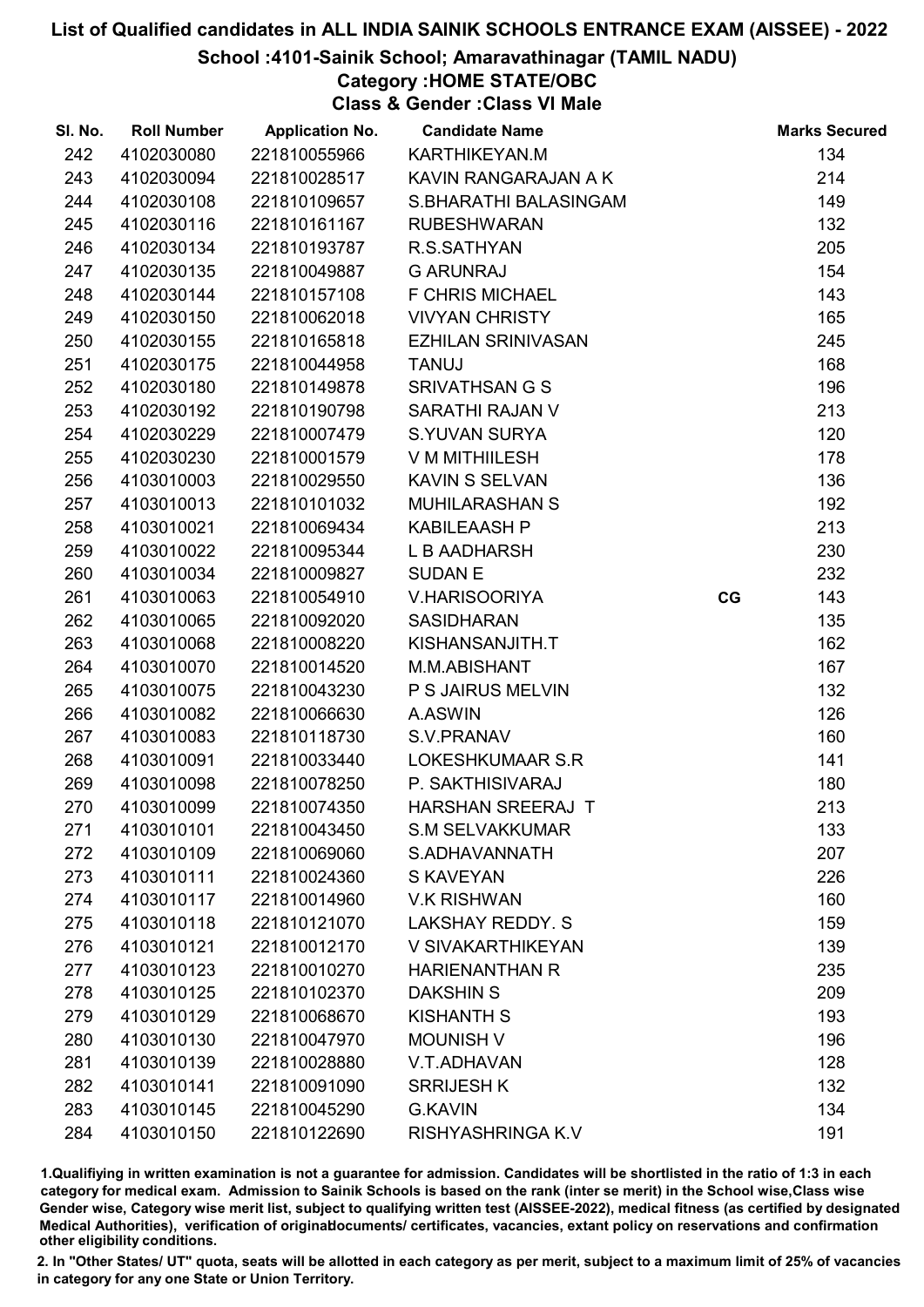#### School :4101-Sainik School; Amaravathinagar (TAMIL NADU)

# Category :HOME STATE/OBC

Class & Gender :Class VI Male

| SI. No. | <b>Roll Number</b> | <b>Application No.</b> | <b>Candidate Name</b>    | <b>Marks Secured</b> |
|---------|--------------------|------------------------|--------------------------|----------------------|
| 285     | 4103010151         | 221810020790           | S.V.SHARVESH             | 134                  |
| 286     | 4103010153         | 221810042890           | <b>S A KAVIN</b>         | 129                  |
| 287     | 4103010156         | 221810087890           | <b>C.KAVIN</b>           | 219                  |
| 288     | 4103010160         | 221810174101           | <b>SUDESH A</b>          | 149                  |
| 289     | 4103010164         | 221810059401           | <b>PRITHVIRAJ</b>        | 149                  |
| 290     | 4103010167         | 221810038801           | <b>NILAVAN</b>           | 122                  |
| 291     | 4103010168         | 221810042901           | <b>HARISH VISHAKAN R</b> | 170                  |
| 292     | 4103010171         | 221810032011           | <b>C V THEYAMESH</b>     | 173                  |
| 293     | 4103010175         | 221810093111           | M AADHITHYA              | 129                  |
| 294     | 4103010178         | 221810116211           | <b>G.MUKHILRAJ</b>       | 145                  |
| 295     | 4103010193         | 221810013421           | <b>KARUNAKARAN S</b>     | 205                  |
| 296     | 4103010207         | 221810077131           | AJAY T L                 | 194                  |
| 297     | 4103010208         | 221810090231           | <b>G HARSHIT</b>         | 199                  |
| 298     | 4103010210         | 221810013431           | ANSHLIN SHAJI BOSE J S   | 206                  |
| 299     | 4103010221         | 221810132141           | <b>SARAN KAARTHIK R</b>  | 121                  |
| 300     | 4103010224         | 221810043541           | <b>MUGESH M</b>          | 127                  |
| 301     | 4103010227         | 221810028541           | A.KRESHEY                | 148                  |
| 302     | 4103010230         | 221810019641           | NIRANJAN M               | 210                  |
| 303     | 4103010237         | 221810087251           | <b>P.NIKILESH</b>        | 213                  |
| 304     | 4103010241         | 221810013851           | A P VIVAE PRAJIN         | 161                  |
| 305     | 4103010244         | 221810037061           | <b>J K KIRAN</b>         | 133                  |
| 306     | 4103010246         | 221810011361           | Y S MITHUN SKANDHAA      | 227                  |
| 307     | 4103010248         | 221810063361           | P ARUNASALAM             | 132                  |
| 308     | 4103010256         | 221810046071           | K VARUNAKASH             | 145                  |
| 309     | 4103010261         | 221810025871           | <b>DEEPAN</b>            | 221                  |
| 310     | 4103010268         | 221810087081           | <b>VAISHNAV S B</b>      | 161                  |
| 311     | 4103010270         | 221810078181           | A.M. MIRUTHATH JAYAN     | 145                  |
| 312     | 4103010271         | 221810019181           | <b>PRANESH M</b>         | 223                  |
| 313     | 4103010279         | 221810018781           | R K JEGATH               | 136                  |
| 314     | 4103010280         | 221810014091           | <b>DIGEESH K M</b>       | 187                  |
| 315     | 4103010282         | 221810072291           | <b>GURUPRANESH P</b>     | 173                  |
| 316     | 4103010293         | 221810051891           | M.M.MONISH               | 189                  |
| 317     | 4103010303         | 221810094202           | <b>NITHISH HARI S R</b>  | 162                  |
| 318     | 4103010304         | 221810099202           | PRAGADEESH E             | 199                  |
| 319     | 4103020002         | 221810031212           | <b>K SARVESH</b>         | 139                  |
| 320     | 4103020008         | 221810049312           | <b>SUJAN C</b>           | 142                  |
| 321     | 4103020013         | 221810096912           | PRANAV DHARSHAN G        | 189                  |
| 322     | 4103020016         | 221810024222           | S BOOBESH                | 151                  |
| 323     | 4103020018         | 221810156322           | <b>PUGAZHEZHILAN</b>     | 136                  |
| 324     | 4103020021         | 221810025422           | <b>KAVINAYAN P V</b>     | 209                  |
| 325     | 4103020023         | 221810163522           | R K SEMMOZHI VENDHAN     | 229                  |
| 326     | 4103020027         | 221810025722           | <b>M MOHAN KUMAR</b>     | 248                  |
| 327     | 4103020028         | 221810009722           | <b>GIRINATH</b>          | 273                  |

1.Qualifiying in written examination is not a guarantee for admission. Candidates will be shortlisted in the ratio of 1:3 in each category for medical exam. Admission to Sainik Schools is based on the rank (inter se merit) in the School wise,Class wise Gender wise, Category wise merit list, subject to qualifying written test (AISSEE-2022), medical fitness (as certified by designated Medical Authorities), verification of originablocuments/ certificates, vacancies, extant policy on reservations and confirmation other eligibility conditions.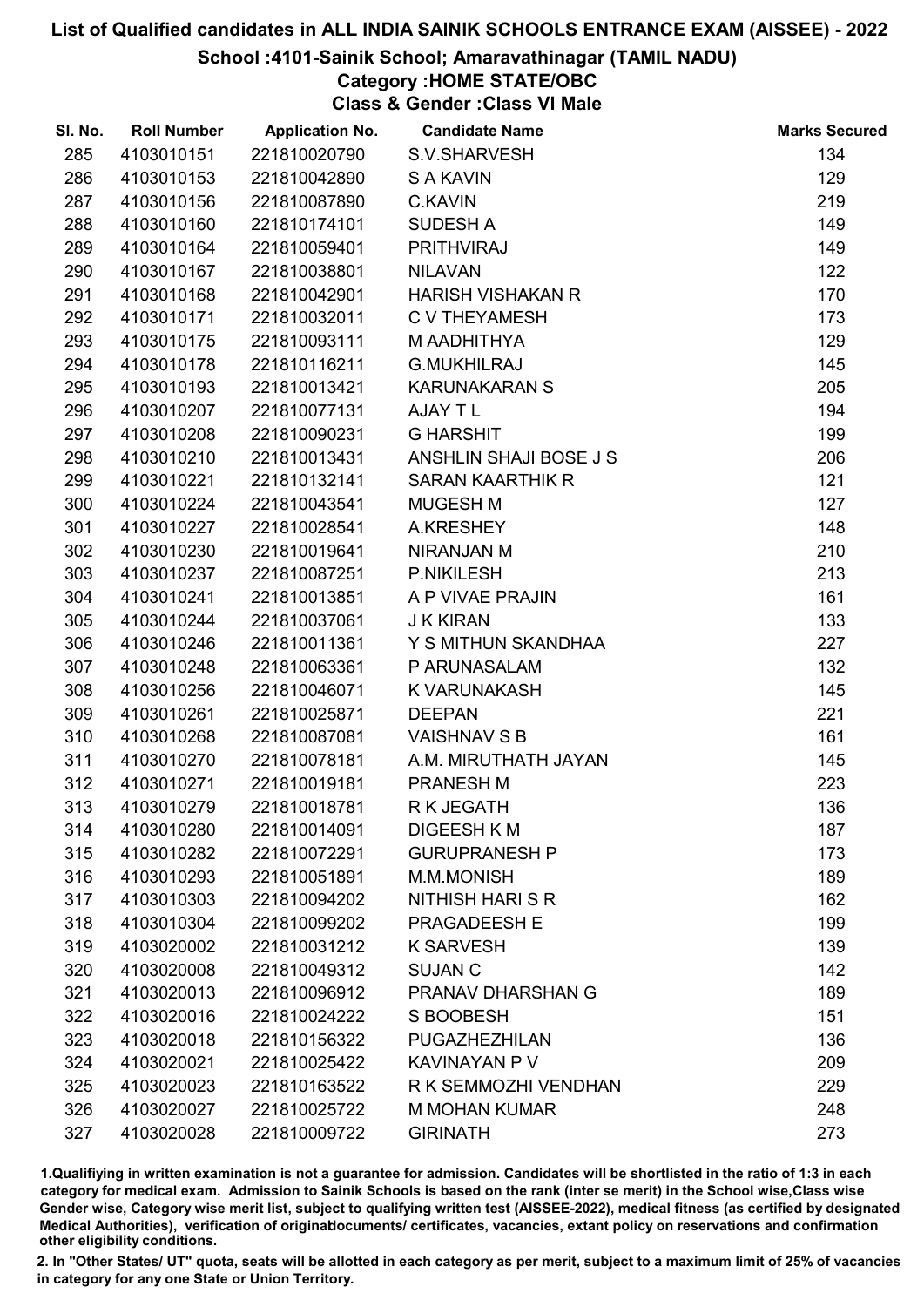#### School :4101-Sainik School; Amaravathinagar (TAMIL NADU)

## Category :HOME STATE/OBC

Class & Gender :Class VI Male

| SI. No. | <b>Roll Number</b> | <b>Application No.</b> | <b>Candidate Name</b>       |    | <b>Marks Secured</b> |
|---------|--------------------|------------------------|-----------------------------|----|----------------------|
| 328     | 4103020029         | 221810126032           | <b>T AADHEESH</b>           |    | 200                  |
| 329     | 4103020032         | 221810043332           | <b>D.S KARTHICK VAMANAN</b> |    | 121                  |
| 330     | 4103020037         | 221810059632           | ASWIN T.S                   |    | 141                  |
| 331     | 4103020044         | 221810051342           | <b>RASWIN VIGNESH</b>       |    | 182                  |
| 332     | 4103020045         | 221810042342           | <b>GOWTHAM VIJAYAKUMAR</b>  |    | 120                  |
| 333     | 4103020046         | 221810064342           | <b>MITHUN Y G</b>           |    | 179                  |
| 334     | 4103020050         | 221810075542           | <b>ASHWIN T</b>             |    | 217                  |
| 335     | 4103020052         | 221810047742           | <b>S SHARVESH</b>           |    | 166                  |
| 336     | 4103020053         | 221810162842           | V. NITESH                   |    | 238                  |
| 337     | 4103020063         | 221810045252           | LOKESHSIVAN P.R.            |    | 195                  |
| 338     | 4103020067         | 221810041452           | <b>KP KRISSHIV</b>          |    | 223                  |
| 339     | 4103020068         | 221810083752           | <b>BALAJI A</b>             |    | 164                  |
| 340     | 4103020081         | 221810041862           | M D UDHAYAGANAPATHI         |    | 123                  |
| 341     | 4103020085         | 221810011272           | P PRANAV SAISARAN           |    | 189                  |
| 342     | 4103020087         | 221810081472           | SHREE HARIK                 |    | 160                  |
| 343     | 4103020089         | 221810053572           | DHARANESH KUMAR M           |    | 120                  |
| 344     | 4103020090         | 221810091672           | <b>HARSHITH P</b>           |    | 133                  |
| 345     | 4103020091         | 221810066672           | KOWSHIEKSURYA S D           |    | 191                  |
| 346     | 4103020101         | 221810008082           | <b>SLAKSHAN</b>             |    | 176                  |
| 347     | 4103020106         | 221810075382           | <b>HARSHAN SATHESH A R</b>  |    | 207                  |
| 348     | 4103020108         | 221810090482           | <b>K.J.DHARUN KUMAR</b>     |    | 162                  |
| 349     | 4103020113         | 221810094882           | <b>SURIYA SAI</b>           |    | 216                  |
| 350     | 4103020114         | 221810007882           | SIDDHARTH K                 |    | 165                  |
| 351     | 4103020118         | 221810035192           | <b>JASVIN ARASAN K</b>      |    | 166                  |
| 352     | 4103020122         | 221810052292           | <b>B VIGNESWARAR</b>        |    | 246                  |
| 353     | 4103020126         | 221810022392           | <b>ELAMARAN R</b>           |    | 225                  |
| 354     | 4103020137         | 221810011203           | <b>NITHISH HARI M</b>       |    | 239                  |
| 355     | 4103020152         | 221810043013           | MOHITHJAIKANTH A T          |    | 208                  |
| 356     | 4103020157         | 221810020513           | <b>MITHILESH M</b>          |    | 150                  |
| 357     | 4103020170         | 221810069323           | <b>KRITHIK K M</b>          |    | 123                  |
| 358     | 4103020178         | 221810028723           | <b>MUKINKUMAR P</b>         |    | 149                  |
| 359     | 4103020179         | 221810027923           | S SRI RUSHYENTHIRAN         |    | 179                  |
| 360     | 4103020186         | 221810110633           | <b>S R GUGAN</b>            |    | 221                  |
| 361     | 4103020189         | 221810005733           | <b>MADHUHARISH M V</b>      |    | 186                  |
| 362     | 4103020192         | 221810019143           | <b>DHAYALAN S</b>           |    | 232                  |
| 363     | 4103020203         | 221810077743           | V GOWSIK                    |    | 124                  |
| 364     | 4103020205         | 221810091843           | SELVA NARAYANAN G R         |    | 132                  |
| 365     | 4103020212         | 221810042253           | <b>SRIRAM</b>               |    | 130                  |
| 366     | 4103020223         | 221810061853           | <b>AJAYKRISHNA</b>          |    | 132                  |
| 367     | 4103020229         | 221810064363           | <b>MOWNITH</b>              | CG | 204                  |
| 368     | 4103020237         | 221810013963           | <b>CHITRANJAN R</b>         |    | 137                  |
| 369     | 4103020250         | 221810015383           | <b>DEERANDAVANANTHI</b>     |    | 141                  |
| 370     | 4103020251         | 221810159383           | R N ROHIT                   |    | 140                  |

1.Qualifiying in written examination is not a guarantee for admission. Candidates will be shortlisted in the ratio of 1:3 in each category for medical exam. Admission to Sainik Schools is based on the rank (inter se merit) in the School wise,Class wise Gender wise, Category wise merit list, subject to qualifying written test (AISSEE-2022), medical fitness (as certified by designated Medical Authorities), verification of originablocuments/ certificates, vacancies, extant policy on reservations and confirmation other eligibility conditions.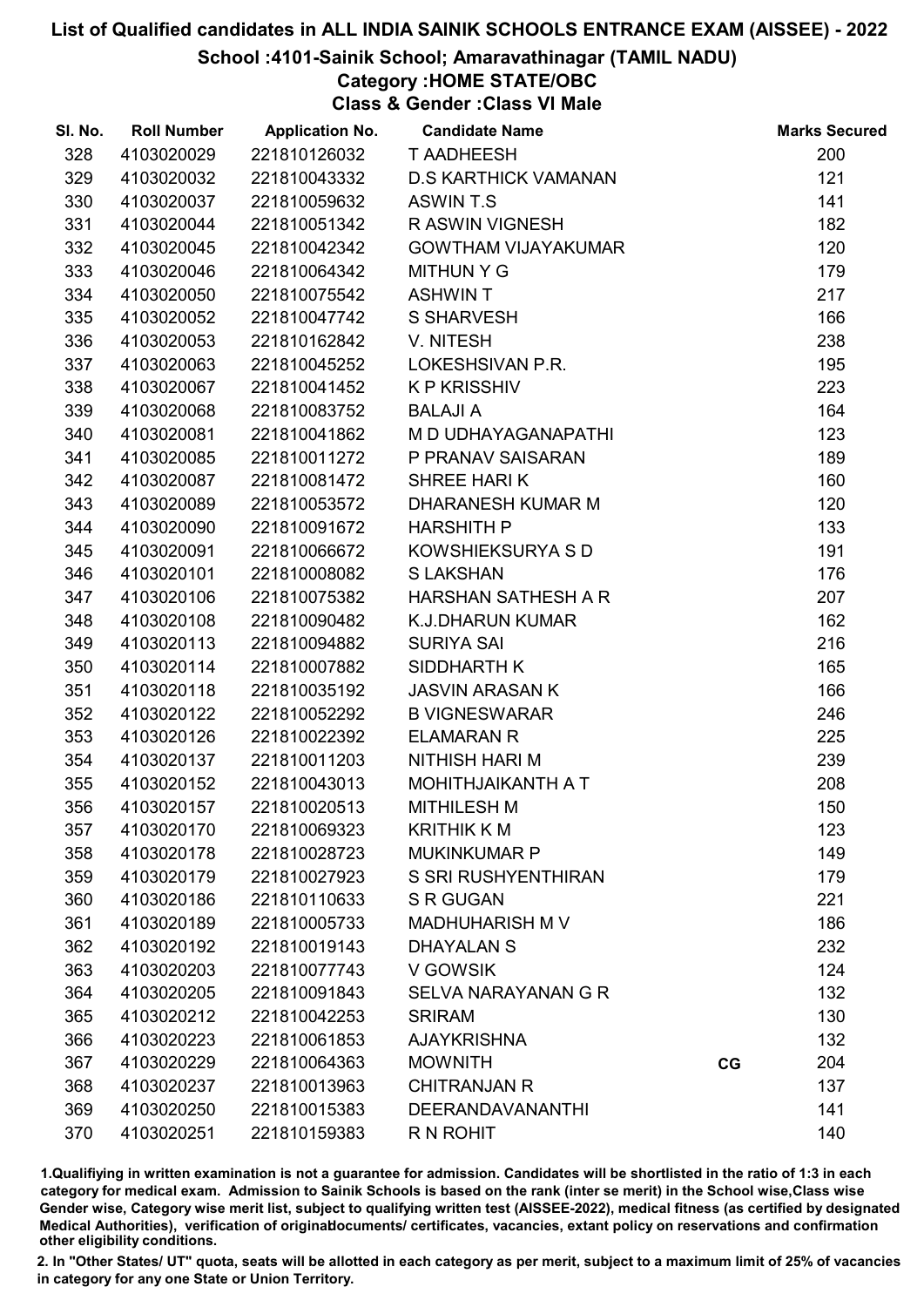#### School :4101-Sainik School; Amaravathinagar (TAMIL NADU)

# Category :HOME STATE/OBC

Class & Gender :Class VI Male

| SI. No. | <b>Roll Number</b> | <b>Application No.</b> | <b>Candidate Name</b>     |    | <b>Marks Secured</b> |
|---------|--------------------|------------------------|---------------------------|----|----------------------|
| 371     | 4103020271         | 221810087204           | ARMINDHAR K E             |    | 170                  |
| 372     | 4103020272         | 221810091304           | <b>SHARAN N</b>           |    | 161                  |
| 373     | 4103020273         | 221810033304           | <b>C.BAVISNU</b>          |    | 138                  |
| 374     | 4103020276         | 221810016504           | <b>SARATHI S</b>          |    | 146                  |
| 375     | 4103020296         | 221810006024           | <b>VIJAYA SAARATTHI T</b> |    | 186                  |
| 376     | 4103020301         | 221810023424           | <b>NISHANTH K</b>         |    | 129                  |
| 377     | 4103020302         | 221810033424           | <b>HARSHAN S</b>          |    | 120                  |
| 378     | 4103020312         | 221810014334           | <b>S G THARUNGOBI</b>     |    | 180                  |
| 379     | 4103020316         | 221810168434           | <b>S R ROSHAN</b>         |    | 197                  |
| 380     | 4103020317         | 221810080534           | A M VISAAK                |    | 178                  |
| 381     | 4103020326         | 221810045244           | M.PRAGATH                 |    | 191                  |
| 382     | 4103020330         | 221810009444           | <b>JISHWA B</b>           | CG | 146                  |
| 383     | 4103020332         | 221810046544           | NITHIN SREENIVAS S T      |    | 168                  |
| 384     | 4103020337         | 221810006844           | <b>DUSHYANT SRAVAN M</b>  |    | 218                  |
| 385     | 4103020347         | 221810028154           | <b>S G PREMSATHYAN</b>    |    | 208                  |
| 386     | 4103020356         | 221810021954           | <b>ROSHAN J</b>           |    | 145                  |
| 387     | 4103020363         | 221810041864           | <b>KT SRIVATSAN</b>       |    | 230                  |
| 388     | 4103020367         | 221810084174           | S SABARI RAAJ             |    | 162                  |
| 389     | 4103020368         | 221810006174           | S.AADHIL                  |    | 235                  |
| 390     | 4103020373         | 221810155474           | <b>THASARATH S</b>        |    | 132                  |
| 391     | 4103020377         | 221810026574           | S M YUVAN SURIYA          |    | 135                  |
| 392     | 4103020379         | 221810131674           | <b>T SRIHARI</b>          |    | 226                  |
| 393     | 4103020382         | 221810067774           | <b>G.M.ASWIN PRABU</b>    |    | 133                  |
| 394     | 4103020385         | 221810025874           | M.P.DARSHAN               |    | 133                  |
| 395     | 4103020387         | 221810042184           | S. MITHUN KAARTHIK        |    | 271                  |
| 396     | 4103020390         | 221810041784           | <b>RITHISH P</b>          |    | 225                  |
| 397     | 4103020393         | 221810155784           | <b>HARJEET KRISHNA M</b>  |    | 236                  |
| 398     | 4103020395         | 221810035094           | <b>G HEM PRAKASH</b>      |    | 124                  |
| 399     | 4103020400         | 221810160794           | <b>PA.SACHIN PRANNAV</b>  |    | 135                  |
| 400     | 4103020403         | 221810006894           | <b>ARUNESHWAR P</b>       |    | 234                  |
| 401     | 4103020410         | 221810010205           | VINU <sub>C</sub>         |    | 172                  |
| 402     | 4103020418         | 221810053705           | <b>B SAI SHRIVATHSAN</b>  |    | 129                  |
| 403     | 4103020422         | 221810074905           | <b>RAKSHAN</b>            |    | 162                  |
| 404     | 4103020423         | 221810051115           | <b>SUJITH R P</b>         |    | 143                  |
| 405     | 4103020425         | 221810094215           | K UDHAY KARTHIK           |    | 165                  |
| 406     | 4103020442         | 221810042125           | <b>ASWIN ANBU B</b>       |    | 145                  |
| 407     | 4103020443         | 221810029225           | PURATCHIYARASAN S         |    | 195                  |
| 408     | 4103020445         | 221810038525           | <b>KUMARAVENDHAN T</b>    |    | 235                  |
| 409     | 4103020446         | 221810011625           | O K SOWRAM                |    | 241                  |
| 410     | 4103020453         | 221810042135           | DEV DUTTA S G             |    | 261                  |
| 411     | 4103020454         | 221810044235           | <b>K.VISHWANTH</b>        |    | 135                  |
| 412     | 4103020461         | 221810005735           | <b>KARUNAA SAAGAR S</b>   |    | 204                  |
| 413     | 4103020462         | 221810013045           | A. SABAREESH              |    | 251                  |

1.Qualifiying in written examination is not a guarantee for admission. Candidates will be shortlisted in the ratio of 1:3 in each category for medical exam. Admission to Sainik Schools is based on the rank (inter se merit) in the School wise,Class wise Gender wise, Category wise merit list, subject to qualifying written test (AISSEE-2022), medical fitness (as certified by designated Medical Authorities), verification of originablocuments/ certificates, vacancies, extant policy on reservations and confirmation other eligibility conditions.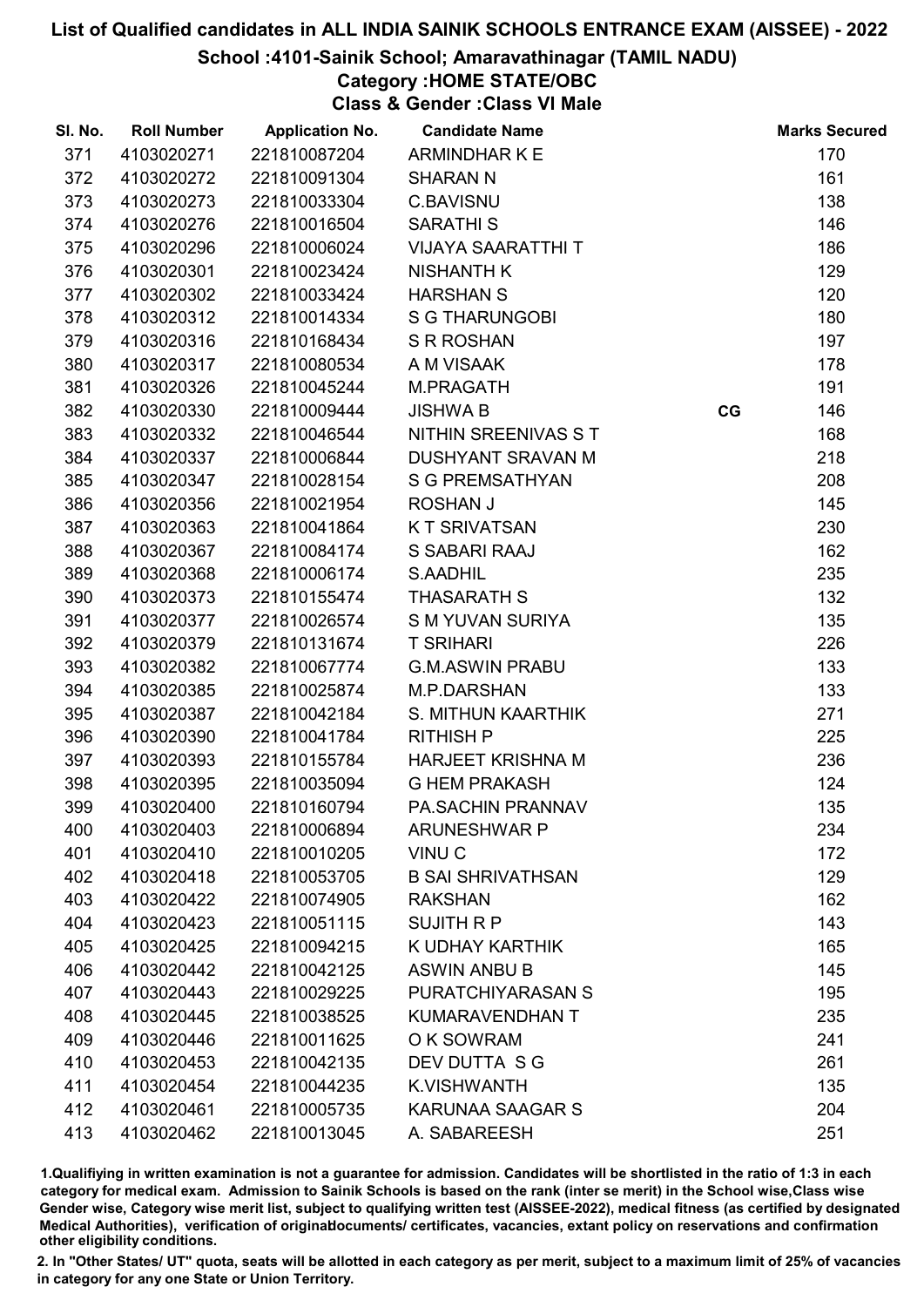#### School :4101-Sainik School; Amaravathinagar (TAMIL NADU)

# Category :HOME STATE/OBC

Class & Gender :Class VI Male

| SI. No. | <b>Roll Number</b> | <b>Application No.</b> | <b>Candidate Name</b>      | <b>Marks Secured</b> |
|---------|--------------------|------------------------|----------------------------|----------------------|
| 414     | 4103020463         | 221810015045           | <b>DEVPRASATH T</b>        | 140                  |
| 415     | 4103020467         | 221810062345           | <b>LITHIN KIRTHIC M</b>    | 150                  |
| 416     | 4103020475         | 221810059745           | <b>K R ELANCHERAN</b>      | 215                  |
| 417     | 4103020479         | 221810056945           | <b>MANAV S</b>             | 187                  |
| 418     | 4103020480         | 221810041055           | E SHAHAN RAJA              | 144                  |
| 419     | 4103020482         | 221810105055           | DANASOORYA J               | 218                  |
| 420     | 4103020484         | 221810043355           | <b>NITHARSAN S</b>         | 170                  |
| 421     | 4103020489         | 221810042855           | <b>M KAVINESH</b>          | 171                  |
| 422     | 4103020490         | 221810098855           | <b>TARVIN KUMAR S</b>      | 125                  |
| 423     | 4103020494         | 221810018955           | T.S.SARVAYUDHAN            | 122                  |
| 424     | 4103020501         | 221810100465           | K S DHANU MITHAN           | 206                  |
| 425     | 4103020503         | 221810014565           | E. VIDYUTH ADITHYA         | 167                  |
| 426     | 4103020504         | 221810075565           | S.RATHANKARTHICK           | 166                  |
| 427     | 4103020508         | 221810123765           | A. PRAJITH                 | 140                  |
| 428     | 4103020509         | 221810124865           | <b>JAIPRASATH S</b>        | 154                  |
| 429     | 4103020511         | 221810024965           | <b>VIJAY ADHITHYA R</b>    | 180                  |
| 430     | 4103020514         | 221810195075           | <b>SARVIN J</b>            | 144                  |
| 431     | 4103020515         | 221810020275           | <b>S P SUJEET KUMAR</b>    | 228                  |
| 432     | 4103020517         | 221810001575           | <b>KUMARAN S</b>           | 131                  |
| 433     | 4103020520         | 221810051975           | A ASUVINESH                | 186                  |
| 434     | 4103020534         | 221810074785           | <b>KIRAN S</b>             | 141                  |
| 435     | 4103020535         | 221810025785           | P GIRIPRASATH              | 183                  |
| 436     | 4103020546         | 221810128295           | <b>KRISH SANTHANU R</b>    | 131                  |
| 437     | 4103020548         | 221810100395           | P LINGESH                  | 143                  |
| 438     | 4103020549         | 221810092495           | M JOVISH                   | 225                  |
| 439     | 4103020553         | 221810041895           | M.R. BHAVESH               | 149                  |
| 440     | 4103020559         | 221810031206           | <b>K PRATHISH</b>          | 135                  |
| 441     | 4103020562         | 221810040406           | S.R.PREMNATH               | 196                  |
| 442     | 4103020564         | 221810045506           | <b>S.P VIKAS</b>           | 253                  |
| 443     | 4103020570         | 221810035806           | <b>MITHUN PRIYAN S</b>     | 172                  |
| 444     | 4103020573         | 221810020116           | A.E.THIVEESWARAN           | 127                  |
| 445     | 4103020577         | 221810176416           | N S AAYUSHMAAN RAJAN       | 125                  |
| 446     | 4103020590         | 221810097126           | NAREN VARSHAN P R          | 134                  |
| 447     | 4103020596         | 221810059726           | <b>S R NITHESH RAJ</b>     | 226                  |
| 448     | 4103020598         | 221810003036           | V VIKAS                    | 270                  |
| 449     | 4103020599         | 221810044036           | <b>RAEVANTH S</b>          | 147                  |
| 450     | 4103030003         | 221810048036           | <b>G MUKESH KANNA</b>      | 178                  |
| 451     | 4103030009         | 221810062636           | NAGULAN.S                  | 138                  |
| 452     | 4103030012         | 221810071836           | <b>HEMAND KARTHICK V.V</b> | 125                  |
| 453     | 4103030020         | 221810013446           | <b>YUVAS J</b>             | 161                  |
| 454     | 4103030022         | 221810013546           | <b>GURUSHARAN P</b>        | 135                  |
| 455     | 4103030023         | 221810043546           | <b>K M NAREN SURYAH</b>    | 191                  |
| 456     | 4103030029         | 221810043946           | S DARSHAN                  | 157                  |

1.Qualifiying in written examination is not a guarantee for admission. Candidates will be shortlisted in the ratio of 1:3 in each category for medical exam. Admission to Sainik Schools is based on the rank (inter se merit) in the School wise,Class wise Gender wise, Category wise merit list, subject to qualifying written test (AISSEE-2022), medical fitness (as certified by designated Medical Authorities), verification of originablocuments/ certificates, vacancies, extant policy on reservations and confirmation other eligibility conditions.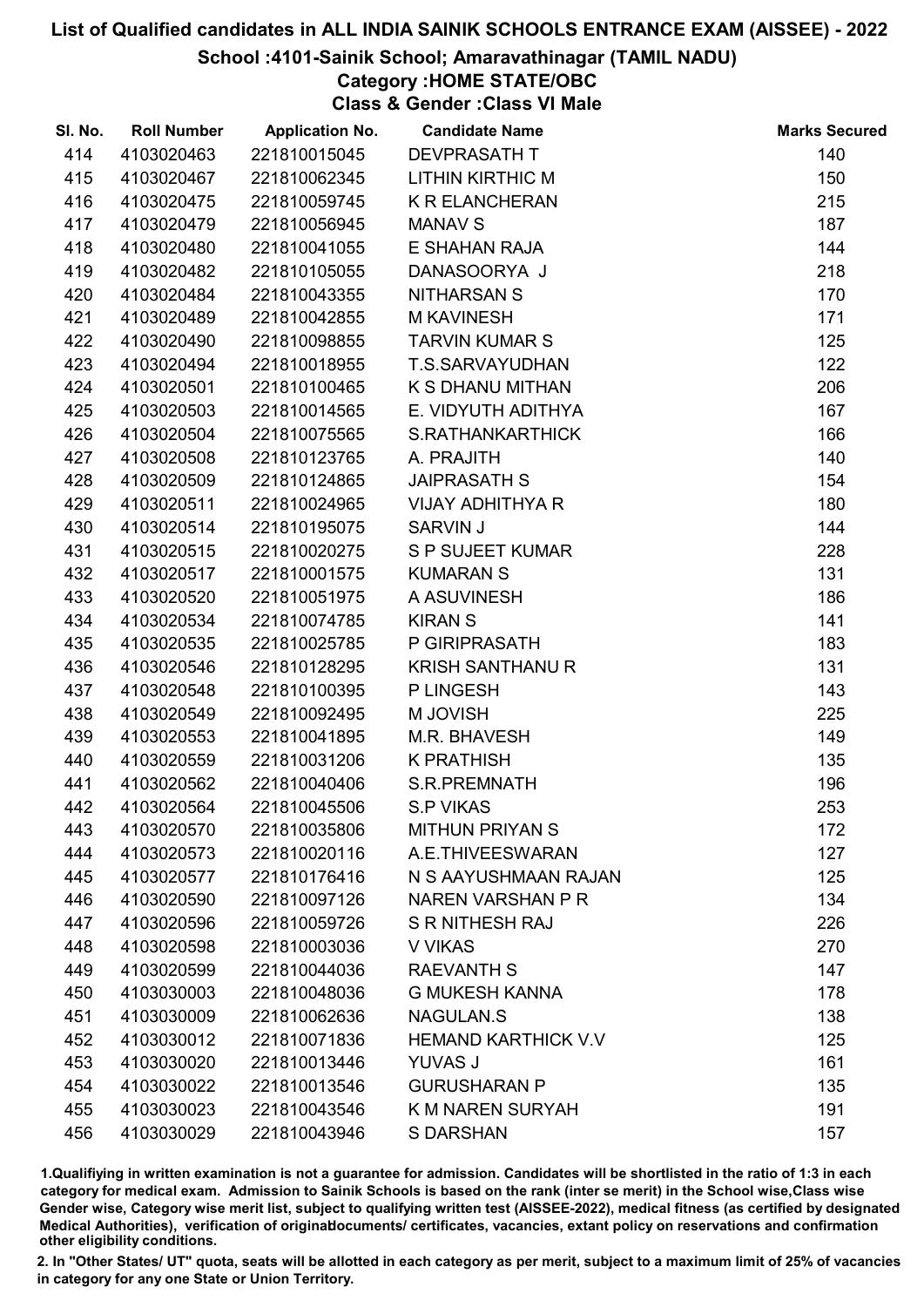#### School :4101-Sainik School; Amaravathinagar (TAMIL NADU)

## Category :HOME STATE/OBC

Class & Gender :Class VI Male

| SI. No. | <b>Roll Number</b> | <b>Application No.</b> | <b>Candidate Name</b>        | <b>Marks Secured</b> |
|---------|--------------------|------------------------|------------------------------|----------------------|
| 457     | 4103030032         | 221810036056           | MANENDRA.A                   | 134                  |
| 458     | 4103030033         | 221810071156           | S. PRANESH                   | 256                  |
| 459     | 4103030035         | 221810043356           | <b>GOGULA KOWSIK</b>         | 174                  |
| 460     | 4103030040         | 221810045756           | <b>SRIVISHWAK S P</b>        | 195                  |
| 461     | 4103030042         | 221810061856           | PRANAV J S                   | 132                  |
| 462     | 4103030044         | 221810051066           | K G LOKASARAN                | 201                  |
| 463     | 4103030049         | 221810020266           | P SURYA                      | 247                  |
| 464     | 4103030060         | 221810130966           | V. MONISH                    | 223                  |
| 465     | 4103030063         | 221810044076           | <b>SHASWIN</b>               | 154                  |
| 466     | 4103030069         | 221810029376           | <b>SENDHURDHARSHAN S</b>     | 126                  |
| 467     | 4103030070         | 221810051576           | SHREEHARI C                  | 180                  |
| 468     | 4103030073         | 221810040976           | <b>BRIJESHKUMAR</b>          | 123                  |
| 469     | 4103030074         | 221810045976           | A NAZEEM MAHRAN              | 205                  |
| 470     | 4103030076         | 221810013286           | <b>DHARSAN RATNAKAR</b>      | 233                  |
| 471     | 4103030081         | 221810035686           | <b>SUTHIR ABINAV K S</b>     | 175                  |
| 472     | 4103030082         | 221810119686           | A ELAMPARITHI                | 138                  |
| 473     | 4103030086         | 221810109196           | <b>SATVIK M</b>              | 121                  |
| 474     | 4103030087         | 221810110296           | A.G.HARINIRANJAN             | 148                  |
| 475     | 4103030088         | 221810031296           | <b>LAKSHAN ATHITHIYA S</b>   | 120                  |
| 476     | 4103030090         | 221810079296           | <b>VASANTHA BALAN S</b>      | 181                  |
| 477     | 4103030097         | 221810046696           | V GOKULAN                    | 144                  |
| 478     | 4103030102         | 221810038996           | <b>ABIMANUE S P</b>          | 147                  |
| 479     | 4103030106         | 221810015007           | <b>K JAANAV</b>              | 255                  |
| 480     | 4103030109         | 221810059207           | <b>BUVANESWARAN S</b>        | 235                  |
| 481     | 4103030125         | 221810088317           | THIRUMOORTHY M R             | 152                  |
| 482     | 4103030129         | 221810022617           | <b>RASHWANTH KRISHNA S R</b> | 142                  |
| 483     | 4103030135         | 221810107027           | ADHAV PRAVANTHAN A S         | 195                  |
| 484     | 4103030144         | 221810062137           | <b>K G NANDA KISHORE</b>     | 129                  |
| 485     | 4103030145         | 221810084137           | YASVANTHESWAR S              | 126                  |
| 486     | 4103030149         | 221810000437           | <b>N SHAILESH</b>            | 177                  |
| 487     | 4103030161         | 221810021947           | N.MUKILAN                    | 130                  |
| 488     | 4103030164         | 221810027157           | E DHARANEESH                 | 204                  |
| 489     | 4103030165         | 221810038157           | <b>THANISH C</b>             | 121                  |
| 490     | 4103030185         | 221810124767           | V DEEKSHIDHAN                | 120                  |
| 491     | 4103030190         | 221810018377           | PRADHANJAN. M                | 123                  |
| 492     | 4103030191         | 221810043477           | <b>S M VARUN</b>             | 134                  |
| 493     | 4103030195         | 221810015677           | <b>MANOJ BALAJI. V</b>       | 258                  |
| 494     | 4103030204         | 221810027587           | <b>J ASHWIN RAJKUMAR</b>     | 133                  |
| 495     | 4103030207         | 221810005787           | <b>KARTHIC V</b>             | 138                  |
| 496     | 4103030210         | 221810027987           | <b>SENDHURAN V</b>           | 190                  |
| 497     | 4103030212         | 221810011097           | <b>AGILAN G</b>              | 188                  |
| 498     | 4103030213         | 221810042097           | <b>M.V.KIRUTHIK</b>          | 208                  |
| 499     | 4103030216         | 221810043297           | SM.JITHESWARAN               | 151                  |

1.Qualifiying in written examination is not a guarantee for admission. Candidates will be shortlisted in the ratio of 1:3 in each category for medical exam. Admission to Sainik Schools is based on the rank (inter se merit) in the School wise,Class wise Gender wise, Category wise merit list, subject to qualifying written test (AISSEE-2022), medical fitness (as certified by designated Medical Authorities), verification of originablocuments/ certificates, vacancies, extant policy on reservations and confirmation other eligibility conditions.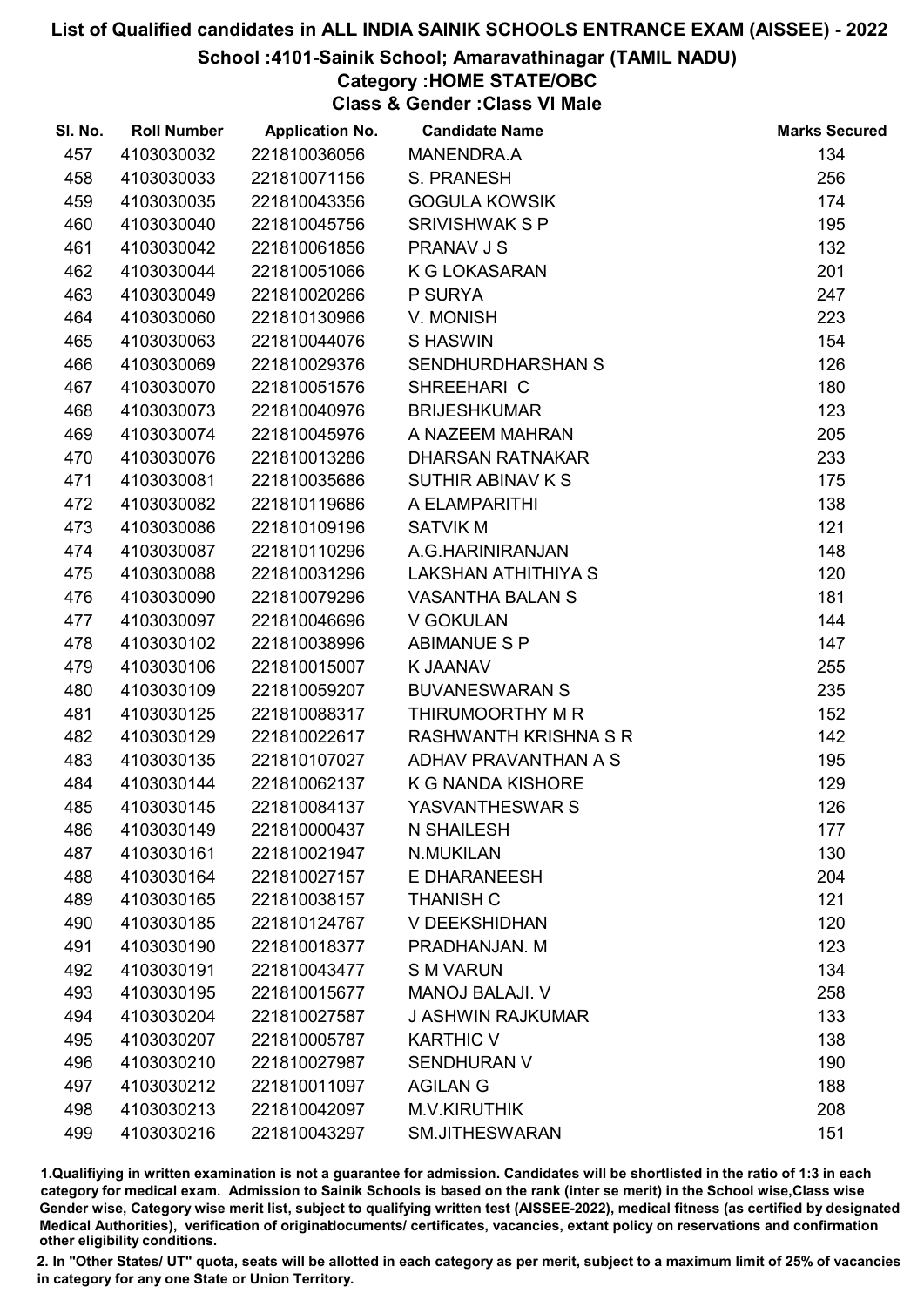#### School :4101-Sainik School; Amaravathinagar (TAMIL NADU)

### Category :HOME STATE/OBC

Class & Gender :Class VI Male

| SI. No. | <b>Roll Number</b> | <b>Application No.</b> | <b>Candidate Name</b>      | <b>Marks Secured</b> |
|---------|--------------------|------------------------|----------------------------|----------------------|
| 500     | 4103030220         | 221810044497           | DHARANIDHARAN T            | 204                  |
| 501     | 4103030226         | 221810009997           | VISWAK C R                 | 241                  |
| 502     | 4103030233         | 221810107508           | <b>DHANVEER G KESAVAN</b>  | 141                  |
| 503     | 4103030239         | 221810058808           | <b>S.VARUN</b>             | 264                  |
| 504     | 4103030241         | 221810041908           | <b>SUGAN SK</b>            | 222                  |
| 505     | 4103030244         | 221810072118           | A SANDEEPRAJ               | 152                  |
| 506     | 4103030247         | 221810020218           | S RITHICKRAJA              | 232                  |
| 507     | 4103030257         | 221810034718           | P.DHARUN RAAGAV            | 255                  |
| 508     | 4103030266         | 221810101428           | <b>M DHARNESH</b>          | 120                  |
| 509     | 4103030267         | 221810012428           | SAUBHARANISH V M           | 148                  |
| 510     | 4103030278         | 221810011338           | <b>JOE VERON J</b>         | 122                  |
| 511     | 4103030286         | 221810107148           | M G KAVINMATHINILAVAN      | 137                  |
| 512     | 4103030287         | 221810159148           | <b>V KHISHORE RAM</b>      | 121                  |
| 513     | 4103030288         | 221810072248           | <b>DEEKSHAN B</b>          | 122                  |
| 514     | 4103030289         | 221810082248           | K. S. SHARAN ROHITH        | 140                  |
| 515     | 4103030293         | 221810075348           | <b>SRINESH P</b>           | 126                  |
| 516     | 4103030294         | 221810038348           | <b>KIRTHIK S</b>           | 193                  |
| 517     | 4103030308         | 221810042058           | <b>HARIHARAN R</b>         | 150                  |
| 518     | 4103030312         | 221810042158           | V.J.SUJAY                  | 215                  |
| 519     | 4103030314         | 221810001258           | S. SANJAY                  | 120                  |
| 520     | 4103030316         | 221810016258           | <b>SESHANTH RAJAN M</b>    | 120                  |
| 521     | 4103030320         | 221810020658           | NIRANJAN RAMESH            | 145                  |
| 522     | 4103030328         | 221810042268           | <b>GUHACHANDRAN T</b>      | 145                  |
| 523     | 4103030339         | 221810019768           | KAPISH AMRITH RAM S R      | 124                  |
| 524     | 4103030341         | 221810128178           | P.DAIWIK                   | 246                  |
| 525     | 4103030343         | 221810014378           | <b>MUKIL M</b>             | 211                  |
| 526     | 4103030347         | 221810018478           | <b>SRIHARI B</b>           | 145                  |
| 527     | 4103030354         | 221810064878           | <b>BHARATHI S B</b>        | 212                  |
| 528     | 4103030359         | 221810042388           | <b>BHAGAVATH KUMAR C M</b> | 143                  |
| 529     | 4103030363         | 221810003688           | N.B.JAYASURYA              | 132                  |
| 530     | 4103030377         | 221810055798           | <b>KAESHAV S</b>           | 234                  |
| 531     | 4103030378         | 221810068798           | <b>SHIV ROHITH S</b>       | 213                  |
| 532     | 4103030379         | 221810052898           | R V KAVISENDHURAN          | 150                  |
| 533     | 4103030381         | 221810047898           | <b>B HARISH RAGHAV</b>     | 136                  |
| 534     | 4103030382         | 221810042998           | <b>DHARANEESH</b>          | 161                  |
| 535     | 4103030391         | 221810058609           | <b>KIRTHIK VIJAY P R</b>   | 125                  |
| 536     | 4103030396         | 221810001219           | R.SUJAY                    | 247                  |
| 537     | 4103030401         | 221810013819           | S. GOWTHAM                 | 251                  |
| 538     | 4103030403         | 221810041919           | <b>GOWTHAM N</b>           | 216                  |
| 539     | 4103030407         | 221810037029           | AARIZ TANVEER A            | 132                  |
| 540     | 4103030412         | 221810052129           | <b>RAHUL PALANISAMY</b>    | 237                  |
| 541     | 4103030413         | 221810004229           | <b>R S SARVESH</b>         | 238                  |
| 542     | 4103030416         | 221810035329           | <b>MOHANA GURUBARAN P</b>  | 127                  |

1.Qualifiying in written examination is not a guarantee for admission. Candidates will be shortlisted in the ratio of 1:3 in each category for medical exam. Admission to Sainik Schools is based on the rank (inter se merit) in the School wise,Class wise Gender wise, Category wise merit list, subject to qualifying written test (AISSEE-2022), medical fitness (as certified by designated Medical Authorities), verification of originablocuments/ certificates, vacancies, extant policy on reservations and confirmation other eligibility conditions.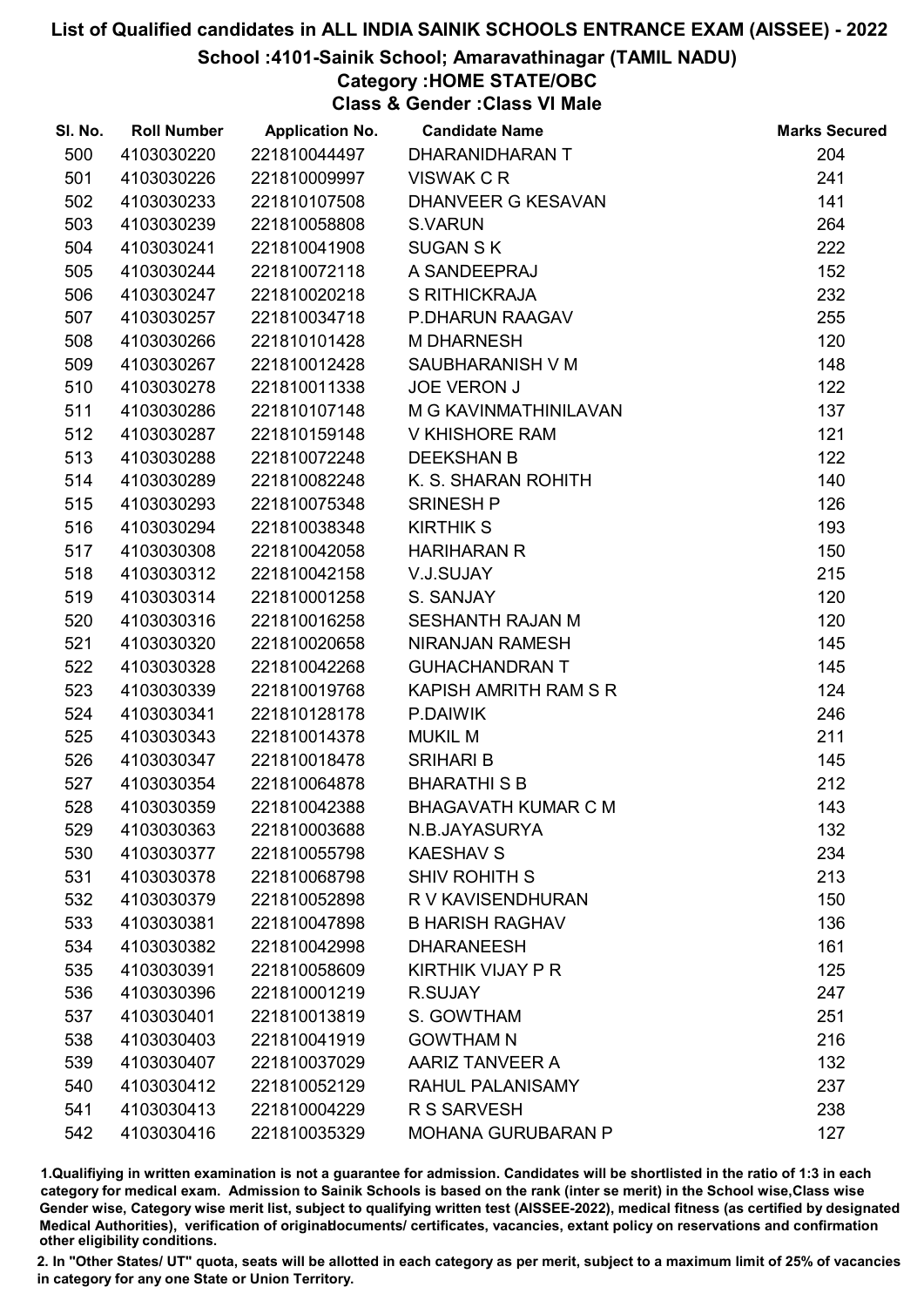#### School :4101-Sainik School; Amaravathinagar (TAMIL NADU)

## Category :HOME STATE/OBC

Class & Gender :Class VI Male

| SI. No. | <b>Roll Number</b> | <b>Application No.</b> | <b>Candidate Name</b>      | <b>Marks Secured</b> |
|---------|--------------------|------------------------|----------------------------|----------------------|
| 543     | 4103030418         | 221810061429           | S NITHIN KARTHIK           | 250                  |
| 544     | 4103030422         | 221810087429           | <b>NETHAJI. N</b>          | 133                  |
| 545     | 4103030425         | 221810013629           | M. MOTISH                  | 164                  |
| 546     | 4103030435         | 221810038539           | NITHIN ABINAV S B          | 143                  |
| 547     | 4103030443         | 221810055149           | P PRAVEEN                  | 138                  |
| 548     | 4103030452         | 221810009549           | ANBU SELVAN P              | 157                  |
| 549     | 4103030454         | 221810025649           | <b>B HEMANTHKUMAR</b>      | 169                  |
| 550     | 4103030456         | 221810022059           | <b>M GURU SRI CHARAN</b>   | 156                  |
| 551     | 4103030468         | 221810033269           | <b>NEERAJ MANI</b>         | 138                  |
| 552     | 4103030477         | 221810072769           | PRATHAKSHAN B J            | 125                  |
| 553     | 4103030478         | 221810073769           | R T OVVIYAN                | 120                  |
| 554     | 4103030482         | 221810083969           | <b>KAMALESH</b>            | 238                  |
| 555     | 4103030489         | 221810153679           | <b>HARIVARNA.S</b>         | 193                  |
| 556     | 4103030495         | 221810002979           | <b>SUJITH</b>              | 149                  |
| 557     | 4103030499         | 221810024189           | <b>V DHARANESH</b>         | 152                  |
| 558     | 4103030503         | 221810011389           | <b>ANISH K S</b>           | 214                  |
| 559     | 4103030508         | 221810031489           | SARVESH G.Y                | 134                  |
| 560     | 4103030511         | 221810048589           | AADHAV A S                 | 184                  |
| 561     | 4103030515         | 221810044989           | <b>M HIRAN VIMAL</b>       | 121                  |
| 562     | 4103030516         | 221810023099           | <b>PRANAV S</b>            | 193                  |
| 563     | 4103030526         | 221810038499           | A THASVIN                  | 177                  |
| 564     | 4103030528         | 221810094599           | R D AADHAVAN               | 222                  |
| 565     | 4103030531         | 221810025899           | <b>DHARSHITH D</b>         | 201                  |
| 566     | 4104010002         | 221810092350           | <b>JAIKRISHNA.S</b>        | 142                  |
| 567     | 4104010009         | 221810074447           | <b>V.DAKSHIN PRASAD</b>    | 169                  |
| 568     | 4104010016         | 221810048750           | <b>ROSHANKB</b>            | 141                  |
| 569     | 4104010027         | 221810085211           | <b>S.M. KRISH SRIKANTH</b> | 188                  |
| 570     | 4104010035         | 221810019351           | <b>R NITHIESH</b>          | 120                  |
| 571     | 4104010046         | 221810051542           | <b>VIGNESHWARAN</b>        | 210                  |
| 572     | 4104010050         | 221810022362           | <b>MUKESH B</b>            | 221                  |
| 573     | 4104010060         | 221810097513           | S.D.DAYASHANKAR            | 136                  |
| 574     | 4104010064         | 221810015133           | R S KRISHNA                | 188                  |
| 575     | 4104010072         | 221810114193           | R SUVARAJA                 | 153                  |
| 576     | 4104010079         | 221810003804           | YOKESH SUNDAR              | 125                  |
| 577     | 4104010088         | 221810073554           | <b>AAKASH</b>              | 215                  |
| 578     | 4104010093         | 221810000294           | <b>ANITH RAJ A</b>         | 126                  |
| 579     | 4104010100         | 221810027155           | <b>RYAN ANTONY</b>         | 140                  |
| 580     | 4104010107         | 221810000675           | <b>SUJAN</b>               | 220                  |
| 581     | 4104010112         | 221810011206           | <b>JANA V</b>              | 126                  |
| 582     | 4104010113         | 221810077206           | <b>NIKKITH G</b>           | 153                  |
| 583     | 4104010118         | 221810098946           | VALANARASU                 | 186                  |
| 584     | 4104010120         | 221810041976           | <b>THARANI</b>             | 164                  |
| 585     | 4104010125         | 221810010307           | <b>S GURU PRANAV</b>       | 259                  |

1.Qualifiying in written examination is not a guarantee for admission. Candidates will be shortlisted in the ratio of 1:3 in each category for medical exam. Admission to Sainik Schools is based on the rank (inter se merit) in the School wise,Class wise Gender wise, Category wise merit list, subject to qualifying written test (AISSEE-2022), medical fitness (as certified by designated Medical Authorities), verification of originablocuments/ certificates, vacancies, extant policy on reservations and confirmation other eligibility conditions.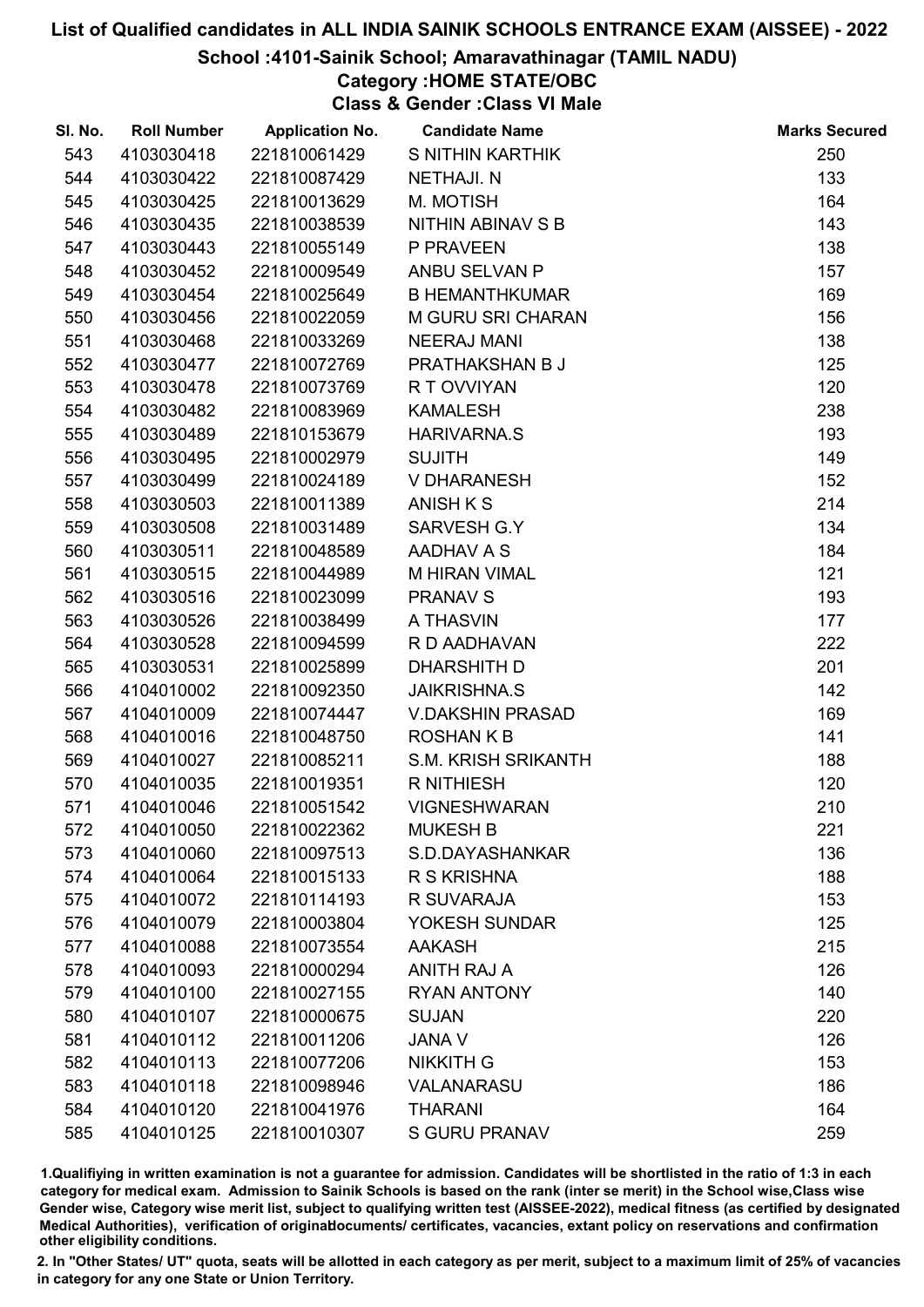# List of Qualified candidates in ALL INDIA SAINIK SCHOOLS ENTRANCE EXAM (AISSEE) - 2022 School :4101-Sainik School; Amaravathinagar (TAMIL NADU) Category :HOME STATE/OBC Class & Gender :Class VI Male

| SI. No. | <b>Roll Number</b> | <b>Application No.</b> | <b>Candidate Name</b> | <b>Marks Secured</b> |
|---------|--------------------|------------------------|-----------------------|----------------------|
| 586     | 4104010138         | 221810024577           | C V MUGEELAN          | 173                  |
| 587     | 4104010142         | 221810176408           | <b>VISAKAHARI</b>     | 130                  |
| 588     | 4104010146         | 221810015238           | <b>ATHIF</b>          | 173                  |
| 589     | 4201030006         | 221810031580           | N HARISH              | 189                  |

1.Qualifiying in written examination is not a guarantee for admission. Candidates will be shortlisted in the ratio of 1:3 in each category for medical exam. Admission to Sainik Schools is based on the rank (inter se merit) in the School wise,Class wise Gender wise, Category wise merit list, subject to qualifying written test (AISSEE-2022), medical fitness (as certified by designated Medical Authorities), verification of originablocuments/ certificates, vacancies, extant policy on reservations and confirmation other eligibility conditions.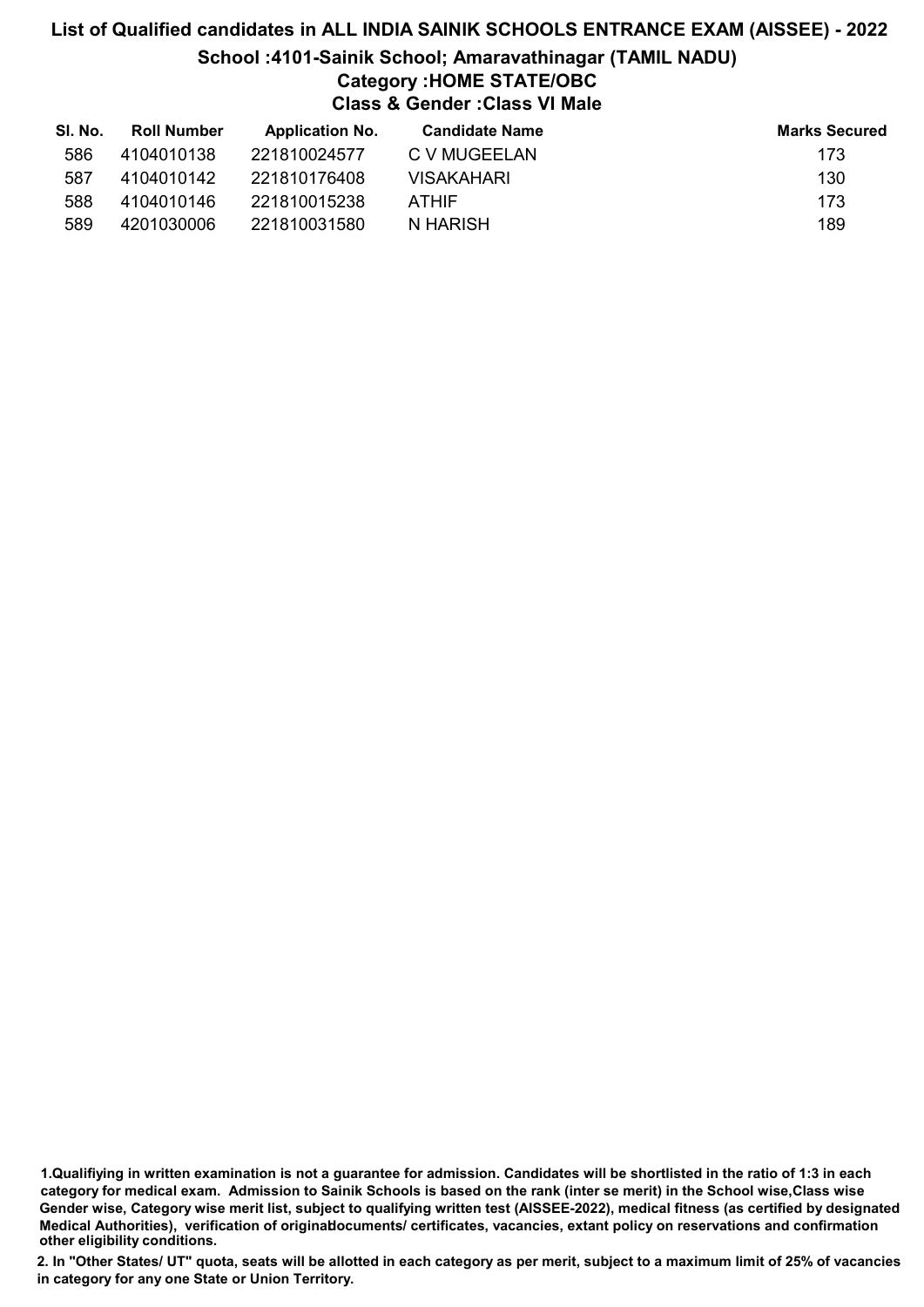School :4101-Sainik School; Amaravathinagar (TAMIL NADU)

## Category :HOME STATE/DEF

Class & Gender :Class VI Male

| SI. No. | <b>Roll Number</b> | <b>Application No.</b> | <b>Candidate Name</b>      | <b>Marks Secured</b> |
|---------|--------------------|------------------------|----------------------------|----------------------|
| 590     | 2301020076         | 221810157342           | P. SANJAY                  | 208                  |
| 591     | 2304030544         | 221810048223           | <b>D KANEESH</b>           | 146                  |
| 592     | 2501050240         | 221810023649           | <b>U GIRINATH</b>          | 219                  |
| 593     | 2701010099         | 221810017970           | A RUBAN                    | 131                  |
| 594     | 2701030254         | 221810009117           | <b>K DEVAKUMAR</b>         | 170                  |
| 595     | 2701030270         | 221810056327           | <b>S VAIDHESH</b>          | 138                  |
| 596     | 2701040207         | 221810036589           | <b>TAREESH RAJ.S</b>       | 136                  |
| 597     | 2805020226         | 221810029344           | <b>G S JYOTI KRISHNA</b>   | 155                  |
| 598     | 3002030348         | 221810059555           | <b>S SARVESH</b>           | 235                  |
| 599     | 3110020323         | 221810140767           | E PRITHAM                  | 174                  |
| 600     | 3802010051         | 221810045092           | <b>SRIRAM S</b>            | 138                  |
| 601     | 3905050179         | 221810059826           | P S GOWTHAM                | 170                  |
| 602     | 4102020002         | 221810029520           | <b>B.SAI SANTHOSH</b>      | 143                  |
| 603     | 4102020020         | 221810121450           | <b>K A KARTHICK</b>        | 128                  |
| 604     | 4102020022         | 221810043650           | TANISH MANIKANDAN MUDALIAR | 213                  |
| 605     | 4102020043         | 221810039290           | <b>VS MAHASVIN</b>         | 254                  |
| 606     | 4102020044         | 221810004490           | R AVINASH                  | 136                  |
| 607     | 4102020074         | 221810002381           | <b>V.P.PAVITHIRAN SRI</b>  | 157                  |
| 608     | 4102020077         | 221810058681           | <b>VAMSHI KRISHNA K</b>    | 123                  |
| 609     | 4102020097         | 221810000622           | C CHITTESH STOVIN          | 183                  |
| 610     | 4102020112         | 221810094342           | <b>GU ADHISRILESHAN</b>    | 175                  |
| 611     | 4102020145         | 221810013503           | <b>GRAHISH</b>             | 194                  |
| 612     | 4102020193         | 221810120693           | <b>GOKUL SHRINIVAS G</b>   | 127                  |
| 613     | 4102020233         | 221810035484           | YATHISHWARAN D             | 134                  |
| 614     | 4102030042         | 221810114875           | <b>I.ROHITH</b>            | 188                  |
| 615     | 4102030050         | 221810021295           | R G CHANAKYAN              | 150                  |
| 616     | 4102030077         | 221810079466           | M SURESH GOPI KRISHNAN     | 120                  |
| 617     | 4102030154         | 221810019718           | S PRADEEP RAJ              | 132                  |
| 618     | 4102030164         | 221810013438           | V SUDISH KUMAR             | 145                  |
| 619     | 4102030177         | 221810022768           | ABINAV V K                 | 120                  |
| 620     | 4102030217         | 221810095259           | <b>CHRIS HARRY J</b>       | 123                  |
| 621     | 4103010046         | 221810046059           | <b>ALEXANDER VETRIVEL</b>  | 221                  |
| 622     | 4103010114         | 221810043460           | <b>VIGNESH R</b>           | 252                  |
| 623     | 4103010155         | 221810047890           | <b>DHASWANTH R</b>         | 120                  |
| 624     | 4103010169         | 221810003901           | R VISHWA                   | 194                  |
| 625     | 4103010191         | 221810019221           | <b>D KISHORE</b>           | 189                  |
| 626     | 4103010197         | 221810030721           | <b>VAISHNO DEVAN S</b>     | 215                  |
| 627     | 4103010201         | 221810070921           | ABEL R DAS                 | 237                  |
| 628     | 4103010202         | 221810065921           | SIDHESH A                  | 148                  |
| 629     | 4103010226         | 221810015541           | <b>SHARVESH V</b>          | 185                  |
| 630     | 4103010255         | 221810144071           | <b>P.INESH KARTHICK</b>    | 165                  |
| 631     | 4103010266         | 221810006081           | <b>SRIDHARAN S</b>         | 122                  |
| 632     | 4103010273         | 221810043481           | A YASHVANTH VIJAY          | 161                  |

1.Qualifiying in written examination is not a guarantee for admission. Candidates will be shortlisted in the ratio of 1:3 in each category for medical exam. Admission to Sainik Schools is based on the rank (inter se merit) in the School wise,Class wise Gender wise, Category wise merit list, subject to qualifying written test (AISSEE-2022), medical fitness (as certified by designated Medical Authorities), verification of originablocuments/ certificates, vacancies, extant policy on reservations and confirmation other eligibility conditions.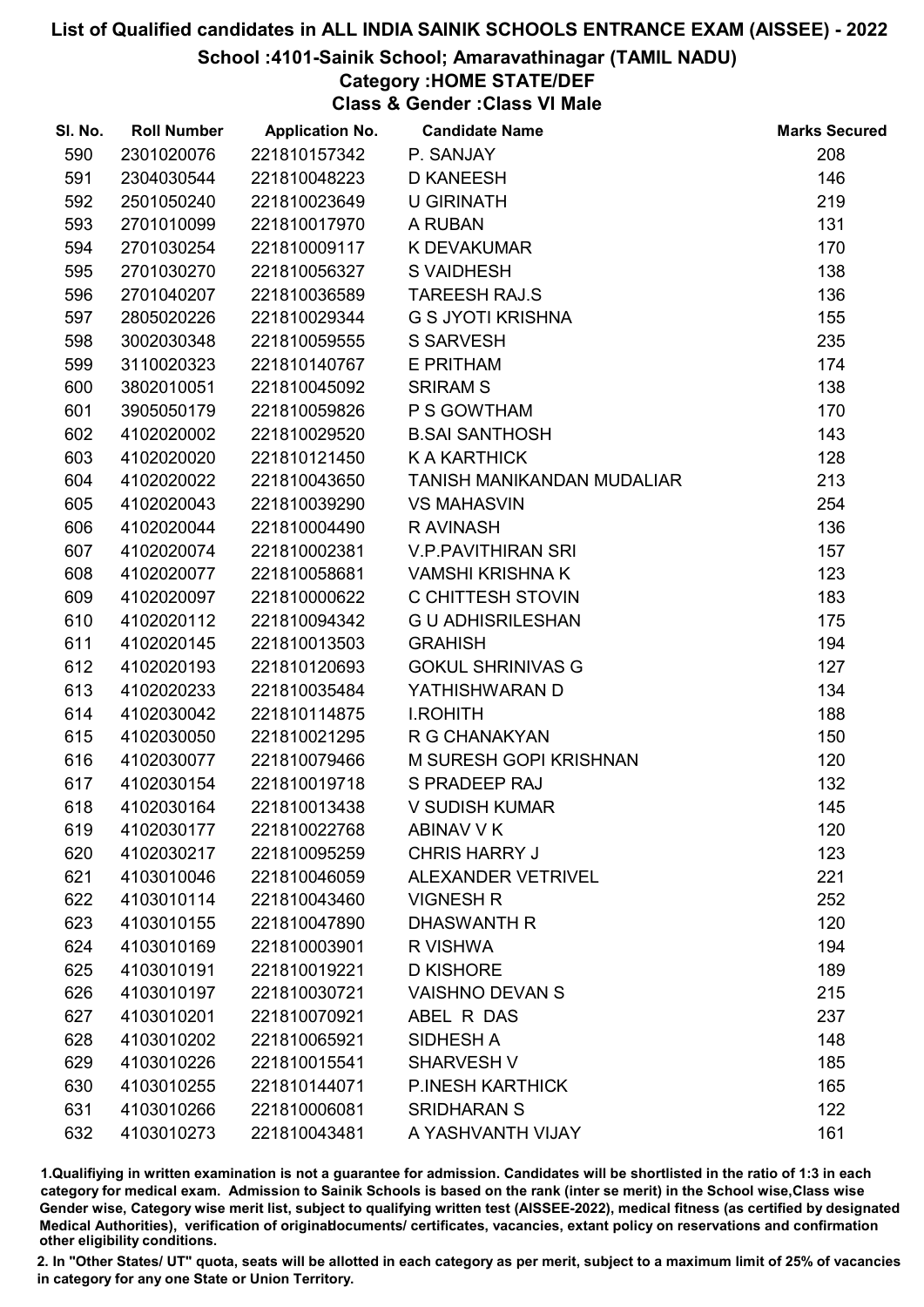#### School :4101-Sainik School; Amaravathinagar (TAMIL NADU)

## Category :HOME STATE/DEF

Class & Gender :Class VI Male

| SI. No. | <b>Roll Number</b> | <b>Application No.</b> | <b>Candidate Name</b>    |            | <b>Marks Secured</b> |
|---------|--------------------|------------------------|--------------------------|------------|----------------------|
| 633     | 4103010275         | 221810027681           | <b>R RITHIK GANESH</b>   |            | 164                  |
| 634     | 4103010301         | 221810003102           | R VISHNU                 |            | 216                  |
| 635     | 4103020080         | 221810022762           | P VIJAY TAMIL SELVAN     |            | 202                  |
| 636     | 4103020109         | 221810157482           | S DUSHYANTH BALAJI       |            | 127                  |
| 637     | 4103020153         | 221810131113           | <b>SUVISHNU V</b>        |            | 153                  |
| 638     | 4103020188         | 221810014633           | HANISH V S               |            | 222                  |
| 639     | 4103020197         | 221810102543           | AR MUKUNTHA RATHNAM      |            | 156                  |
| 640     | 4103020233         | 221810018463           | <b>MHARISH</b>           |            | 219                  |
| 641     | 4103020235         | 221810085763           | <b>U.ELAVARASAN</b>      |            | 123                  |
| 642     | 4103020253         | 221810015783           | P KAVINESH KUMAR         |            | 172                  |
| 643     | 4103020265         | 221810036793           | <b>JETHESH T</b>         |            | 196                  |
| 644     | 4103020283         | 221810027904           | <b>KAPIL.K</b>           |            | 123                  |
| 645     | 4103020348         | 221810014254           | <b>ABINAV T P</b>        |            | 208                  |
| 646     | 4103020354         | 221810073754           | <b>K S RISHVANTH</b>     | <b>WOS</b> | 141                  |
| 647     | 4103020381         | 221810015774           | <b>BHOUMIK N</b>         |            | 170                  |
| 648     | 4103020398         | 221810021494           | P ARUL KUMAR             |            | 215                  |
| 649     | 4103020421         | 221810002805           | R LALITHRUPAN            |            | 174                  |
| 650     | 4103020438         | 221810078915           | <b>HRITHVIK KRISHNAN</b> |            | 165                  |
| 651     | 4103020518         | 221810017575           | <b>SHUMRIDH S</b>        |            | 209                  |
| 652     | 4103020544         | 221810023295           | <b>SRIVARSHAN S</b>      | CG         | 163                  |
| 653     | 4103020565         | 221810042606           | <b>BAVIDHARAN</b>        |            | 142                  |
| 654     | 4103030016         | 221810029146           | <b>ASHWIN A</b>          |            | 180                  |
| 655     | 4103030024         | 221810009546           | <b>MITHUN V</b>          |            | 143                  |
| 656     | 4103030025         | 221810010646           | <b>SUVIN R</b>           |            | 220                  |
| 657     | 4103030036         | 221810123556           | <b>RINEET RK</b>         |            | 126                  |
| 658     | 4103030103         | 221810111007           | <b>KEERTI VARMAN R</b>   |            | 216                  |
| 659     | 4103030108         | 221810007007           | P INBAN                  |            | 244                  |
| 660     | 4103030117         | 221810009807           | S YUVAN                  |            | 228                  |
| 661     | 4103030139         | 221810019527           | <b>M.NAVIN KUMAR</b>     |            | 134                  |
| 662     | 4103030173         | 221810041067           | SIDDHESWAR.D             |            | 122                  |
| 663     | 4103030175         | 221810039067           | <b>KAVIN K</b>           |            | 156                  |
| 664     | 4103030179         | 221810168367           | <b>MITHUN M</b>          |            | 165                  |
| 665     | 4103030201         | 221810000387           | <b>S SPURGEON</b>        |            | 154                  |
| 666     | 4103030223         | 221810020797           | P SANTHOSH               |            | 215                  |
| 667     | 4103030224         | 221810090997           | <b>VEERESHWAR S</b>      |            | 159                  |
| 668     | 4103030228         | 221810041008           | <b>RITHIK P</b>          |            | 122                  |
| 669     | 4103030281         | 221810060538           | <b>JOSHIN BIJO J B</b>   |            | 231                  |
| 670     | 4103030300         | 221810020648           | N PUGAZHENTHI            |            | 120                  |
| 671     | 4103030336         | 221810012568           | S DEVADHARSHAN           |            | 126                  |
| 672     | 4103030365         | 221810002788           | A ABISHEK VISHAL         |            | 124                  |
| 673     | 4103030374         | 221810065698           | <b>KISHORE S</b>         |            | 127                  |
| 674     | 4103030406         | 221810046919           | N NIRMAL                 |            | 158                  |
| 675     | 4103030434         | 221810049339           | V JAINESH                |            | 158                  |

1.Qualifiying in written examination is not a guarantee for admission. Candidates will be shortlisted in the ratio of 1:3 in each category for medical exam. Admission to Sainik Schools is based on the rank (inter se merit) in the School wise,Class wise Gender wise, Category wise merit list, subject to qualifying written test (AISSEE-2022), medical fitness (as certified by designated Medical Authorities), verification of originablocuments/ certificates, vacancies, extant policy on reservations and confirmation other eligibility conditions.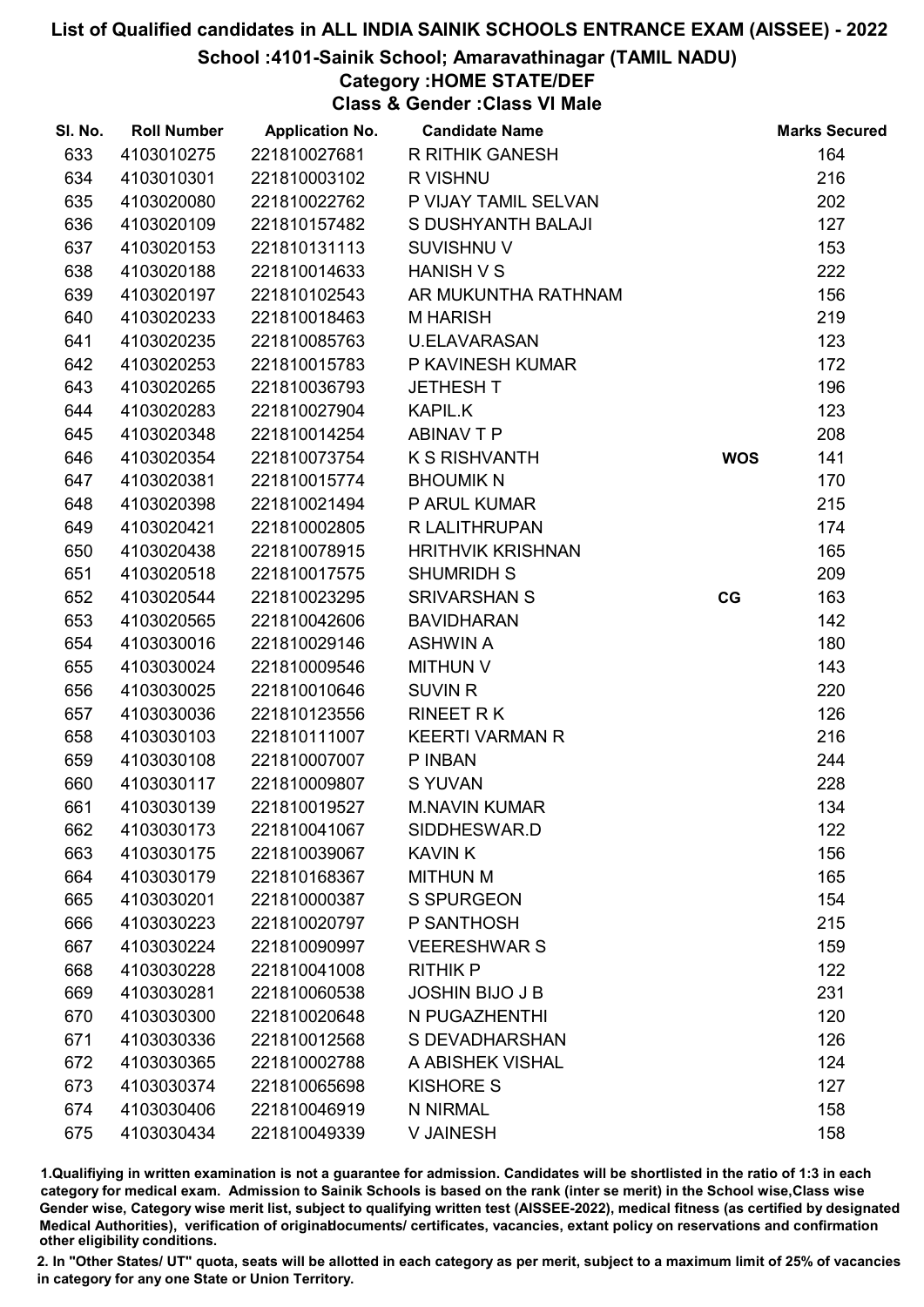#### School :4101-Sainik School; Amaravathinagar (TAMIL NADU)

## Category :HOME STATE/DEF

Class & Gender :Class VI Male

| SI. No. | <b>Roll Number</b> | <b>Application No.</b> | <b>Candidate Name</b> | <b>Marks Secured</b> |
|---------|--------------------|------------------------|-----------------------|----------------------|
| 676     | 4103030481         | 221810011969           | R MUNISH RANADHEERAN  | 149                  |
| 677     | 4103030485         | 221810119179           | S. SARAVANA KUMAR     | 184                  |
| 678     | 4103030491         | 221810029779           | P.JEEVA               | 148                  |
| 679     | 4103030498         | 221810072189           | A JANEETH             | 127                  |
| 680     | 4103030512         | 221810038689           | <b>BALAJIK</b>        | 152                  |
| 681     | 4103030523         | 221810052499           | K SHRISASIDHARAN      | 195                  |
| 682     | 4103030529         | 221810105599           | VASANTHA KUMAR.B      | 206                  |
| 683     | 4103030532         | 221810027899           | JAYA ROSHAN J D       | 153                  |
| 684     | 4104010004         | 221810080690           | KAVIN VALAN MICHAEL   | 123                  |
| 685     | 4104010024         | 221810167001           | <b>BUVANESH</b>       | 171                  |
| 686     | 4104010065         | 221810012433           | P S PRAJODH           | 148                  |
| 687     | 4104010081         | 221810041914           | P S KEWIN SELVAA      | 134                  |
| 688     | 4104010098         | 221810036835           | T. MIRTHIK            | 120                  |
| 689     | 4201020312         | 221810161640           | R K KIRITHI VASAN     | 122                  |
| 690     | 4201030189         | 221810113141           | <b>RISHON ANTONY</b>  | 214                  |
| 691     | 4401040232         | 221810071837           | <b>S RISHVANTH</b>    | 173                  |
| 692     | 4602010203         | 221810111023           | K SHANMUGA SUNDARAM   | 193                  |
| 693     | 4604010217         | 221810069376           | S POOMPOZHIL          | 213                  |

1.Qualifiying in written examination is not a guarantee for admission. Candidates will be shortlisted in the ratio of 1:3 in each category for medical exam. Admission to Sainik Schools is based on the rank (inter se merit) in the School wise,Class wise Gender wise, Category wise merit list, subject to qualifying written test (AISSEE-2022), medical fitness (as certified by designated Medical Authorities), verification of originablocuments/ certificates, vacancies, extant policy on reservations and confirmation other eligibility conditions.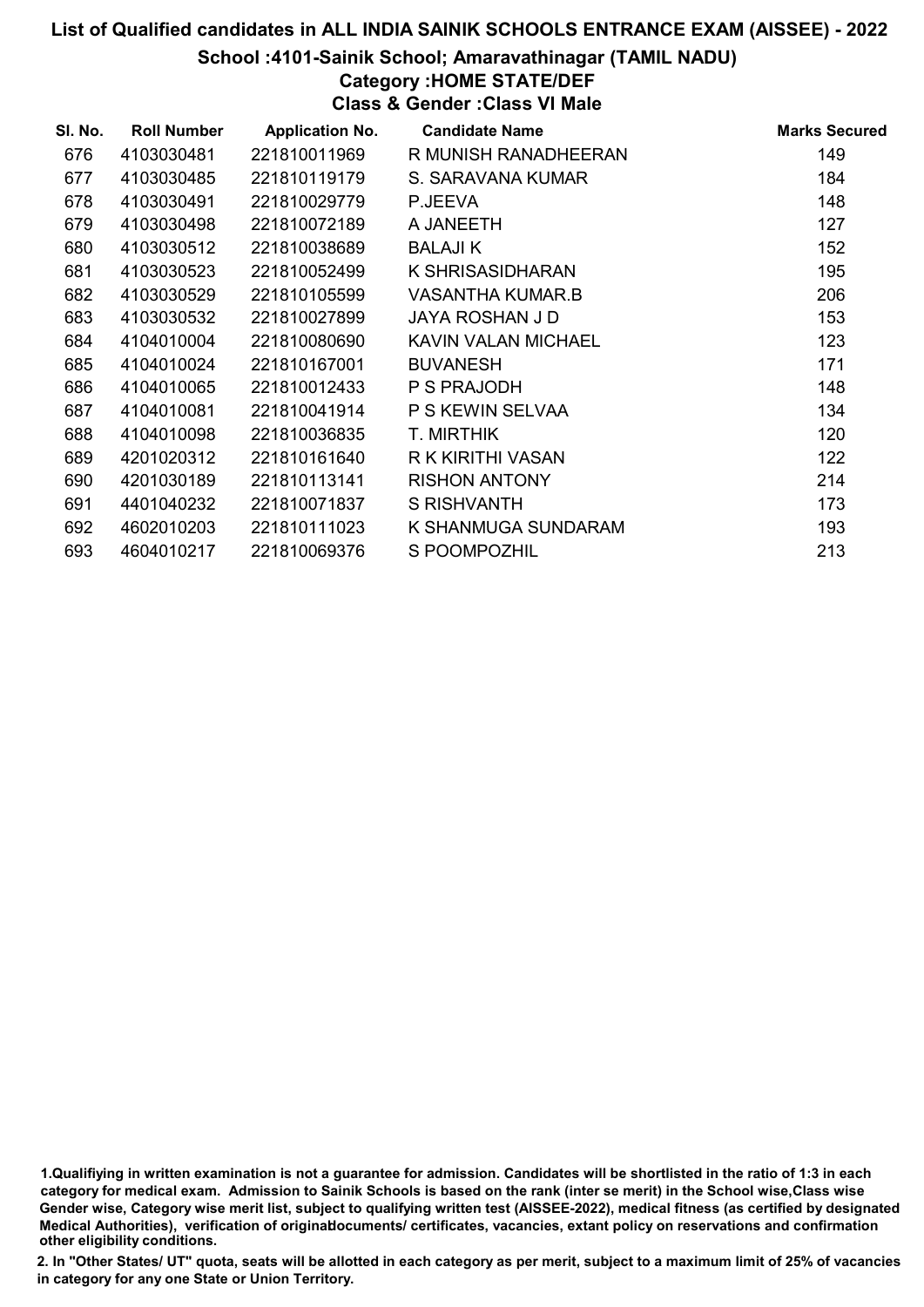#### School :4101-Sainik School; Amaravathinagar (TAMIL NADU)

# Category :HOME STATE/GEN

Class & Gender :Class VI Male

| SI. No. | <b>Roll Number</b> | <b>Application No.</b> | <b>Candidate Name</b>           | <b>Marks Secured</b> |
|---------|--------------------|------------------------|---------------------------------|----------------------|
| 694     | 2805020106         | 221810033603           | <b>PRATIK R S</b>               | 210                  |
| 695     | 3701010042         | 221810006475           | SARVESH RAJ S.B.                | 186                  |
| 696     | 4102010018         | 221810029510           | P VIMALAN                       | 229                  |
| 697     | 4102020011         | 221810025530           | <b>S SAI KARTHICK</b>           | 129                  |
| 698     | 4102020026         | 221810150160           | INIYYAH MITRAN RAJA             | 251                  |
| 699     | 4102020032         | 221810005670           | <b>MURUGAVEL</b>                | 151                  |
| 700     | 4102020059         | 221810111431           | <b>SANJAY KUMAR</b>             | 133                  |
| 701     | 4102020082         | 221810194391           | <b>VEERAKABILAN. V</b>          | 124                  |
| 702     | 4102020086         | 221810096691           | DHIYANESH.V.N                   | 191                  |
| 703     | 4102020102         | 221810052922           | RAYAPANENI. KUMARA              | 177                  |
| 704     | 4102020115         | 221810008642           | <b>G D YESWANTH KRISHNA</b>     | 137                  |
| 705     | 4102020149         | 221810149803           | <b>S.NITHIL</b>                 | 146                  |
| 706     | 4102020151         | 221810115013           | <b>B.U.KUMARESH</b>             | 162                  |
| 707     | 4102020152         | 221810165013           | THARUNADHITHYA                  | 206                  |
| 708     | 4102020160         | 221810075923           | <b>NAREN ATHREYA S</b>          | 243                  |
| 709     | 4102020200         | 221810028814           | HARRSHID SUDARMANI              | 160                  |
| 710     | 4102020206         | 221810013524           | <b>M SHANKARAN</b>              | 210                  |
| 711     | 4102020217         | 221810015354           | V M SAI HITEN                   | 251                  |
| 712     | 4102020238         | 221810044594           | <b>AWAHNEESH S K</b>            | 130                  |
| 713     | 4102030006         | 221810062405           | <b>YEDHUNANDHAN</b>             | 255                  |
| 714     | 4102030007         | 221810045315           | <b>KIRAN ADITYA</b>             | 126                  |
| 715     | 4102030011         | 221810058725           | SHIVAM SINGH KUSHWAHA           | 245                  |
| 716     | 4102030014         | 221810023925           | <b>VENKATA NEHAL REDDY SOMA</b> | 205                  |
| 717     | 4102030102         | 221810054337           | K.H.NANI                        | 159                  |
| 718     | 4102030110         | 221810121857           | SRIKAR SAURABH P M              | 183                  |
| 719     | 4102030121         | 221810021867           | S B ANUB                        | 123                  |
| 720     | 4102030141         | 221810029597           | <b>ASISH MAHIDHAR S</b>         | 174                  |
| 721     | 4102030166         | 221810074538           | PRATHIK P                       | 154                  |
| 722     | 4102030203         | 221810122629           | <b>RUDHRAN</b>                  | 218                  |
| 723     | 4102030208         | 221810086239           | <b>KAVIN</b>                    | 191                  |
| 724     | 4102030223         | 221810153169           | A.MUKUNTHAN                     | 155                  |
| 725     | 4102030227         | 221810121769           | <b>SVARUN</b>                   | 154                  |
| 726     | 4102030228         | 221810006079           | DHARMIK CHOWDARY RATNALA        | 251                  |
| 727     | 4102030234         | 221810002389           | <b>ACHILLES J ROZARIO</b>       | 243                  |
| 728     | 4102030237         | 221810154499           | GIKNESH.G                       | 143                  |
| 729     | 4102030238         | 221810011699           | <b>DEEPESH G</b>                | 177                  |
| 730     | 4103010025         | 221810089954           | <b>SHARANKARTHICK V</b>         | 166                  |
| 731     | 4103010029         | 221810009825           | <b>SANTHOSH SHIVA S</b>         | 183                  |
| 732     | 4103010051         | 221810014300           | SIDDHARTH.M                     | 186                  |
| 733     | 4103010059         | 221810057210           | <b>G KISHOR</b>                 | 219                  |
| 734     | 4103010062         | 221810041710           | LINGESH B                       | 200                  |
| 735     | 4103010081         | 221810052530           | A SHRIJITH                      | 155                  |
| 736     | 4103010100         | 221810016350           | <b>SRIRANJAN N</b>              | 193                  |

1.Qualifiying in written examination is not a guarantee for admission. Candidates will be shortlisted in the ratio of 1:3 in each category for medical exam. Admission to Sainik Schools is based on the rank (inter se merit) in the School wise,Class wise Gender wise, Category wise merit list, subject to qualifying written test (AISSEE-2022), medical fitness (as certified by designated Medical Authorities), verification of originablocuments/ certificates, vacancies, extant policy on reservations and confirmation other eligibility conditions.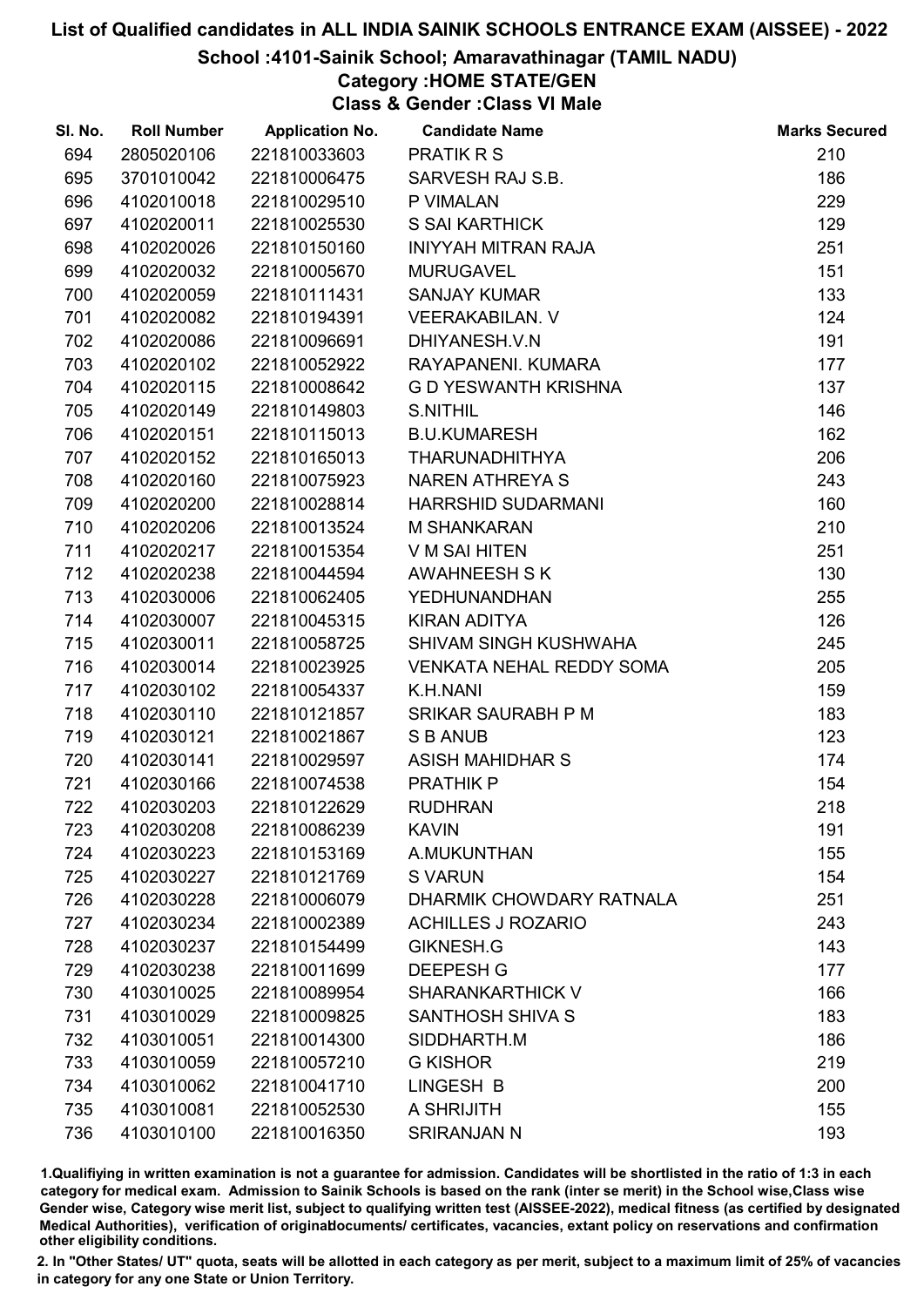#### School :4101-Sainik School; Amaravathinagar (TAMIL NADU)

# Category :HOME STATE/GEN

Class & Gender :Class VI Male

| SI. No. | <b>Roll Number</b> | <b>Application No.</b> | <b>Candidate Name</b>      | <b>Marks Secured</b> |
|---------|--------------------|------------------------|----------------------------|----------------------|
| 737     | 4103010136         | 221810135780           | I. P. RAGURAM              | 249                  |
| 738     | 4103010173         | 221810099011           | <b>DEVAKA</b>              | 143                  |
| 739     | 4103010206         | 221810061131           | JAGATH. P                  | 154                  |
| 740     | 4103010217         | 221810105731           | SARAVANASEENIVASAN C R     | 138                  |
| 741     | 4103010222         | 221810142441           | R.J.ATHARVA                | 223                  |
| 742     | 4103010235         | 221810173151           | VAGEESHAN.V                | 143                  |
| 743     | 4103010240         | 221810153551           | <b>HARSHIT H</b>           | 148                  |
| 744     | 4103010251         | 221810002661           | H SAJAN JARAM              | 153                  |
| 745     | 4103010262         | 221810027871           | <b>VISHWAJEETH S</b>       | 221                  |
| 746     | 4103010286         | 221810002491           | <b>HARIKRISHNA.B</b>       | 140                  |
| 747     | 4103010291         | 221810025691           | SUKESH R V                 | 136                  |
| 748     | 4103020015         | 221810040222           | S TANISHKUMAR              | 184                  |
| 749     | 4103020019         | 221810066322           | <b>JAYARATSHA</b>          | 197                  |
| 750     | 4103020041         | 221810077042           | SRI G.K. MOORTHY           | 177                  |
| 751     | 4103020056         | 221810119842           | PRANAV CHIDAMBARANATHAN    | 145                  |
| 752     | 4103020088         | 221810012572           | <b>SAKTHI SUDHAN V</b>     | 224                  |
| 753     | 4103020097         | 221810134972           | AHESH T                    | 173                  |
| 754     | 4103020143         | 221810042403           | <b>INIYAVAN K</b>          | 220                  |
| 755     | 4103020160         | 221810113713           | <b>MIRTHUL K</b>           | 157                  |
| 756     | 4103020163         | 221810010023           | <b>SHASHWIN</b>            | 122                  |
| 757     | 4103020165         | 221810128023           | YADUNANDAN S               | 131                  |
| 758     | 4103020167         | 221810064123           | R.SANDEEP                  | 176                  |
| 759     | 4103020184         | 221810011433           | SIVAANANDHAN G             | 185                  |
| 760     | 4103020191         | 221810014933           | S.B.SANTHOSH               | 125                  |
| 761     | 4103020202         | 221810013743           | RITHIK J S                 | 203                  |
| 762     | 4103020244         | 221810189373           | <b>JEFRIN GINO</b>         | 174                  |
| 763     | 4103020252         | 221810121483           | <b>SHRII JISHNU P</b>      | 152                  |
| 764     | 4103020266         | 221810028793           | SANJITH S                  | 127                  |
| 765     | 4103020286         | 221810019114           | <b>SARVESWARAN</b>         | 197                  |
| 766     | 4103020325         | 221810041244           | S SARVESH                  | 170                  |
| 767     | 4103020376         | 221810043574           | <b>V S MITHUL</b>          | 121                  |
| 768     | 4103020388         | 221810080284           | <b>SASHRUT PRANAV S</b>    | 125                  |
| 769     | 4103020419         | 221810194705           | T.V.ARJIT                  | 146                  |
| 770     | 4103020429         | 221810053515           | U. T. NITHIN RAGHAV        | 172                  |
| 771     | 4103020441         | 221810087025           | SERATH KANDASAMY PRABHAKAR | 224                  |
| 772     | 4103020450         | 221810040035           | <b>J B MERVIN JAIKANTH</b> | 133                  |
| 773     | 4103020459         | 221810123635           | <b>SANJITH</b>             | 214                  |
| 774     | 4103020470         | 221810036445           | P.R.MITHIRAN               | 200                  |
| 775     | 4103020495         | 221810070065           | LITHES.S                   | 176                  |
| 776     | 4103020519         | 221810041875           | E.S.DUSHYANT               | 181                  |
| 777     | 4103020524         | 221810133185           | <b>HAREES B</b>            | 206                  |
| 778     | 4103020525         | 221810070285           | <b>JHEYAKANDHAN N</b>      | 164                  |
| 779     | 4103020547         | 221810088295           | M D SUJAN                  | 174                  |

1.Qualifiying in written examination is not a guarantee for admission. Candidates will be shortlisted in the ratio of 1:3 in each category for medical exam. Admission to Sainik Schools is based on the rank (inter se merit) in the School wise,Class wise Gender wise, Category wise merit list, subject to qualifying written test (AISSEE-2022), medical fitness (as certified by designated Medical Authorities), verification of originablocuments/ certificates, vacancies, extant policy on reservations and confirmation other eligibility conditions.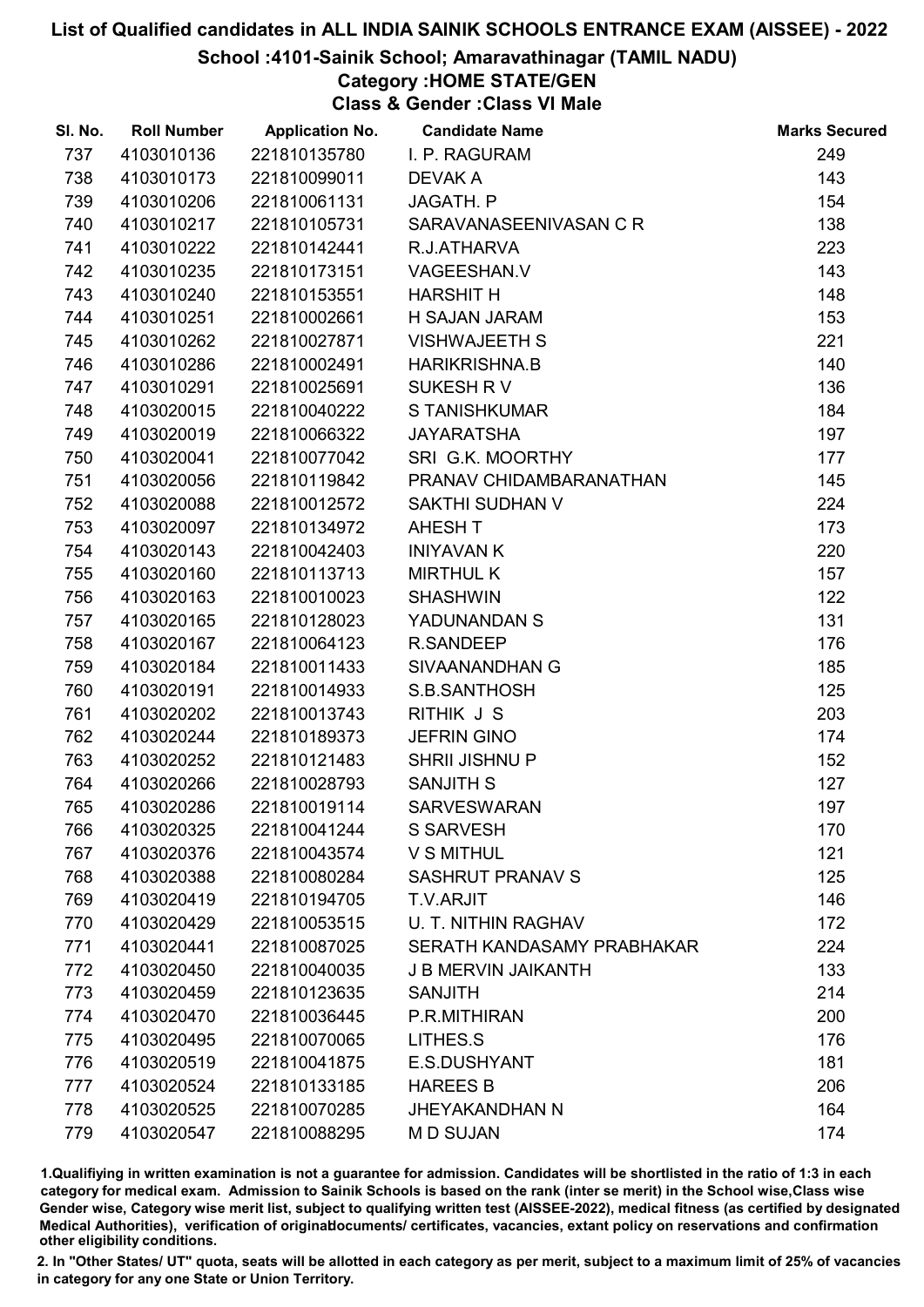#### School :4101-Sainik School; Amaravathinagar (TAMIL NADU)

Category :HOME STATE/GEN

Class & Gender :Class VI Male

| SI. No. | <b>Roll Number</b> | <b>Application No.</b> | <b>Candidate Name</b>       | <b>Marks Secured</b> |
|---------|--------------------|------------------------|-----------------------------|----------------------|
| 780     | 4103020557         | 221810117995           | <b>ADITYAN B</b>            | 172                  |
| 781     | 4103020575         | 221810046216           | <b>S.V GOWRISHEN</b>        | 253                  |
| 782     | 4103020576         | 221810193316           | <b>G.G.SHIYAM SUNDAR</b>    | 147                  |
| 783     | 4103020580         | 221810178516           | <b>KISHAN M S</b>           | 142                  |
| 784     | 4103020592         | 221810052326           | A ATHAV KRISHNA             | 167                  |
| 785     | 4103030066         | 221810041276           | <b>S JAI PRANAV</b>         | 202                  |
| 786     | 4103030077         | 221810122486           | <b>JYOSHI KISHORE G</b>     | 163                  |
| 787     | 4103030078         | 221810154486           | SANJAYVIGNESH R             | 145                  |
| 788     | 4103030104         | 221810024007           | E.ANIRUDDH                  | 222                  |
| 789     | 4103030112         | 221810003707           | <b>SHARUN ATHITHYA K</b>    | 219                  |
| 790     | 4103030137         | 221810019227           | V VRUTHISH                  | 142                  |
| 791     | 4103030142         | 221810013927           | <b>VIYASH G</b>             | 189                  |
| 792     | 4103030148         | 221810087237           | <b>MRUDUN BHARATH VARMA</b> | 143                  |
| 793     | 4103030163         | 221810125157           | <b>M NIHAL</b>              | 164                  |
| 794     | 4103030181         | 221810125667           | <b>S SIDDHARTHAN</b>        | 163                  |
| 795     | 4103030196         | 221810078777           | YOGITH P                    | 187                  |
| 796     | 4103030205         | 221810121687           | <b>L.GOKUL KAMALESH</b>     | 207                  |
| 797     | 4103030209         | 221810115987           | <b>KIRUTHIK M</b>           | 219                  |
| 798     | 4103030310         | 221810047058           | <b>J KAVIPRAKASH</b>        | 120                  |
| 799     | 4103030333         | 221810137368           | <b>HRIDAY SHAM ALWANI</b>   | 122                  |
| 800     | 4103030348         | 221810089478           | <b>MOHNISH K R S</b>        | 160                  |
| 801     | 4103030376         | 221810074798           | <b>CHENTHOOR PRIYAN S N</b> | 185                  |
| 802     | 4103030388         | 221810095409           | <b>HIRITHIK KUMAR A</b>     | 154                  |
| 803     | 4103030453         | 221810060649           | <b>HARIN PRANAV N</b>       | 155                  |
| 804     | 4103030457         | 221810011359           | S SASHANGAN                 | 229                  |
| 805     | 4103030459         | 221810181459           | <b>S.NIMALAN</b>            | 147                  |
| 806     | 4103030463         | 221810014759           | MONEESH PRABU P             | 193                  |
| 807     | 4103030465         | 221810185859           | DEVADHARSAN. V. S.          | 193                  |
| 808     | 4103030501         | 221810138289           | <b>AKHIL PRANAV</b>         | 180                  |
| 809     | 4103030510         | 221810009489           | <b>MUKHESH S</b>            | 256                  |
| 810     | 4103030517         | 221810020199           | <b>S DHEYANESH</b>          | 159                  |
| 811     | 4103030530         | 221810128599           | <b>V.ASHWANTH</b>           | 137                  |
| 812     | 4104010032         | 221810100531           | AJAY A                      | 167                  |
| 813     | 4104010037         | 221810119481           | SUBRAMANI JANITH SAIRAM     | 149                  |
| 814     | 4104010068         | 221810021273           | <b>KISHAN.H</b>             | 194                  |
| 815     | 4104010092         | 221810095084           | <b>SRIKRISHNA</b>           | 153                  |
| 816     | 4104010172         | 221810020989           | <b>T SAIKANTH</b>           | 186                  |
| 817     | 4104010174         | 221810011799           | S S DHYANESWARAN            | 191                  |

1.Qualifiying in written examination is not a guarantee for admission. Candidates will be shortlisted in the ratio of 1:3 in each category for medical exam. Admission to Sainik Schools is based on the rank (inter se merit) in the School wise,Class wise Gender wise, Category wise merit list, subject to qualifying written test (AISSEE-2022), medical fitness (as certified by designated Medical Authorities), verification of originablocuments/ certificates, vacancies, extant policy on reservations and confirmation other eligibility conditions.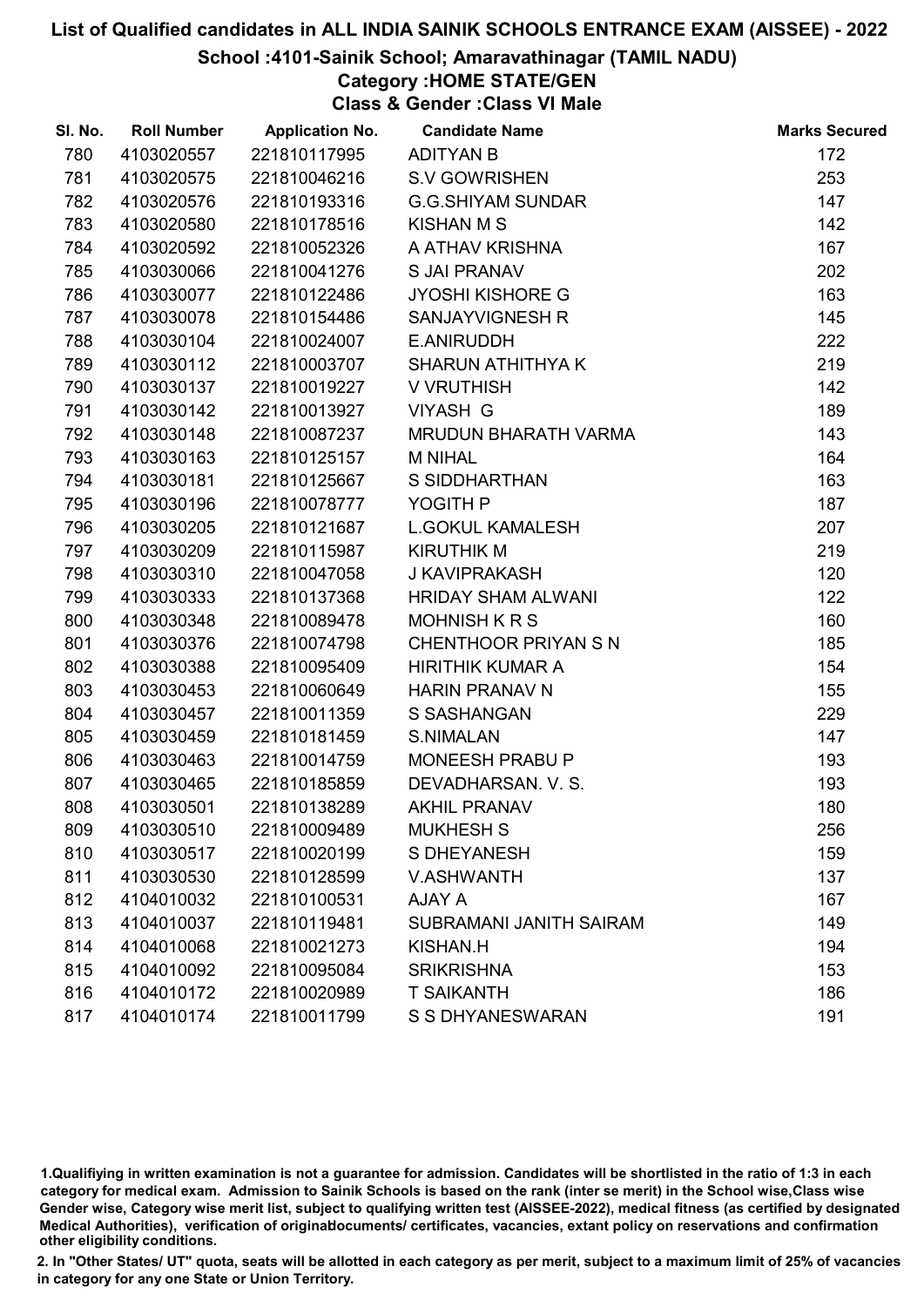#### School :4101-Sainik School; Amaravathinagar (TAMIL NADU)

Category :OTHER STATE/SC

Class & Gender :Class VI Male

| SI. No. | <b>Roll Number</b> | <b>Application No.</b> | <b>Candidate Name</b>         | <b>Marks Secured</b> |
|---------|--------------------|------------------------|-------------------------------|----------------------|
| 818     | 1210010236         | 221810125070           | N CHETAN PREM                 | 90                   |
| 819     | 1210010368         | 221810068831           | P PURANDHAR SRI HARSHA        | 91                   |
| 820     | 1210020161         | 221810019032           | <b>JANAMALA GURU SATWIK</b>   | 153                  |
| 821     | 1210020336         | 221810060213           | NELAPATI JAI HARSHA           | 95                   |
| 822     | 1210020446         | 221810036173           | P DIVISANTH YADAV             | 84                   |
| 823     | 1210020657         | 221810065584           | Y PUNITH KUMAR                | 103                  |
| 824     | 1210030028         | 221810056925           | <b>THOTI MILKESH</b>          | 79                   |
| 825     | 1210030128         | 221810019285           | T LOHITH DHATHATREYA          | 79                   |
| 826     | 1210040108         | 221810108837           | <b>S REDDY DINESH</b>         | 14                   |
| 827     | 1502010317         | 221810190934           | <b>SAMEER KUMAR</b>           | 164                  |
| 828     | 1505010727         | 221810186804           | DIVY PRAKASH LAL RAUSHAN      | 137                  |
| 829     | 1509020225         | 221810120471           | RAJ KRISHNA SANDILYA          | 237                  |
| 830     | 1509020385         | 221810118127           | <b>KISHAN RAJ</b>             | 189                  |
| 831     | 1511020385         | 221810170543           | <b>RAUNAK KUMAR</b>           | 121                  |
| 832     | 1511020520         | 221810065844           | <b>ASHUTOSH RAJ</b>           | 152                  |
| 833     | 1511030178         | 221810075616           | <b>ASHISH RAJ</b>             | 255                  |
| 834     | 1513020191         | 221810120486           | <b>MOHIT KUMAR</b>            | 172                  |
| 835     | 3002010129         | 221810097411           | <b>DIVYANSHU SAGAR</b>        | 85                   |
| 836     | 3101010005         | 221810034810           | KUNAL HEMANT DESHMUKH         | 130                  |
| 837     | 3104010185         | 221810108619           | <b>GAURAV SOMESHWAR SWAMI</b> | 129                  |
| 838     | 3114010066         | 221810089013           | PRANAV VIJAY JADHAV           | 108                  |
| 839     | 3701010010         | 221810077311           | <b>NIMESHKUMAR</b>            | 113                  |
| 840     | 3701010013         | 221810176071           | <b>AJAI</b>                   | 83                   |
| 841     | 3701010030         | 221810076704           | <b>NITESHKUMAR</b>            | 101                  |
| 842     | 3701010050         | 221810004028           | <b>MANOSH ROY</b>             | 89                   |
| 843     | 4102030186         | 221810115788           | <b>B MANOJ KUMAR</b>          | 157                  |
| 844     | 4103030098         | 221810125796           | KAMALESHWARAN. K              | 76                   |
| 845     | 4103030321         | 221810032758           | <b>SUSENDRA PRABU A</b>       | 81                   |
| 846     | 4411020302         | 221810157688           | <b>AVANEESH KUMAR</b>         | 159                  |

<sup>1.</sup>Qualifiying in written examination is not a guarantee for admission. Candidates will be shortlisted in the ratio of 1:3 in each category for medical exam. Admission to Sainik Schools is based on the rank (inter se merit) in the School wise,Class wise Gender wise, Category wise merit list, subject to qualifying written test (AISSEE-2022), medical fitness (as certified by designated Medical Authorities), verification of originablocuments/ certificates, vacancies, extant policy on reservations and confirmation other eligibility conditions.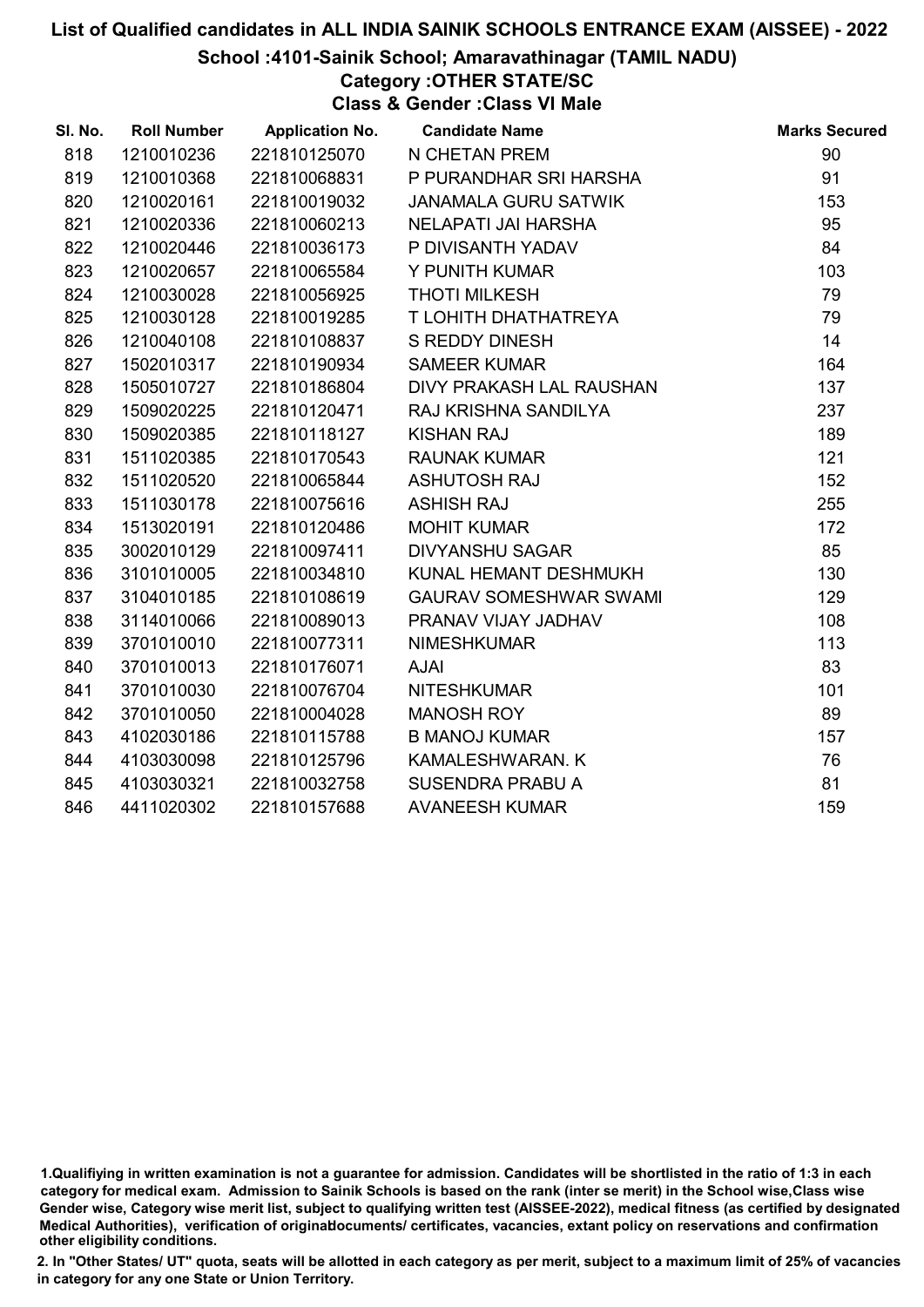## List of Qualified candidates in ALL INDIA SAINIK SCHOOLS ENTRANCE EXAM (AISSEE) - 2022 School :4101-Sainik School; Amaravathinagar (TAMIL NADU) Category :OTHER STATE/ST Class & Gender :Class VI Male

| SI. No. | <b>Roll Number</b> | <b>Application No.</b> | <b>Candidate Name</b>         | <b>Marks Secured</b> |
|---------|--------------------|------------------------|-------------------------------|----------------------|
| 847     | 1201020205         | 221810196447           | <b>MOHITH SUGALI RAMAVATH</b> | 125                  |
| 848     | 1203020504         | 221810143198           | MUDE RAM ROHITH NAIK          | 129                  |
| 849     | 1205020549         | 221810086949           | <b>MALLE VISHNUU TEJ</b>      | 64                   |
| 850     | 1210040206         | 221810072397           | <b>SURTANU PREM SWAROOP</b>   | 91                   |
| 851     | 1509020119         | 221810119690           | YASH RAJ                      | 250                  |
| 852     | 1511030421         | 221810192818           | <b>REJU RANJAN SOREN</b>      | 177                  |

1.Qualifiying in written examination is not a guarantee for admission. Candidates will be shortlisted in the ratio of 1:3 in each category for medical exam. Admission to Sainik Schools is based on the rank (inter se merit) in the School wise,Class wise Gender wise, Category wise merit list, subject to qualifying written test (AISSEE-2022), medical fitness (as certified by designated Medical Authorities), verification of originablocuments/ certificates, vacancies, extant policy on reservations and confirmation other eligibility conditions.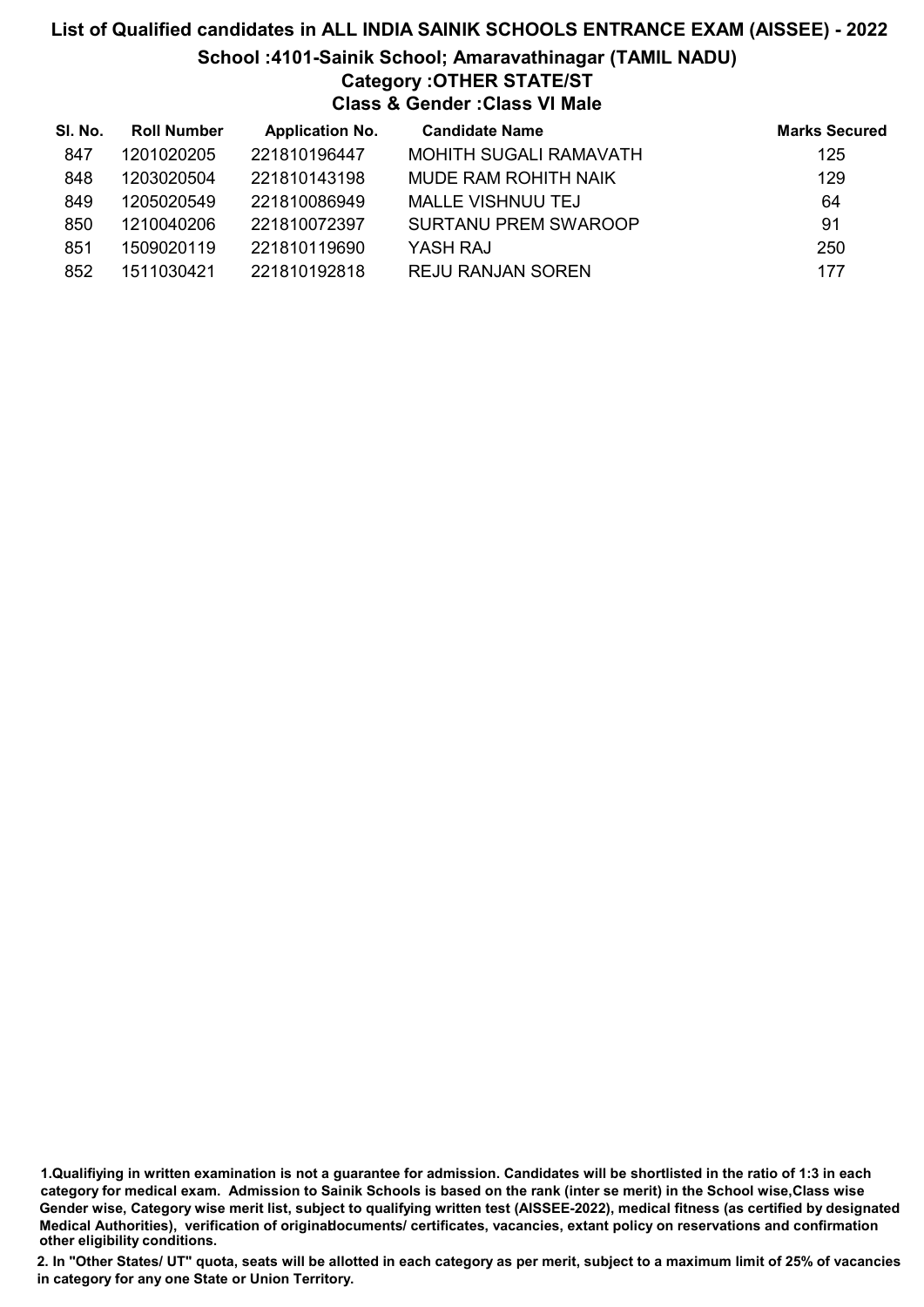#### School :4101-Sainik School; Amaravathinagar (TAMIL NADU)

Category :OTHER STATE/OBC

Class & Gender :Class VI Male

| SI. No. | <b>Roll Number</b> | <b>Application No.</b> | <b>Candidate Name</b>     | <b>Marks Secured</b> |
|---------|--------------------|------------------------|---------------------------|----------------------|
| 853     | 1203010319         | 221810049251           | VALLEPU CHINTU NIHESHBABU | 183                  |
| 854     | 1203020325         | 221810077886           | <b>KODI BHARGAV SAI</b>   | 170                  |
| 855     | 1210010324         | 221810076811           | <b>GAJVALLI GANESH</b>    | 173                  |
| 856     | 1210010371         | 221810076931           | KOMIRISETTY NIKHIL        | 206                  |
| 857     | 1210020270         | 221810025482           | S SAI KUMAR               | 173                  |
| 858     | 1210020461         | 221810068183           | NAINARU LOHITHAKSH        | 138                  |
| 859     | 1210020524         | 221810048714           | <b>REPANA DHEERAJ</b>     | 158                  |
| 860     | 1210040091         | 221810018827           | <b>T LALITH SAI KUMAR</b> | 148                  |
| 861     | 1501010279         | 221810115530           | <b>SHUBHAM ANAND</b>      | 170                  |
| 862     | 1502010100         | 221810003305           | <b>ABHINAV ANAND</b>      | 128                  |
| 863     | 1502010227         | 221810073070           | <b>VISHWADEEP KUMAR</b>   | 144                  |
| 864     | 1503010063         | 221810085980           | <b>HARSH YADAV</b>        | 170                  |
| 865     | 1503010321         | 221810142209           | <b>AMIT KUMAR</b>         | 172                  |
| 866     | 1506010005         | 221810163700           | <b>ABHIRAJ KUMAR</b>      | 154                  |
| 867     | 1506010008         | 221810086810           | <b>SUDHAKAR KUMAR</b>     | 265                  |
| 868     | 1506010171         | 221810151773           | ADITYA KUMAR SINGH        | 148                  |
| 869     | 1506020245         | 221810152167           | ANANDMOHAN SINGH          | 226                  |
| 870     | 1506020336         | 221810169159           | <b>RITURAJ SINGH</b>      | 156                  |
| 871     | 1509020431         | 221810160058           | RAGHAV ANAND              | 248                  |
| 872     | 1509030213         | 221810118773           | <b>ADITYA KUMAR</b>       | 173                  |
| 873     | 1509040181         | 221810135257           | <b>RISHAV DEV</b>         | 148                  |
| 874     | 1510020342         | 221810017429           | <b>DEV DATTATREY</b>      | 192                  |
| 875     | 1511020101         | 221810196090           | <b>ARYAN RAJ</b>          | 211                  |
| 876     | 1511020333         | 221810091213           | <b>VIKASH KUMAR</b>       | 207                  |
| 877     | 1511020489         | 221810069424           | <b>ABHISHEK RAJ</b>       | 231                  |
| 878     | 1511030245         | 221810078476           | <b>HIMANSHU KUMAR</b>     | 205                  |
| 879     | 1511030350         | 221810077167           | PRIYANSHU KUMAR           | 206                  |
| 880     | 1511040347         | 221810116288           | PRINCE RAJ                | 156                  |
| 881     | 1511040366         | 221810167698           | YASH KUMAR SUMAN          | 186                  |
| 882     | 1511040474         | 221810108499           | <b>RUDRA PRATAP</b>       | 196                  |
| 883     | 1511060217         | 221810029776           | <b>ANKIT RAJ</b>          | 220                  |
| 884     | 1511060401         | 221810162287           | <b>SAHIL KUMAR</b>        | 152                  |
| 885     | 1511060421         | 221810197197           | <b>ABHISHEK KUMAR</b>     | 230                  |
| 886     | 1513010176         | 221810111953           | <b>SULABH KUMAR</b>       | 135                  |
| 887     | 2001030693         | 221810021488           | <b>HARDEEP SINGH</b>      | 183                  |
| 888     | 2801010256         | 221810017155           | <b>HRISHIKESH MADHU</b>   | 139                  |
| 889     | 3002020316         | 221810056565           | PIYUSH DHAKAR             | 168                  |
| 890     | 3002020451         | 221810177276           | <b>AYUSH MOURYA</b>       | 149                  |
| 891     | 3101010046         | 221810120372           | SHUBHAM MAHADEO BADE      | 175                  |
| 892     | 3115010183         | 221810106562           | ABHIJEET YUVRAJ DAMAKALE  | 215                  |
| 893     | 3115030054         | 221810050680           | <b>ANMOL ARIF SHAIKH</b>  | 198                  |
| 894     | 3115030284         | 221810080704           | <b>ABHINAV</b>            | 197                  |
| 895     | 3116020049         | 221810046942           | <b>SHASHWAT</b>           | 145                  |

1.Qualifiying in written examination is not a guarantee for admission. Candidates will be shortlisted in the ratio of 1:3 in each category for medical exam. Admission to Sainik Schools is based on the rank (inter se merit) in the School wise,Class wise Gender wise, Category wise merit list, subject to qualifying written test (AISSEE-2022), medical fitness (as certified by designated Medical Authorities), verification of originablocuments/ certificates, vacancies, extant policy on reservations and confirmation other eligibility conditions.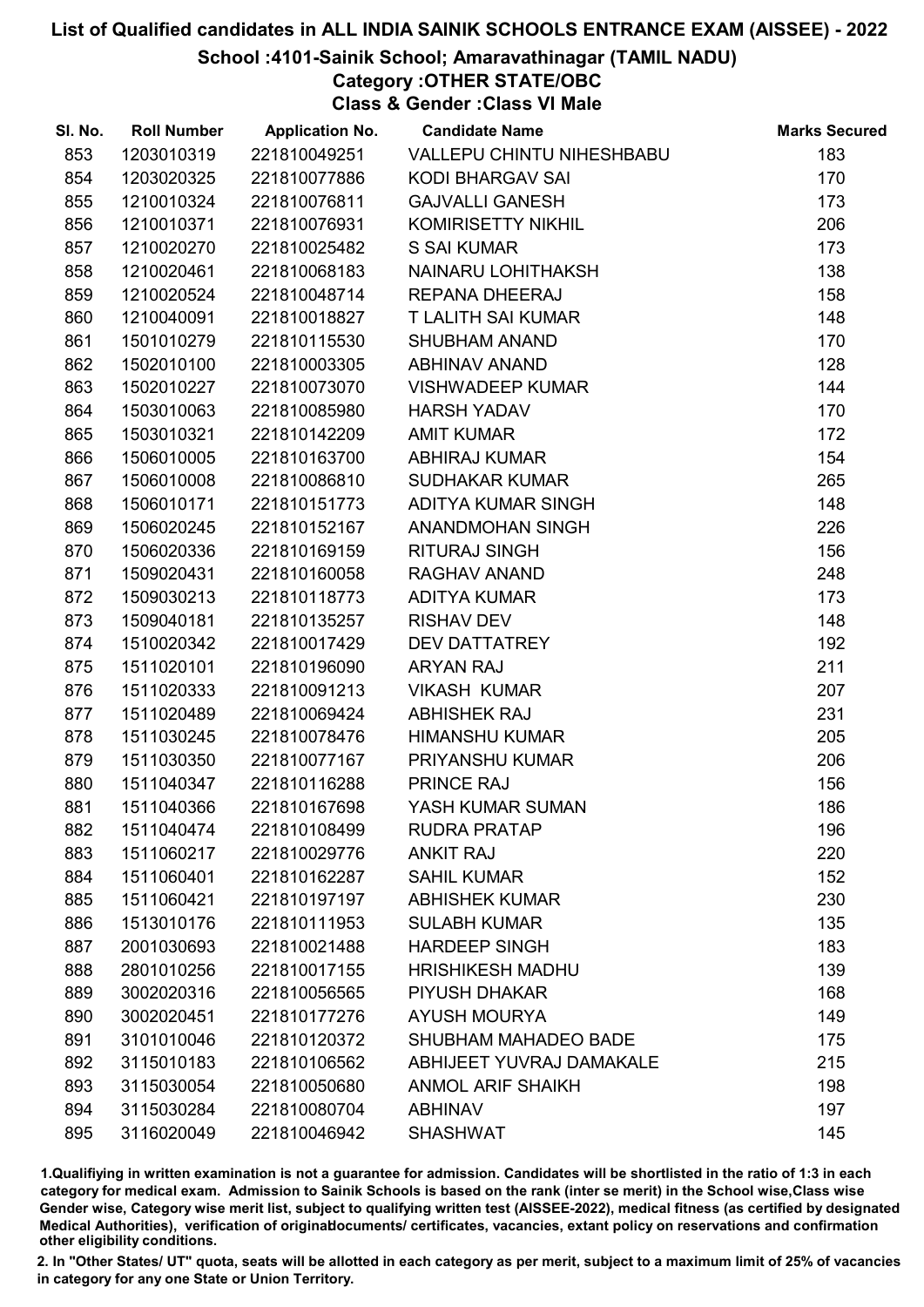#### School :4101-Sainik School; Amaravathinagar (TAMIL NADU)

### Category :OTHER STATE/OBC

Class & Gender :Class VI Male

| SI. No. | <b>Roll Number</b> | <b>Application No.</b> | <b>Candidate Name</b>           | <b>Marks Secured</b> |
|---------|--------------------|------------------------|---------------------------------|----------------------|
| 896     | 3701010002         | 221810114330           | MITHILAESH A                    | 208                  |
| 897     | 3701010052         | 221810010728           | G K KISHORE                     | 127                  |
| 898     | 3701010057         | 221810003359           | <b>VINUSARAN K M</b>            | 136                  |
| 899     | 3701010060         | 221810024789           | <b>HARICHARAN</b>               | 140                  |
| 900     | 3905020514         | 221810080506           | <b>SANJAY</b>                   | 159                  |
| 901     | 3905030269         | 221810046778           | NITISH BASOYA                   | 180                  |
| 902     | 4102030169         | 221810022838           | UTKARSH KUMAR                   | 219                  |
| 903     | 4103010061         | 221810029310           | <b>SUGANTHAN T</b>              | 124                  |
| 904     | 4103010181         | 221810014411           | <b>JISHNU HESHAN S.R</b>        | 134                  |
| 905     | 4103020304         | 221810010624           | K V KAVISH                      | 128                  |
| 906     | 4103020343         | 221810146054           | <b>SP PRAJIV</b>                | 185                  |
| 907     | 4103020587         | 221810083026           | <b>GOWSIKKANNAN</b>             | 151                  |
| 908     | 4104010137         | 221810188477           | DEEPANSHU ARYAN                 | 235                  |
| 909     | 4201040368         | 221810042514           | <b>K THARUN</b>                 | 173                  |
| 910     | 4201050047         | 221810099335           | <b>BATHINI GOPI CHARAN GOUD</b> | 162                  |
| 911     | 4202020617         | 221810077095           | <b>GUNNALA KARTHIK</b>          | 226                  |
| 912     | 4401010114         | 221810038011           | <b>ANKUR GANGWAR</b>            | 224                  |
| 913     | 4403020062         | 221810057624           | <b>AYUSH YADAV</b>              | 142                  |

1.Qualifiying in written examination is not a guarantee for admission. Candidates will be shortlisted in the ratio of 1:3 in each category for medical exam. Admission to Sainik Schools is based on the rank (inter se merit) in the School wise,Class wise Gender wise, Category wise merit list, subject to qualifying written test (AISSEE-2022), medical fitness (as certified by designated Medical Authorities), verification of originablocuments/ certificates, vacancies, extant policy on reservations and confirmation other eligibility conditions.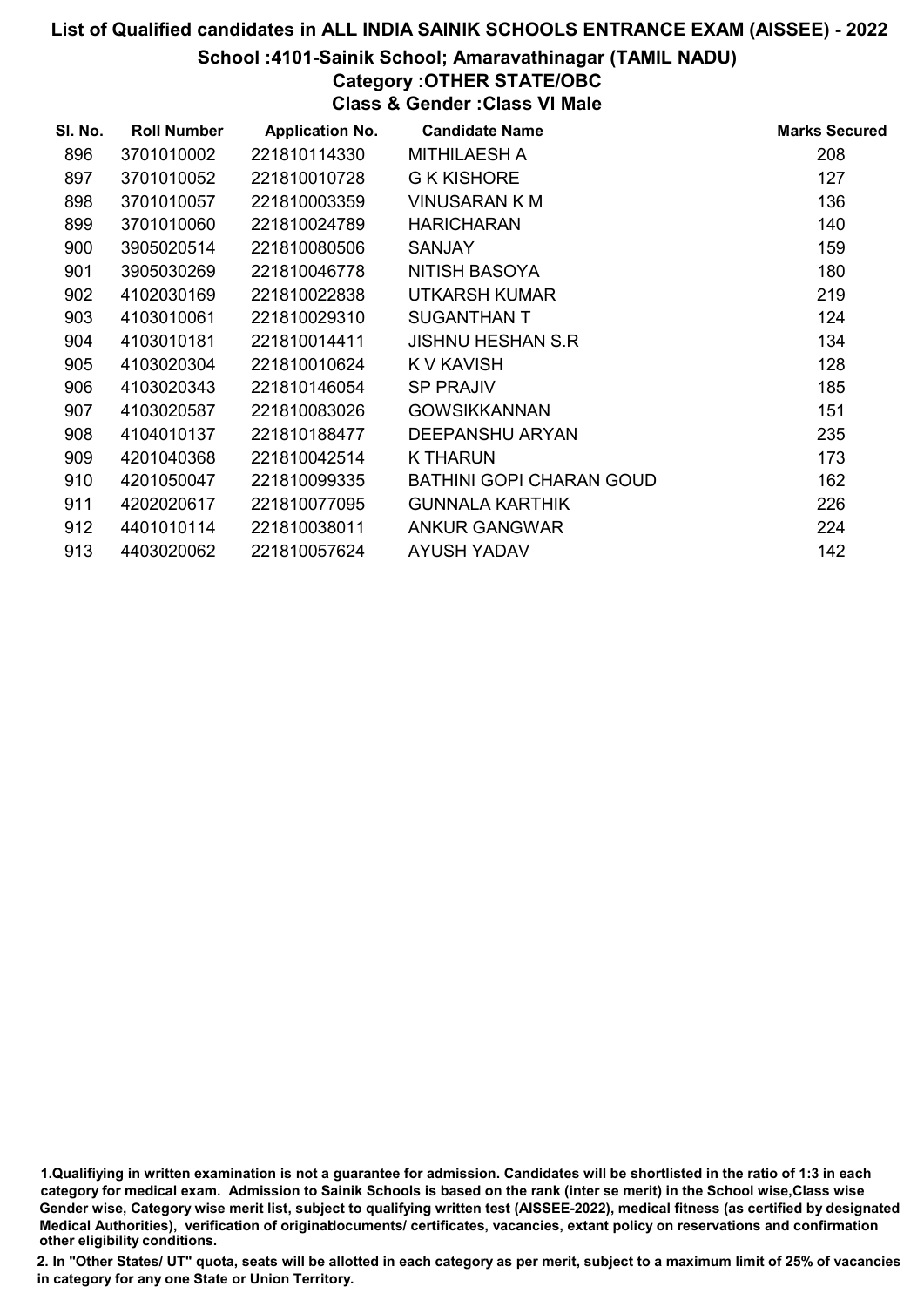#### School :4101-Sainik School; Amaravathinagar (TAMIL NADU)

Category :OTHER STATE/DEF

Class & Gender :Class VI Male

| SI. No. | <b>Roll Number</b> | <b>Application No.</b> | <b>Candidate Name</b>       | <b>Marks Secured</b> |
|---------|--------------------|------------------------|-----------------------------|----------------------|
| 914     | 1207020050         | 221810053754           | DHULIPALLA MANIKYA BHAVITAV | 145                  |
| 915     | 1210020030         | 221810013261           | <b>C PRANEET</b>            | 213                  |
| 916     | 1210020694         | 221810044705           | <b>G GNANA TEJ CHOWDARY</b> | 202                  |
| 917     | 1506010126         | 221810187313           | <b>ADITYA KUMAR</b>         | 175                  |
| 918     | 1506020195         | 221810045868           | PARTH CHAURASIA             | 132                  |
| 919     | 1511020095         | 221810039380           | <b>SHIVAM KUMAR</b>         | 227                  |
| 920     | 1511020428         | 221810086073           | <b>AMIT KUMAR SINGH</b>     | 178                  |
| 921     | 1511040046         | 221810098320           | <b>PIYUSH KUMAR</b>         | 201                  |
| 922     | 1511050023         | 221810064222           | <b>MOHIT KUMAR SINGH</b>    | 207                  |
| 923     | 1511060234         | 221810069986           | <b>RANJAN KUMAR</b>         | 223                  |
| 924     | 1705020268         | 221810008846           | <b>KHUMANSHU</b>            | 142                  |
| 925     | 2001060011         | 221810089266           | UJJWAL PANDEY               | 155                  |
| 926     | 2501020431         | 221810043882           | ADITYA YADAV                | 193                  |
| 927     | 3002020248         | 221810047794           | <b>LOKENDRA SINGH TOMAR</b> | 134                  |
| 928     | 3115040344         | 221810071198           | <b>KALANGE DHRUV SUDHIR</b> | 255                  |
| 929     | 3901010280         | 221810033565           | <b>RAJKUMAR</b>             | 145                  |
| 930     | 3905010256         | 221810102491           | PRIYANSHU JAKHAR            | 207                  |
| 931     | 3905010261         | 221810036691           | PRINCE YADAV                | 182                  |
| 932     | 4102020057         | 221810074721           | <b>SHIVANSH SINGH</b>       | 264                  |
| 933     | 4102020080         | 221810051291           | UJJWAL ANAND                | 142                  |
| 934     | 4102020222         | 221810105664           | <b>K RITHESH</b>            | 130                  |
| 935     | 4102020225         | 221810052864           | <b>SATYAM KUMAR</b>         | 154                  |
| 936     | 4102030095         | 221810075817           | <b>AYUSH KUMAR</b>          | 215                  |
| 937     | 4103030507         | 221810000489           | <b>HARSHIT RAJ</b>          | 217                  |
| 938     | 4401020139         | 221810045513           | <b>DIVYANSH SINGH</b>       | 244                  |
| 939     | 4401020346         | 221810027455           | <b>UJJWAL KUMAR</b>         | 149                  |
| 940     | 4405010007         | 221810183410           | ABHINAV KUMAR KUSHWAHA      | 237                  |
| 941     | 4410030262         | 221810089767           | <b>ABHISHEK SINGH</b>       | 239                  |

<sup>1.</sup>Qualifiying in written examination is not a guarantee for admission. Candidates will be shortlisted in the ratio of 1:3 in each category for medical exam. Admission to Sainik Schools is based on the rank (inter se merit) in the School wise,Class wise Gender wise, Category wise merit list, subject to qualifying written test (AISSEE-2022), medical fitness (as certified by designated Medical Authorities), verification of originablocuments/ certificates, vacancies, extant policy on reservations and confirmation other eligibility conditions.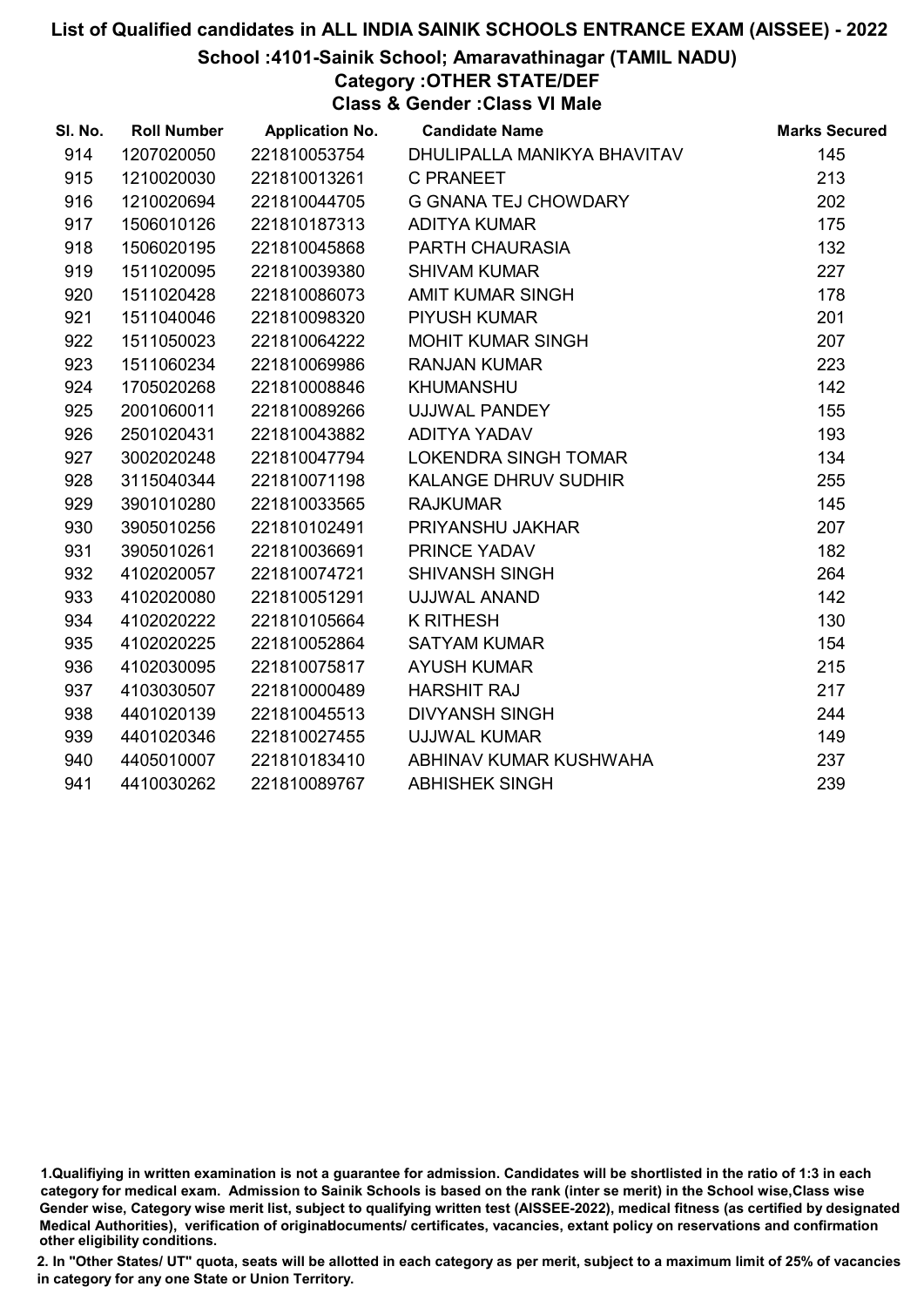#### School :4101-Sainik School; Amaravathinagar (TAMIL NADU)

Category :OTHER STATE/GEN

Class & Gender :Class VI Male

| SI. No. | <b>Roll Number</b> | <b>Application No.</b> | <b>Candidate Name</b>             | <b>Marks Secured</b> |
|---------|--------------------|------------------------|-----------------------------------|----------------------|
| 942     | 1203010245         | 221810042170           | DUGGIREDDY GIRIDHAR REDDY         | 204                  |
| 943     | 1203010373         | 221810057612           | SADHU ABHIGNESH REDDY             | 199                  |
| 944     | 1203020070         | 221810110293           | KASIREDDY DHARRMA TEJA            | 222                  |
| 945     | 1203020138         | 221810070974           | MUDDALURU SANDEEP RAJU            | 134                  |
| 946     | 1208010089         | 221810039580           | RUDRA KESHAVA RAMA DURGESH        | 163                  |
| 947     | 1210010131         | 221810108310           | <b>BOLLINI NEELA MEGHA SYAMA</b>  | 231                  |
| 948     | 1210010168         | 221810026730           | V ROHITH                          | 184                  |
| 949     | 1210010354         | 221810053331           | <b>VENKATESAN VIGNESH</b>         | 153                  |
| 950     | 1210020167         | 221810020332           | K VENKAT CHARAN                   | 168                  |
| 951     | 1210030052         | 221810033445           | NALLPU NAGA DEEKSHTH REDDY        | 123                  |
| 952     | 1501010262         | 221810160400           | <b>ANURAG KUMAR</b>               | 231                  |
| 953     | 1502010357         | 221810144275           | YASHU RAJ                         | 175                  |
| 954     | 1502010389         | 221810123227           | NAVNEET KUMAR                     | 144                  |
| 955     | 1502010392         | 221810122537           | <b>DEV BHARTI</b>                 | 219                  |
| 956     | 1503010133         | 221810066253           | <b>SURAJ KESHARI</b>              | 213                  |
| 957     | 1505010373         | 221810115908           | <b>ASHUTOSH KUMAR</b>             | 198                  |
| 958     | 1505010610         | 221810074522           | <b>SALMAN AZIZ</b>                | 226                  |
| 959     | 1505010688         | 221810022143           | <b>AYUSH RAJ SINGH</b>            | 230                  |
| 960     | 1505010835         | 221810082465           | <b>SHAKTI RAJ</b>                 | 219                  |
| 961     | 1506010103         | 221810167442           | ANUPAM KUMAR YADAV                | 191                  |
| 962     | 1506020066         | 221810162092           | YASH KUMAR TIWARI                 | 160                  |
| 963     | 1506020241         | 221810166557           | <b>DIPANSHU PATEL</b>             | 173                  |
| 964     | 1509020376         | 221810155886           | <b>AKARSH KUMAR</b>               | 207                  |
| 965     | 1509020405         | 221810123677           | <b>GULAM MD QUADREE</b>           | 255                  |
| 966     | 1509040244         | 221810136518           | <b>ADARSH RAJ</b>                 | 260                  |
| 967     | 1511030320         | 221810123627           | <b>SUSHIL KUMAR</b>               | 229                  |
| 968     | 1511030370         | 221810112277           | <b>AYUSH KUMAR</b>                | 193                  |
| 969     | 1511030424         | 221810116918           | <b>ARYAN KUMAR</b>                | 161                  |
| 970     | 1511050132         | 221810146103           | <b>ADITYA DUBEY</b>               | 176                  |
| 971     | 1512020071         | 221810045793           | <b>DEEPANKAR MISHRA</b>           | 235                  |
| 972     | 1512020152         | 221810045876           | <b>AYUSH MISHRA</b>               | 192                  |
| 973     | 1513010253         | 221810145135           | <b>AHSAN KHAN</b>                 | 269                  |
| 974     | 2001030032         | 221810040900           | PRATAM SHARMA                     | 178                  |
| 975     | 2001040316         | 221810163172           | <b>NIKHIL VASISTH</b>             | 240                  |
| 976     | 2001050159         | 221810113473           | <b>KUSHAGRA SINGH</b>             | 238                  |
| 977     | 2201020409         | 221810115639           | <b>MURALI KRISHNA</b>             | 235                  |
| 978     | 2701010115         | 221810004290           | AVANINDRA SHARAN SRIVASTAVA       | 217                  |
| 979     | 2804010107         | 221810083774           | AATHMAJ P R                       | 161                  |
| 980     | 3002020493         | 221810052517           | <b>BHANU PRATAP SINGH RAJAWAT</b> | 212                  |
| 981     | 3002020628         | 221810171828           | <b>ABHI SINGH DHAKAR</b>          | 174                  |
| 982     | 3002030401         | 221810115536           | SHREYARSH SONAL                   | 183                  |
| 983     | 3110020292         | 221810067537           | AMOGH ANIL GAWDE                  | 125                  |
| 984     | 3115030173         | 221810054642           | PRASANNA NITIN BARGE              | 161                  |

1.Qualifiying in written examination is not a guarantee for admission. Candidates will be shortlisted in the ratio of 1:3 in each category for medical exam. Admission to Sainik Schools is based on the rank (inter se merit) in the School wise,Class wise Gender wise, Category wise merit list, subject to qualifying written test (AISSEE-2022), medical fitness (as certified by designated Medical Authorities), verification of originablocuments/ certificates, vacancies, extant policy on reservations and confirmation other eligibility conditions.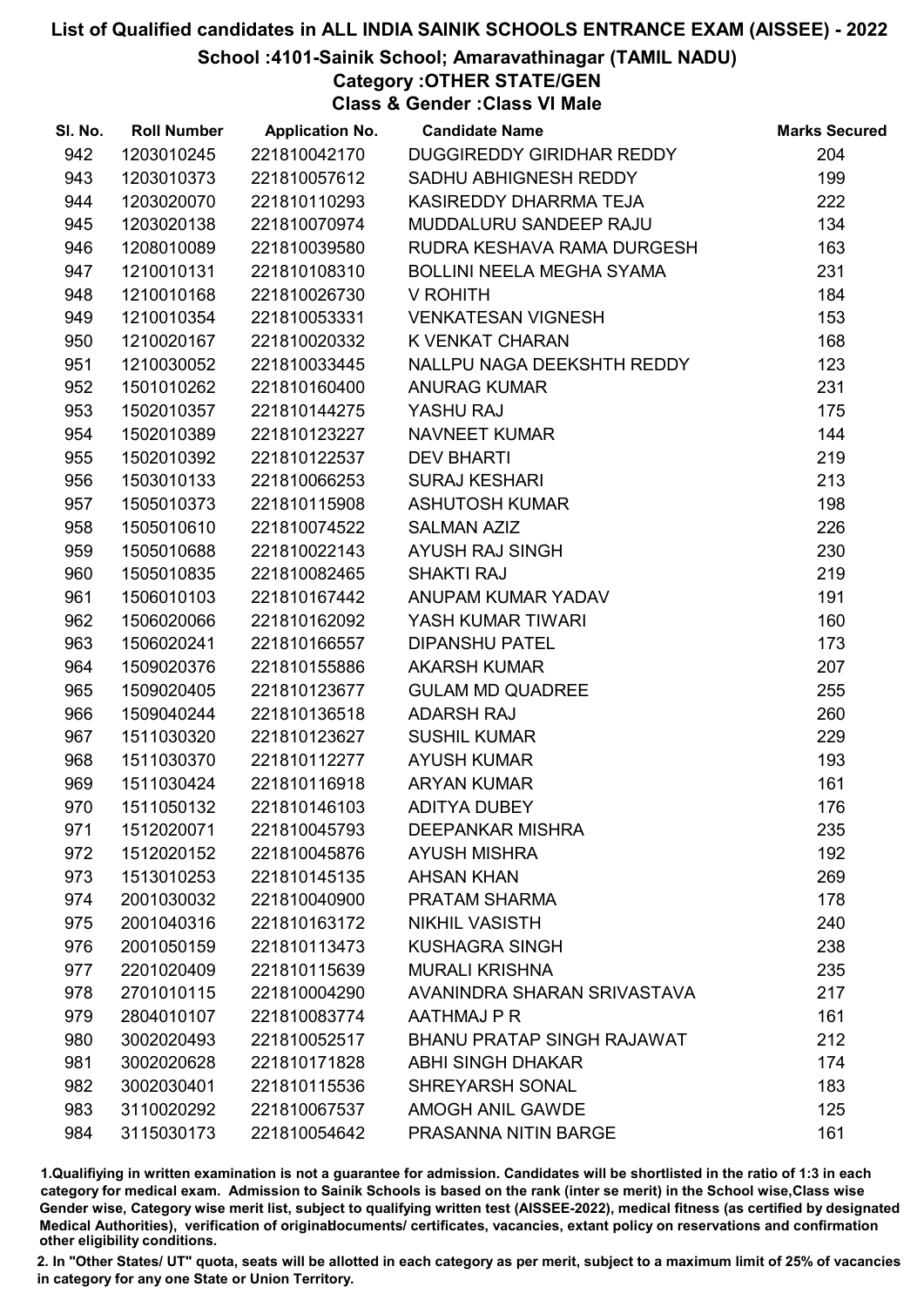#### School :4101-Sainik School; Amaravathinagar (TAMIL NADU)

Category :OTHER STATE/GEN

Class & Gender :Class VI Male

| SI. No. | <b>Roll Number</b> | <b>Application No.</b> | <b>Candidate Name</b>       | <b>Marks Secured</b> |
|---------|--------------------|------------------------|-----------------------------|----------------------|
| 985     | 3115030190         | 221810098962           | PRATYUSH AMOL NANAWARE      | 248                  |
| 986     | 3115040401         | 221810035579           | AGASTYA SARVESH GUJAR       | 261                  |
| 987     | 3116020028         | 221810048631           | <b>NIKAM ISHANT VIKAS</b>   | 196                  |
| 988     | 3116020205         | 221810070277           | SHIVENDRA TUSHAR PAWAR      | 142                  |
| 989     | 3701010018         | 221810043452           | SABHAREE.G                  | 128                  |
| 990     | 3901010238         | 221810027384           | <b>ABHIJEET RAI</b>         | 217                  |
| 991     | 3904020204         | 221810136552           | <b>PRITAM</b>               | 213                  |
| 992     | 3905020079         | 221810019852           | <b>GARV RAGHAV</b>          | 197                  |
| 993     | 3905020532         | 221810054126           | <b>UPENDRA</b>              | 198                  |
| 994     | 3905030043         | 221810119407           | SAKSHANK NAULKHA            | 256                  |
| 995     | 4102020009         | 221810161430           | <b>INDRESH KUMAR SINGH</b>  | 175                  |
| 996     | 4102020169         | 221810112543           | <b>SHREYAS S</b>            | 246                  |
| 997     | 4102030083         | 221810149886           | <b>NIEL NITHIN</b>          | 159                  |
| 998     | 4102030100         | 221810000627           | <b>ANSHUMAN PATHAK</b>      | 123                  |
| 999     | 4103010094         | 221810018740           | <b>MANTRA NIRAV HIRPARA</b> | 204                  |
| 1000    | 4103020127         | 221810014392           | KOYYA UMASANKAR REDDY       | 189                  |
| 1001    | 4103030450         | 221810055549           | <b>ARCHIT RAWAT</b>         | 206                  |
| 1002    | 4201060391         | 221810150908           | C RITHWIK REDDY             | 150                  |
| 1003    | 4201070142         | 221810031809           | BHUMA MANEETH REDDY         | 175                  |
| 1004    | 4401020068         | 221810110652           | <b>ARYAN CHAUDHARY</b>      | 168                  |
| 1005    | 4401020153         | 221810152923           | PRIYANSHU CHAUDHRY          | 174                  |
| 1006    | 4401020436         | 221810087056           | <b>AJAY CHAUHAN</b>         | 228                  |
| 1007    | 4401020484         | 221810149417           | <b>ANSHUL SHARM</b>         | 180                  |
| 1008    | 4401020567         | 221810027118           | ANSH SINGH BHADAURIYA       | 165                  |
| 1009    | 4401040038         | 221810098635           | <b>KARTIK GOSWAMI</b>       | 268                  |
| 1010    | 4405020311         | 221810088309           | SAMPRATIK PRATAP SINGH      | 129                  |
| 1011    | 4406020322         | 221810005383           | YASH SHUKLA                 | 231                  |
| 1012    | 4407020450         | 221810103169           | ATHARVA OJHA                | 213                  |
| 1013    | 4410020358         | 221810170453           | <b>DEV BRAT</b>             | 249                  |
| 1014    | 4411010144         | 221810044852           | <b>ALKESH KUMAR</b>         | 147                  |
| 1015    | 4411010204         | 221810082173           | <b>UDAY PRATAP SINGH</b>    | 163                  |

<sup>1.</sup>Qualifiying in written examination is not a guarantee for admission. Candidates will be shortlisted in the ratio of 1:3 in each category for medical exam. Admission to Sainik Schools is based on the rank (inter se merit) in the School wise,Class wise Gender wise, Category wise merit list, subject to qualifying written test (AISSEE-2022), medical fitness (as certified by designated Medical Authorities), verification of originablocuments/ certificates, vacancies, extant policy on reservations and confirmation other eligibility conditions.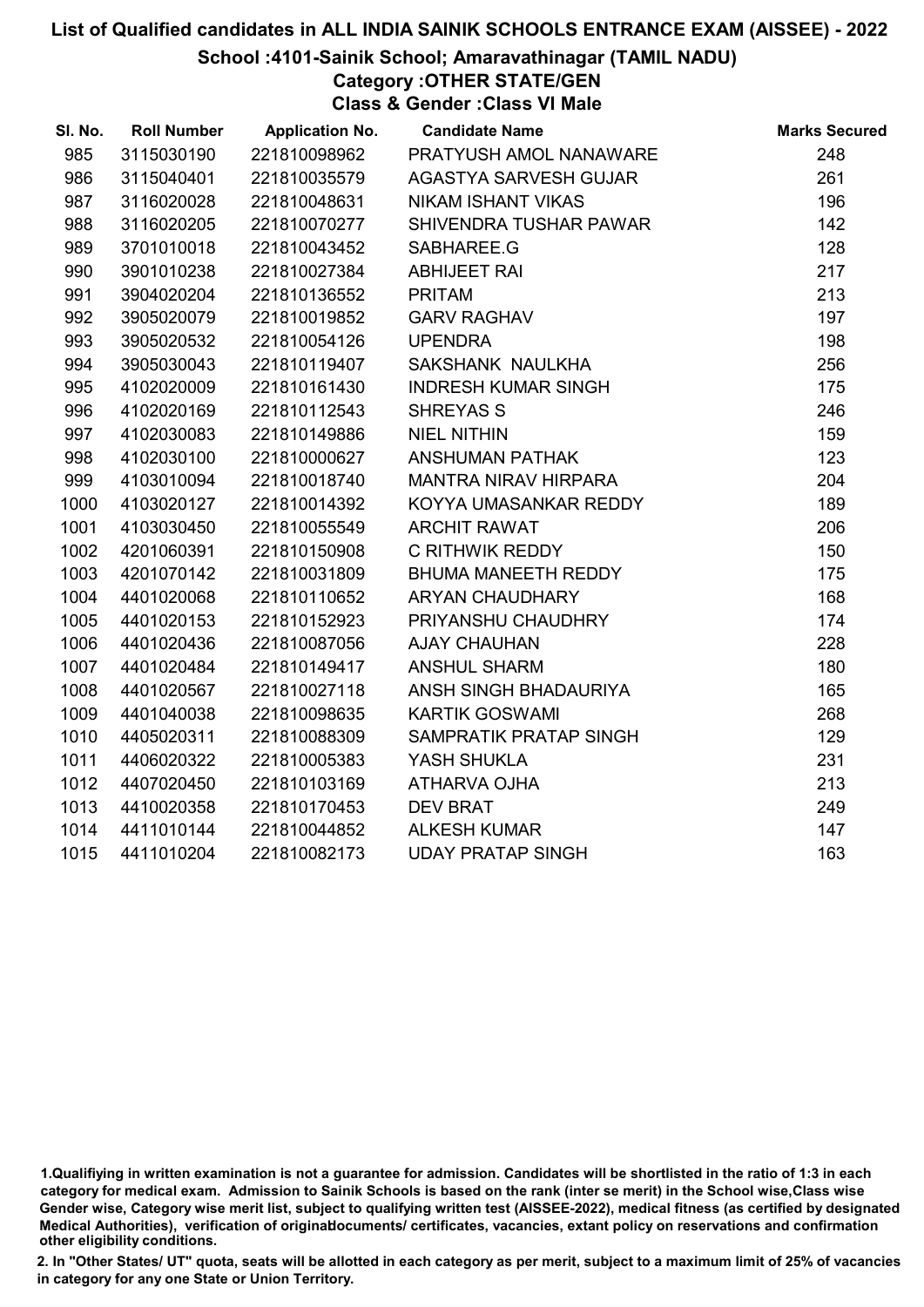#### School :4101-Sainik School; Amaravathinagar (TAMIL NADU)

### Category :HOME STATE/SC

Class & Gender :Class VI Female

| SI. No. | <b>Roll Number</b> | <b>Application No.</b> | <b>Candidate Name</b>   |           | <b>Marks Secured</b> |
|---------|--------------------|------------------------|-------------------------|-----------|----------------------|
| 1016    | 1212040366         | 221810149577           | PB SAMYUKTHA            |           | 122                  |
| 1017    | 2805010101         | 221810055990           | <b>VISHALI MR</b>       |           | 83                   |
| 1018    | 3904040940         | 221810136918           | <b>M RIYA</b>           |           | 108                  |
| 1019    | 4102010007         | 221810053573           | <b>SWATHI SRI</b>       |           | 143                  |
| 1020    | 4102020003         | 221810167720           | <b>LAKSHASRIS</b>       |           | 107                  |
| 1021    | 4102020078         | 221810082781           | J KAVINADEVI            |           | 124                  |
| 1022    | 4102020153         | 221810009113           | <b>KRUTHIKHA</b>        |           | 97                   |
| 1023    | 4102030027         | 221810004955           | <b>ANUSHKA M</b>        |           | 91                   |
| 1024    | 4102030081         | 221810100776           | <b>BHAIRAVIE</b>        |           | 90                   |
| 1025    | 4102030112         | 221810111067           | P S SANJU SRI           |           | 143                  |
| 1026    | 4102030114         | 221810195067           | SRINITHI.M              |           | 162                  |
| 1027    | 4102030161         | 221810148138           | RAGABHARATHI V C        |           | 107                  |
| 1028    | 4102030226         | 221810109569           | <b>ANBARASIB</b>        |           | 96                   |
| 1029    | 4103010007         | 221810171790           | KAVI BHARATHI M         |           | 62                   |
| 1030    | 4103010010         | 221810005951           | <b>RESHMA. V</b>        |           | 129                  |
| 1031    | 4103010037         | 221810106947           | <b>DIVYA S</b>          |           | 107                  |
| 1032    | 4103010047         | 221810169559           | <b>JINDHUM</b>          |           | 87                   |
| 1033    | 4103010055         | 221810024800           | <b>CHINTHANA</b>        |           | 73                   |
| 1034    | 4103010135         | 221810052780           | <b>MAHIMA S</b>         |           | 102                  |
| 1035    | 4103010165         | 221810000501           | LITHIKA M               | CG        | 77                   |
| 1036    | 4103020154         | 221810029113           | LAVANYA.S               |           | 74                   |
| 1037    | 4103020177         | 221810011723           | <b>JESI PREETHI R A</b> |           | 97                   |
| 1038    | 4103020264         | 221810005793           | <b>MATHIVATHANI M</b>   |           | 87                   |
| 1039    | 4103020284         | 221810160014           | <b>PRIYASHRUTHI</b>     |           | 93                   |
| 1040    | 4103020335         | 221810040844           | <b>HARSHINI V</b>       |           | 82                   |
| 1041    | 4103020380         | 221810034774           | <b>DEEPTHIB</b>         |           | 89                   |
| 1042    | 4103020439         | 221810162025           | <b>MAGATHI</b>          |           | 116                  |
| 1043    | 4103020498         | 221810015065           | DHAARUNIHA A            |           | 143                  |
| 1044    | 4103020586         | 221810091026           | SHREE NIDHI K           |           | 133                  |
| 1045    | 4103030013         | 221810076046           | <b>PRAHITHAK</b>        |           | 98                   |
| 1046    | 4103030015         | 221810075146           | R P POORVA VARSHINI     |           | 136                  |
| 1047    | 4103030047         | 221810004166           | <b>MV HANSIKHA</b>      |           | 101                  |
| 1048    | 4103030096         | 221810001696           | <b>M MONISHA</b>        |           | 124                  |
| 1049    | 4103030128         | 221810043517           | SUVETHA YAZHINI M       |           | 88                   |
| 1050    | 4103030133         | 221810020027           | <b>SRINIDHI</b>         |           | 125                  |
| 1051    | 4103030243         | 221810000118           | <b>SELVAPRIYA</b>       | <b>AR</b> | 158                  |
| 1052    | 4103030400         | 221810002819           | N NAYANA DEETCHA        |           | 134                  |
| 1053    | 4103030505         | 221810046389           | <b>K KAVYASHREE</b>     |           | 95                   |
| 1054    | 4104010062         | 221810055023           | <b>JEEVIKA K</b>        |           | 117                  |

1.Qualifiying in written examination is not a guarantee for admission. Candidates will be shortlisted in the ratio of 1:3 in each category for medical exam. Admission to Sainik Schools is based on the rank (inter se merit) in the School wise,Class wise Gender wise, Category wise merit list, subject to qualifying written test (AISSEE-2022), medical fitness (as certified by designated Medical Authorities), verification of originablocuments/ certificates, vacancies, extant policy on reservations and confirmation other eligibility conditions.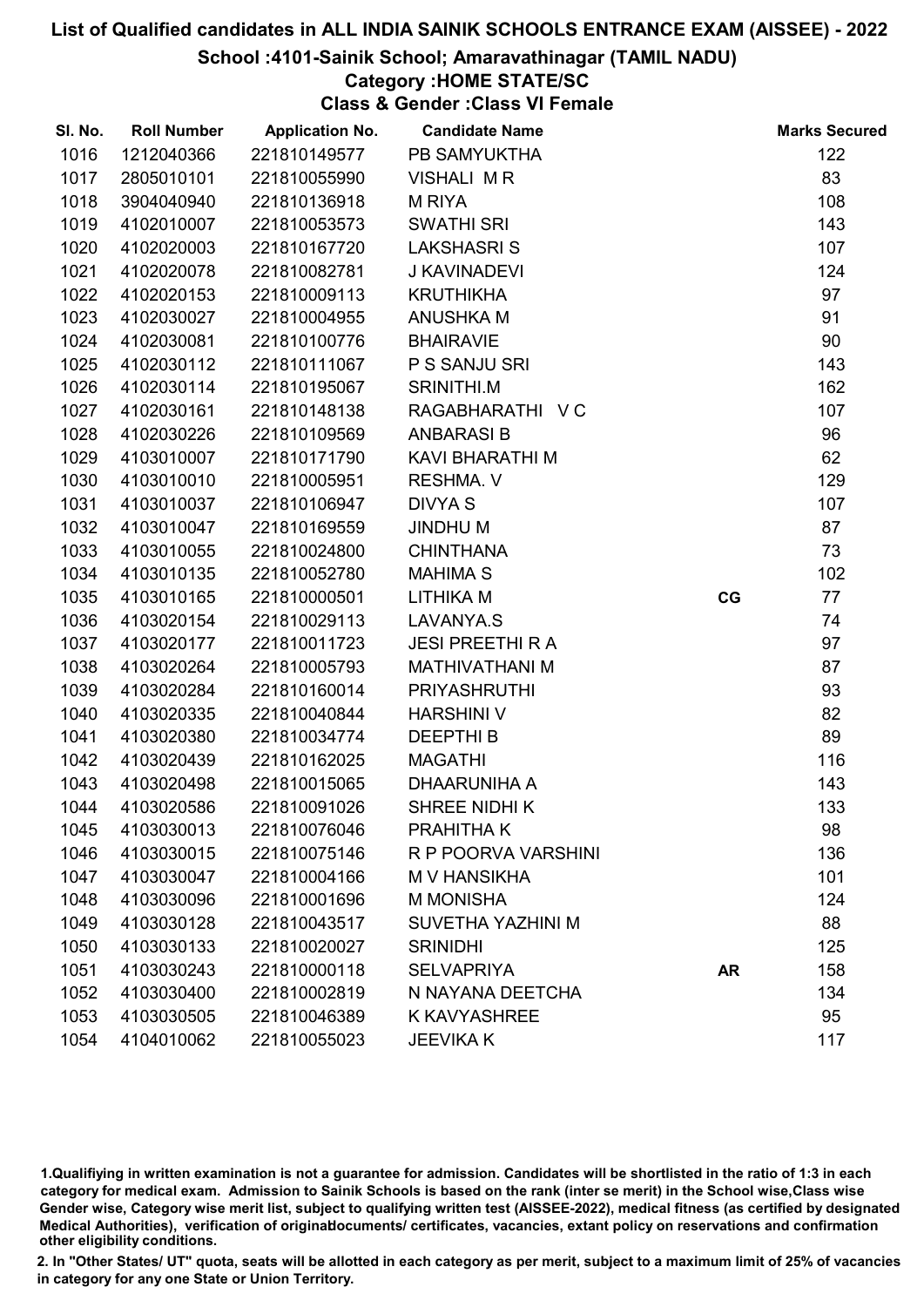School :4101-Sainik School; Amaravathinagar (TAMIL NADU)

### Category :HOME STATE/ST

Class & Gender :Class VI Female

| SI. No. | <b>Roll Number</b> | <b>Application No.</b> | <b>Candidate Name</b> | <b>Marks Secured</b> |
|---------|--------------------|------------------------|-----------------------|----------------------|
| 1055    | 4103010027         | 221810037284           | ANBUMATHI M           | 122                  |

1.Qualifiying in written examination is not a guarantee for admission. Candidates will be shortlisted in the ratio of 1:3 in each category for medical exam. Admission to Sainik Schools is based on the rank (inter se merit) in the School wise,Class wise Gender wise, Category wise merit list, subject to qualifying written test (AISSEE-2022), medical fitness (as certified by designated Medical Authorities), verification of originablocuments/ certificates, vacancies, extant policy on reservations and confirmation other eligibility conditions.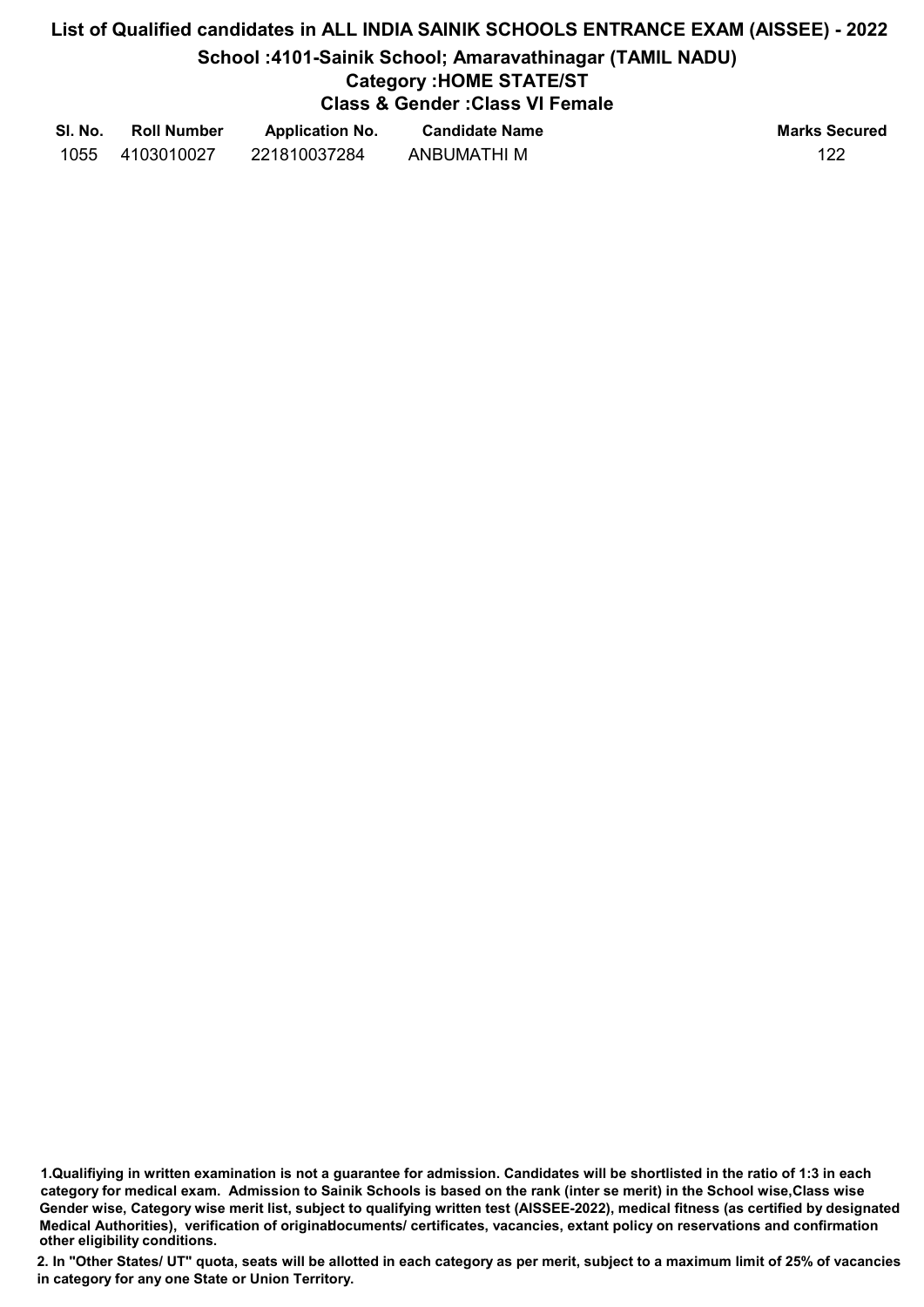#### School :4101-Sainik School; Amaravathinagar (TAMIL NADU)

### Category :HOME STATE/OBC

Class & Gender :Class VI Female

| SI. No. | <b>Roll Number</b> | <b>Application No.</b> | <b>Candidate Name</b>   | <b>Marks Secured</b> |
|---------|--------------------|------------------------|-------------------------|----------------------|
| 1056    | 3701010019         | 221810053652           | NIRANJANI T             | 160                  |
| 1057    | 4102020045         | 221810028601           | <b>M.VAMSIKA RAM</b>    | 159                  |
| 1058    | 4102030040         | 221810149675           | K. SANA SRI             | 165                  |
| 1059    | 4102030131         | 221810123487           | DHAANYAMITHRA S         | 131                  |
| 1060    | 4102030235         | 221810172489           | <b>ABIGAIL INDRA S</b>  | 248                  |
| 1061    | 4102030236         | 221810046789           | <b>KARUNYA</b>          | 174                  |
| 1062    | 4102030239         | 221810083699           | <b>SHIVANI SU</b>       | 120                  |
| 1063    | 4103010033         | 221810106107           | <b>SARITHAD</b>         | 153                  |
| 1064    | 4103010096         | 221810021050           | NITHARSHANA S P         | 175                  |
| 1065    | 4103010104         | 221810015650           | YOGITA L R              | 199                  |
| 1066    | 4103010128         | 221810145670           | R S DHIYASRI            | 183                  |
| 1067    | 4103010239         | 221810068451           | YAZHINI K               | 197                  |
| 1068    | 4103010249         | 221810190461           | SANJANAA BR             | 121                  |
| 1069    | 4103010252         | 221810009661           | R.D.DIKSANYA            | 177                  |
| 1070    | 4103010283         | 221810043291           | <b>THANISKKA SRIS</b>   | 243                  |
| 1071    | 4103010288         | 221810047491           | <b>S BAVITHA SREE</b>   | 207                  |
| 1072    | 4103010309         | 221810003502           | <b>ASHLAY NIKISHA</b>   | 160                  |
| 1073    | 4103020036         | 221810018532           | <b>S MAHA SMRTI</b>     | 179                  |
| 1074    | 4103020065         | 221810063352           | <b>SK ANU HIRANMAYE</b> | 166                  |
| 1075    | 4103020115         | 221810084982           | KARTHIKAA .M            | 211                  |
| 1076    | 4103020150         | 221810047803           | <b>SEVITHA VKB</b>      | 154                  |
| 1077    | 4103020182         | 221810113233           | <b>AATHMIKA M</b>       | 154                  |
| 1078    | 4103020227         | 221810021263           | <b>M SREEHAASHINI</b>   | 229                  |
| 1079    | 4103020256         | 221810146983           | <b>PRANIKA S</b>        | 170                  |
| 1080    | 4103020328         | 221810058344           | Z ZARA FATHIMA KHAN     | 137                  |
| 1081    | 4103020374         | 221810077474           | <b>ABISRIAS</b>         | 126                  |
| 1082    | 4103020397         | 221810072394           | R.ASWIHA                | 183                  |
| 1083    | 4103020413         | 221810024305           | SANKAMITHRA GJ          | 191                  |
| 1084    | 4103020426         | 221810089215           | <b>VAISHNAVI M</b>      | 130                  |
| 1085    | 4103020527         | 221810189285           | <b>KRITHIKA S</b>       | 137                  |
| 1086    | 4103020545         | 221810043295           | N.NIKALYA               | 219                  |
| 1087    | 4103020583         | 221810050916           | <b>TAMILINI S</b>       | 183                  |
| 1088    | 4103020589         | 221810192126           | <b>ANUVARUSINY M</b>    | 175                  |
| 1089    | 4103030001         | 221810015036           | S. JANHAVI              | 222                  |
| 1090    | 4103030021         | 221810100546           | <b>NIKSHIDHA J</b>      | 133                  |
| 1091    | 4103030041         | 221810090856           | NIVEDITHA DEVI C G      | 176                  |
| 1092    | 4103030130         | 221810162717           | <b>ABISHREE P</b>       | 149                  |
| 1093    | 4103030192         | 221810120577           | <b>YASHICA</b>          | 234                  |
| 1094    | 4103030262         | 221810042028           | <b>S.RAKSANA</b>        | 246                  |
| 1095    | 4103030322         | 221810029758           | THEJNI SHIREE M         | 195                  |
| 1096    | 4103030324         | 221810022068           | YAZHINI A K             | 123                  |
| 1097    | 4103030344         | 221810135478           | <b>V.KAVIEESHREE</b>    | 218                  |
| 1098    | 4103030426         | 221810094829           | R KASNI                 | 135                  |

1.Qualifiying in written examination is not a guarantee for admission. Candidates will be shortlisted in the ratio of 1:3 in each category for medical exam. Admission to Sainik Schools is based on the rank (inter se merit) in the School wise,Class wise Gender wise, Category wise merit list, subject to qualifying written test (AISSEE-2022), medical fitness (as certified by designated Medical Authorities), verification of originablocuments/ certificates, vacancies, extant policy on reservations and confirmation other eligibility conditions.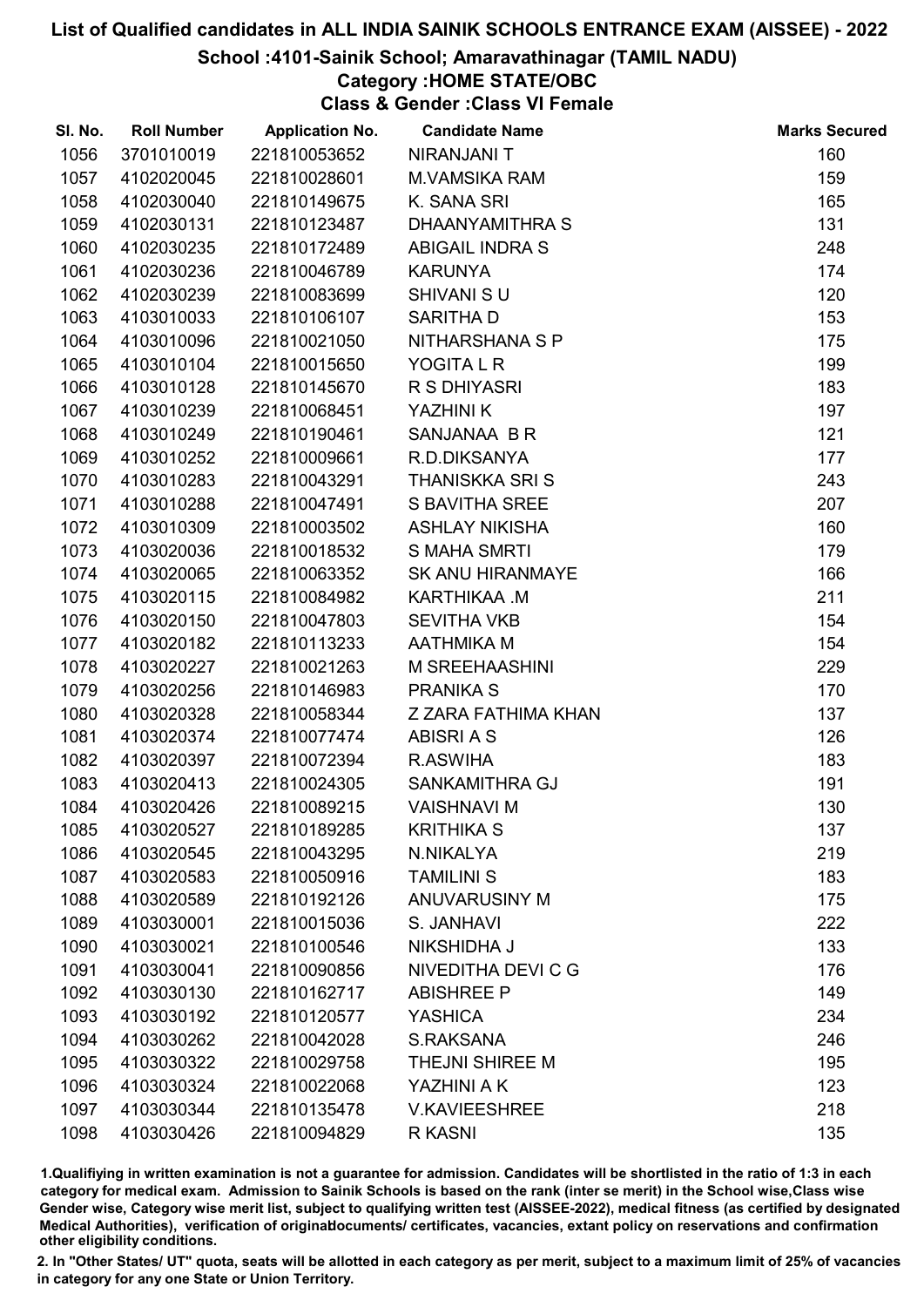#### School :4101-Sainik School; Amaravathinagar (TAMIL NADU)

## Category :HOME STATE/OBC

Class & Gender :Class VI Female

| SI. No. | <b>Roll Number</b> | <b>Application No.</b> | <b>Candidate Name</b>   | <b>Marks Secured</b> |
|---------|--------------------|------------------------|-------------------------|----------------------|
| 1099    | 4103030513         | 221810045789           | M KAAVIYA PRIYAAH       | 132                  |
| 1100    | 4104010008         | 221810190566           | A ATCHAYA               | 142                  |
| 1101    | 4104010038         | 221810190881           | AANCHAL                 | 140                  |
| 1102    | 4104010039         | 221810138881           | DHANUSRI R              | 141                  |
| 1103    | 4104010061         | 221810076713           | TEJHASHWINI K R         | 123                  |
| 1104    | 4104010069         | 221810095273           | VARSHANA S              | 128                  |
| 1105    | 4104010078         | 221810194504           | <b>G.N.SMRITI</b>       | 194                  |
| 1106    | 4104010094         | 221810045205           | HARITHA SHANMUGAPRIYA C | 161                  |
| 1107    | 4104010160         | 221810032159           | S.AMIZHTHINI            | 147                  |

1.Qualifiying in written examination is not a guarantee for admission. Candidates will be shortlisted in the ratio of 1:3 in each category for medical exam. Admission to Sainik Schools is based on the rank (inter se merit) in the School wise,Class wise Gender wise, Category wise merit list, subject to qualifying written test (AISSEE-2022), medical fitness (as certified by designated Medical Authorities), verification of originablocuments/ certificates, vacancies, extant policy on reservations and confirmation other eligibility conditions.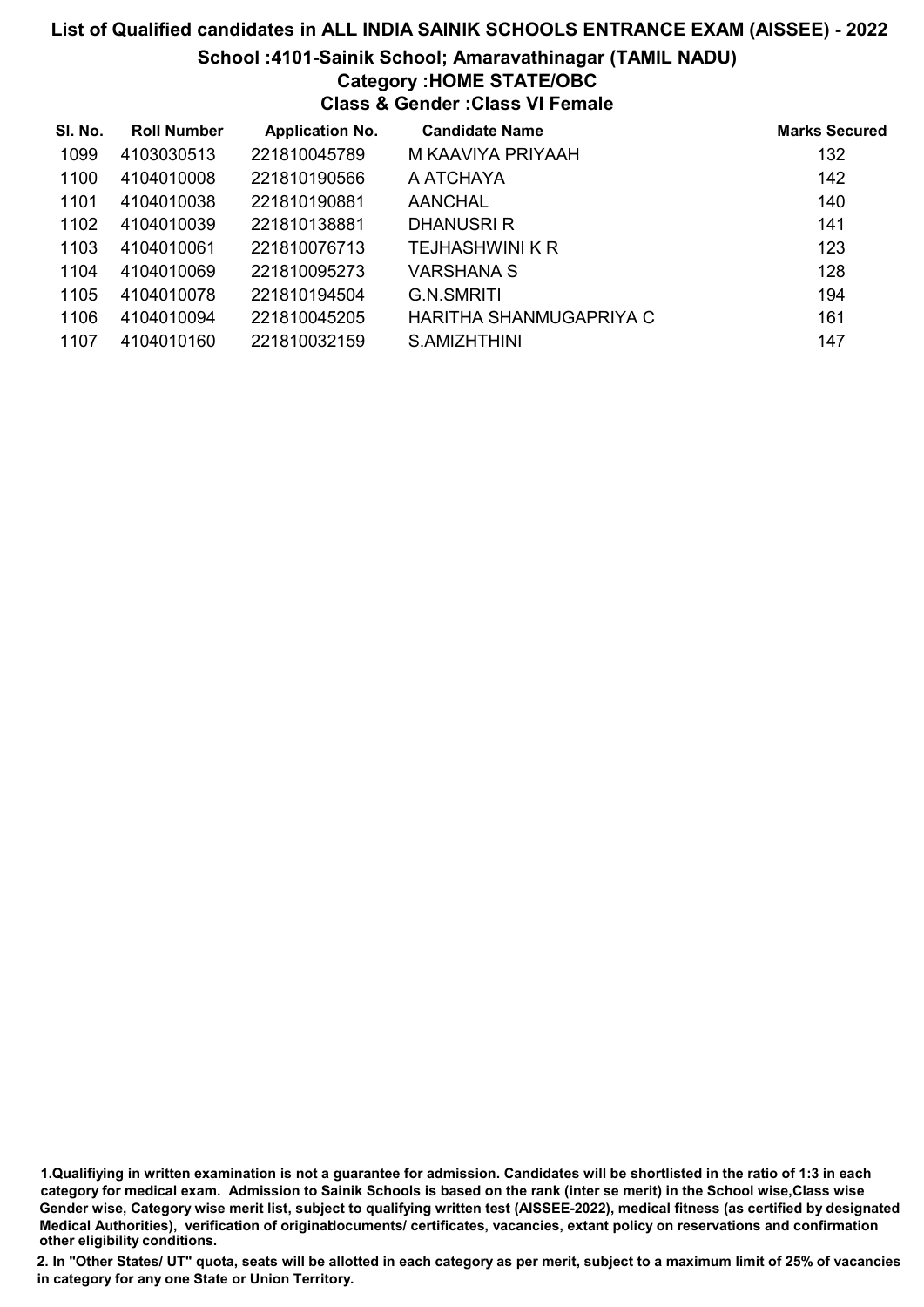#### School :4101-Sainik School; Amaravathinagar (TAMIL NADU)

### Category :HOME STATE/DEF

Class & Gender :Class VI Female

| SI. No. | <b>Roll Number</b> | <b>Application No.</b> | <b>Candidate Name</b>  | <b>Marks Secured</b> |
|---------|--------------------|------------------------|------------------------|----------------------|
| 1108    | 2201020210         | 221810185874           | AISHWARYA GOPIKRISHNAN | 144                  |
| 1109    | 2301020347         | 221810130445           | S SADHANA              | 151                  |
| 1110    | 2501020139         | 221810081731           | <b>NIVEDIDHA</b>       | 141                  |
| 1111    | 3701010037         | 221810044105           | KRISHIKA S             | 157                  |
| 1112    | 3801020214         | 221810194639           | A JOSHITA              | 133                  |
| 1113    | 3804010096         | 221810196285           | <b>M THRI NETRA</b>    | 120                  |
| 1114    | 4102020046         | 221810073901           | K HEMAHARSHINI         | 213                  |
| 1115    | 4102030101         | 221810100627           | C PADMASRE             | 120                  |
| 1116    | 4103010017         | 221810010803           | SIVANI S               | 176                  |
| 1117    | 4103020159         | 221810138513           | SHARAN.S               | 137                  |
| 1118    | 4103030004         | 221810034236           | <b>SARA</b>            | 128                  |
| 1119    | 4103030061         | 221810013966           | <b>NETHRAL</b>         | 154                  |
| 1120    | 4103030350         | 221810096678           | ANUSHA RATHINAM        | 132                  |
| 1121    | 4103030427         | 221810028829           | JOMISHA S G            | 150                  |
| 1122    | 4103030493         | 221810123879           | <b>SAMUTRA</b>         | 178                  |

<sup>1.</sup>Qualifiying in written examination is not a guarantee for admission. Candidates will be shortlisted in the ratio of 1:3 in each category for medical exam. Admission to Sainik Schools is based on the rank (inter se merit) in the School wise,Class wise Gender wise, Category wise merit list, subject to qualifying written test (AISSEE-2022), medical fitness (as certified by designated Medical Authorities), verification of originablocuments/ certificates, vacancies, extant policy on reservations and confirmation other eligibility conditions.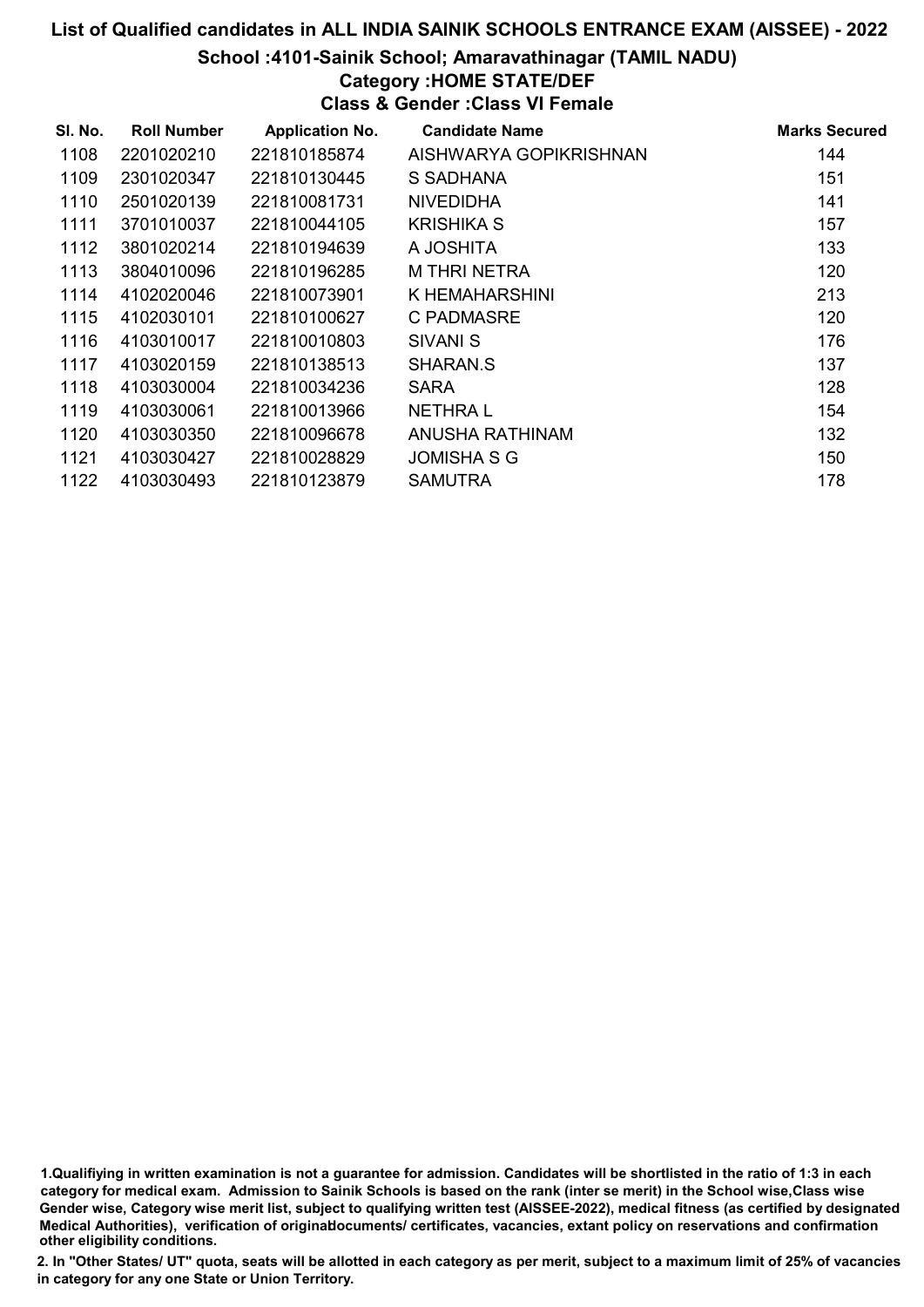#### School :4101-Sainik School; Amaravathinagar (TAMIL NADU)

## Category :HOME STATE/GEN

Class & Gender :Class VI Female

| SI. No. | <b>Roll Number</b> | <b>Application No.</b> | <b>Candidate Name</b>     |            | <b>Marks Secured</b> |
|---------|--------------------|------------------------|---------------------------|------------|----------------------|
| 1123    | 3701010021         | 221810045423           | <b>NANDIKA</b>            |            | 163                  |
| 1124    | 3701010058         | 221810071379           | ANGEL SINHA               |            | 227                  |
| 1125    | 4102020038         | 221810010780           | <b>ADITI VENKAT</b>       |            | 142                  |
| 1126    | 4102020125         | 221810075262           | <b>LAKSHANA T</b>         |            | 164                  |
| 1127    | 4102020239         | 221810034005           | KAVYA.V                   |            | 142                  |
| 1128    | 4102030151         | 221810142218           | <b>SHARON AADHIKSHANA</b> |            | 131                  |
| 1129    | 4102030165         | 221810145438           | R SHOPIKAA                |            | 129                  |
| 1130    | 4103010133         | 221810183480           | <b>ADITI RAMESH</b>       |            | 149                  |
| 1131    | 4103010225         | 221810044541           | <b>SASIDARA P</b>         |            | 122                  |
| 1132    | 4103010292         | 221810059691           | <b>REYA</b>               |            | 130                  |
| 1133    | 4103020187         | 221810032633           | <b>S NAVALE</b>           |            | 199                  |
| 1134    | 4103020232         | 221810012463           | <b>MAHIZHINI GURUSAMY</b> |            | 137                  |
| 1135    | 4103020239         | 221810029073           | <b>OVIYA</b>              | <b>WOS</b> | 167                  |
| 1136    | 4103020308         | 221810015824           | <b>SAARA</b>              |            | 271                  |
| 1137    | 4103020391         | 221810042784           | <b>KAVIYA K</b>           |            | 176                  |
| 1138    | 4103020458         | 221810074535           | <b>S.KRISHNA PRIYA</b>    |            | 148                  |
| 1139    | 4103030150         | 221810042147           | <b>RIYA</b>               |            | 150                  |
| 1140    | 4103030154         | 221810044547           | ANANYAA MOHAN             |            | 154                  |
| 1141    | 4103030158         | 221810044847           | <b>LAKSHA V R</b>         |            | 152                  |
| 1142    | 4103030167         | 221810031457           | S NAKSHATHRAA             |            | 186                  |
| 1143    | 4103030171         | 221810192957           | SIVA SATHVEGA B           |            | 123                  |
| 1144    | 4103030219         | 221810154397           | R NETHRA                  |            | 122                  |
| 1145    | 4103030236         | 221810019508           | DHEGAA A S                |            | 144                  |
| 1146    | 4103030238         | 221810057808           | <b>DEVAPRIYA R</b>        |            | 169                  |
| 1147    | 4103030282         | 221810148538           | <b>MAYUKHA C</b>          |            | 174                  |
| 1148    | 4103030311         | 221810122158           | <b>RENISHA GERSLINE R</b> |            | 126                  |
| 1149    | 4103030424         | 221810025529           | <b>K R JAITHRA</b>        |            | 149                  |
| 1150    | 4103030436         | 221810049539           | AARYA SINHA               |            | 228                  |
| 1151    | 4103030440         | 221810050939           | <b>JOYLIN A</b>           |            | 142                  |
| 1152    | 4103030444         | 221810156149           | <b>DHAYASHREE</b>         |            | 127                  |
| 1153    | 4103030506         | 221810086389           | A.M.NANDHINI              |            | 147                  |
| 1154    | 4104010044         | 221810087042           | V SAANTHALAKSHMI          |            | 162                  |
| 1155    | 4104010077         | 221810177204           | YASHIKA S K               |            | 125                  |
| 1156    | 4104010109         | 221810037385           | <b>ILAKIYA</b>            |            | 153                  |
| 1157    | 4104010159         | 221810113749           | R.S.MITHUNA               |            | 209                  |

1.Qualifiying in written examination is not a guarantee for admission. Candidates will be shortlisted in the ratio of 1:3 in each category for medical exam. Admission to Sainik Schools is based on the rank (inter se merit) in the School wise,Class wise Gender wise, Category wise merit list, subject to qualifying written test (AISSEE-2022), medical fitness (as certified by designated Medical Authorities), verification of originablocuments/ certificates, vacancies, extant policy on reservations and confirmation other eligibility conditions.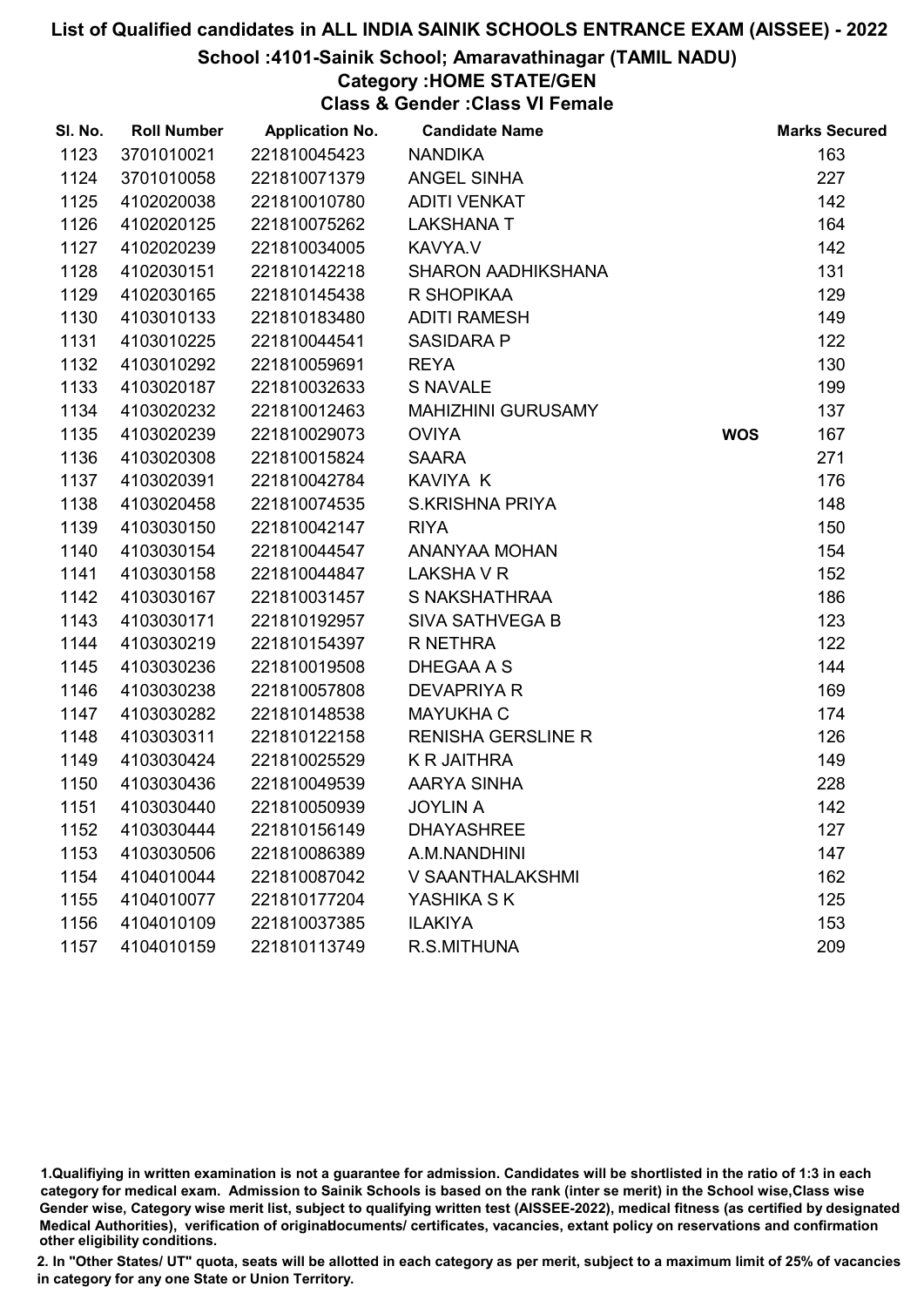### List of Qualified candidates in ALL INDIA SAINIK SCHOOLS ENTRANCE EXAM (AISSEE) - 2022 School :4101-Sainik School; Amaravathinagar (TAMIL NADU) Category :OTHER STATE/SC

Class & Gender :Class VI Female

| SI. No. | <b>Roll Number</b> | <b>Application No.</b> | <b>Candidate Name</b> | <b>Marks Secured</b> |
|---------|--------------------|------------------------|-----------------------|----------------------|
| 1158    | 1509020310         | 221810150225           | PRIYA BHARTI          | 181                  |
| 1159    | 1513010022         | 221810150640           | KHUSHI KUMARI         | 171                  |
| 1160    | 4103020322         | 221810102834           | NITHIKSHA C           | 105                  |
| 1161    | 4201050441         | 221810197356           | YATA BHAVANA          | 68                   |

1.Qualifiying in written examination is not a guarantee for admission. Candidates will be shortlisted in the ratio of 1:3 in each category for medical exam. Admission to Sainik Schools is based on the rank (inter se merit) in the School wise,Class wise Gender wise, Category wise merit list, subject to qualifying written test (AISSEE-2022), medical fitness (as certified by designated Medical Authorities), verification of originablocuments/ certificates, vacancies, extant policy on reservations and confirmation other eligibility conditions.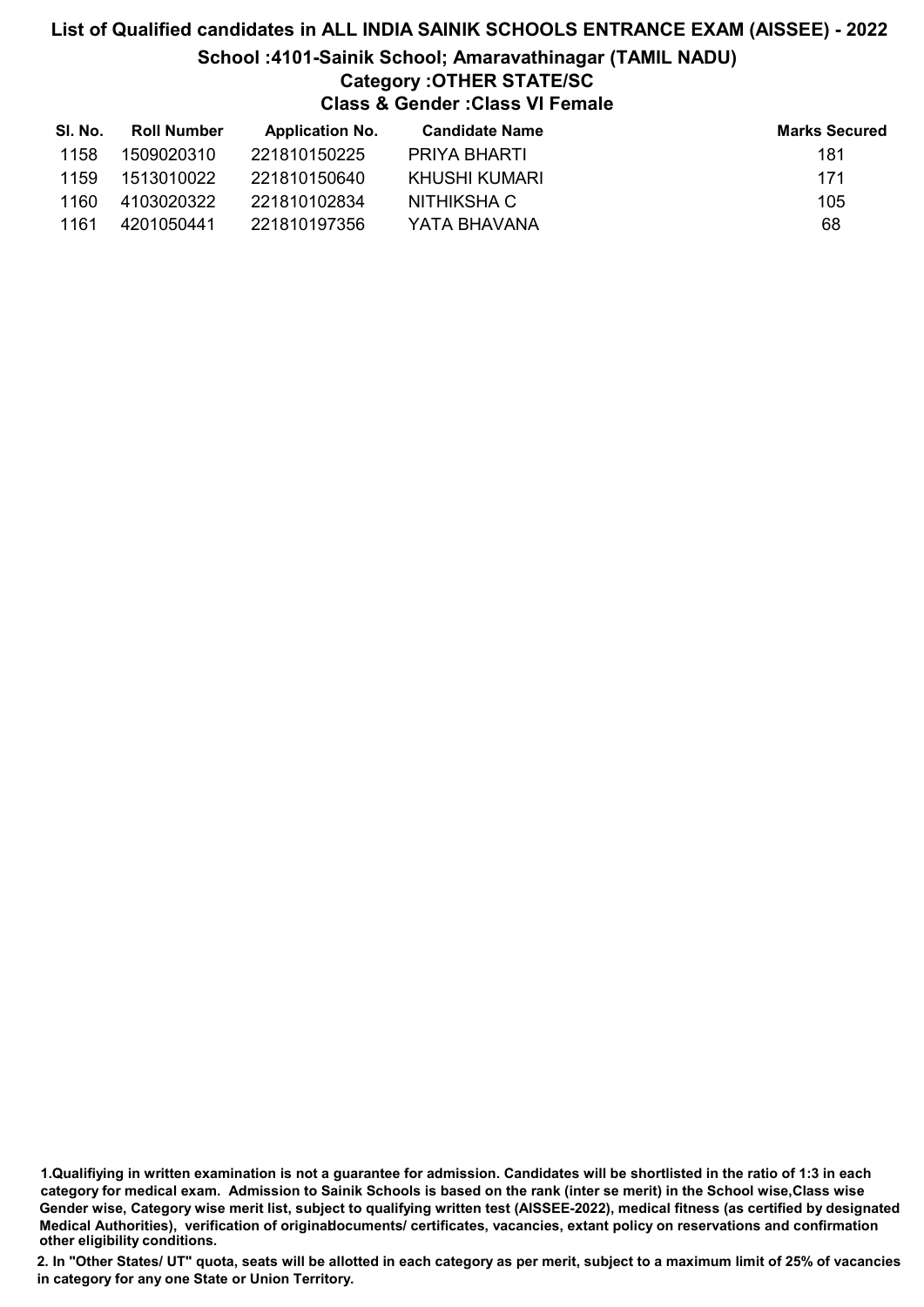### List of Qualified candidates in ALL INDIA SAINIK SCHOOLS ENTRANCE EXAM (AISSEE) - 2022 School :4101-Sainik School; Amaravathinagar (TAMIL NADU) Category :OTHER STATE/ST

#### Class & Gender :Class VI Female

| SI. No. | <b>Roll Number</b> | <b>Application No.</b> | <b>Candidate Name</b> | <b>Marks Secured</b> |
|---------|--------------------|------------------------|-----------------------|----------------------|
| 1162    | 1210020133         | 221810142112           | M VENU MADHAVI        | 81                   |
| 1163    | 1210030246         | 221810105446           | <b>BUKKE SHASINI</b>  | 136                  |

<sup>1.</sup>Qualifiying in written examination is not a guarantee for admission. Candidates will be shortlisted in the ratio of 1:3 in each category for medical exam. Admission to Sainik Schools is based on the rank (inter se merit) in the School wise,Class wise Gender wise, Category wise merit list, subject to qualifying written test (AISSEE-2022), medical fitness (as certified by designated Medical Authorities), verification of originablocuments/ certificates, vacancies, extant policy on reservations and confirmation other eligibility conditions.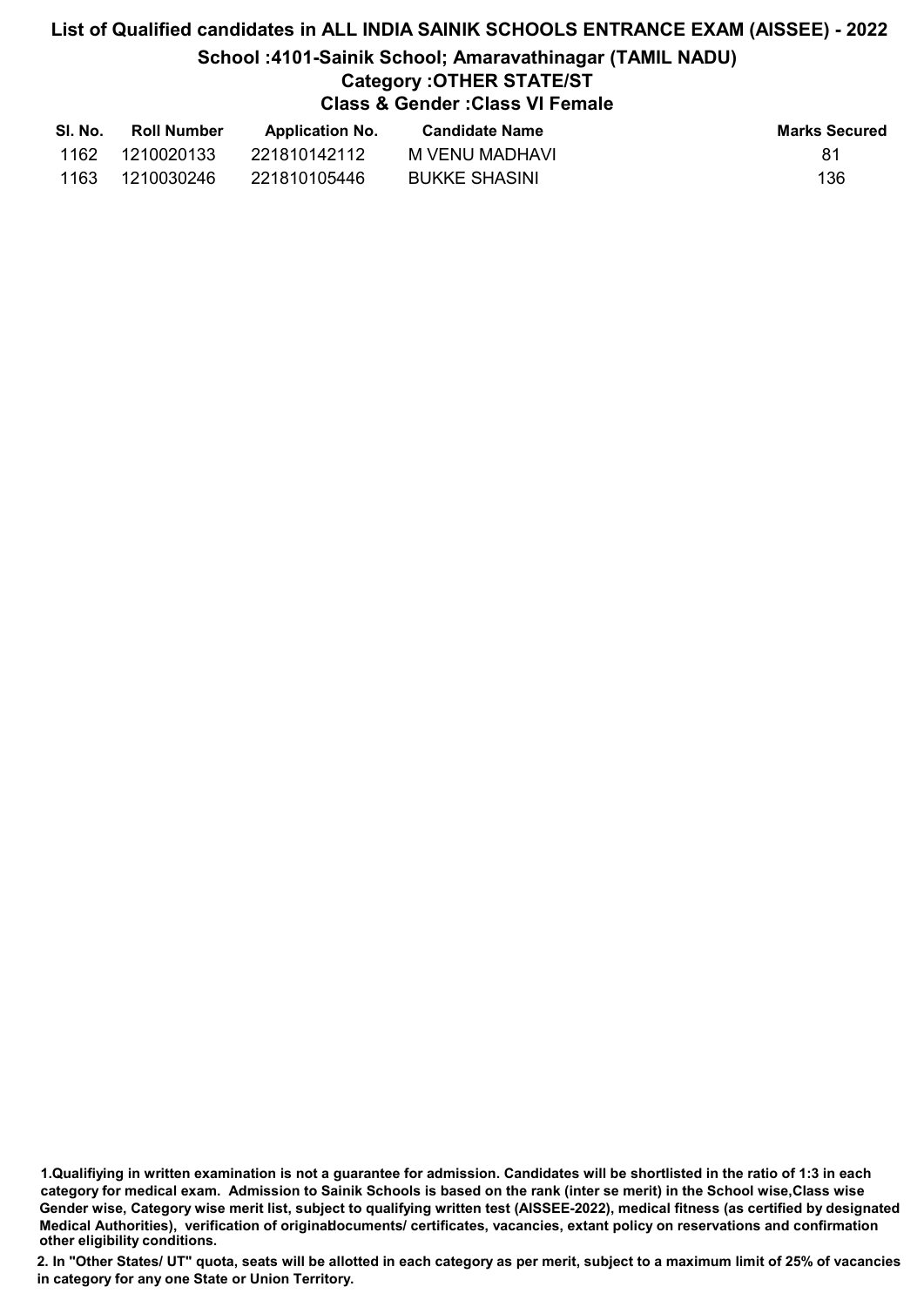#### School :4101-Sainik School; Amaravathinagar (TAMIL NADU)

### Category :OTHER STATE/OBC

Class & Gender :Class VI Female

| SI. No. | <b>Roll Number</b> | <b>Application No.</b> | <b>Candidate Name</b>       | <b>Marks Secured</b> |
|---------|--------------------|------------------------|-----------------------------|----------------------|
| 1164    | 1203020323         | 221810122886           | <b>BOILLA SRIDEVI</b>       | 134                  |
| 1165    | 1210030178         | 221810113806           | J TEJITHA                   | 167                  |
| 1166    | 1210050161         | 221810096329           | <b>GOTTIVEETI MOKSHITHA</b> | 220                  |
| 1167    | 1212020175         | 221810100590           | DADI JAHNAVI DEVI           | 131                  |
| 1168    | 2607010022         | 221810150982           | CHANDANI KUMARI             | 257                  |
| 1169    | 2706010057         | 221810105692           | <b>SAMRIDDHI S</b>          | 174                  |
| 1170    | 2804010165         | 221810133097           | YAMIKA V                    | 142                  |
| 1171    | 4201060154         | 221810098047           | <b>BATHINI NIVEDITHA</b>    | 209                  |
| 1172    | 4410030395         | 221810149619           | <b>ABHITHA PAAL</b>         | 164                  |

1.Qualifiying in written examination is not a guarantee for admission. Candidates will be shortlisted in the ratio of 1:3 in each category for medical exam. Admission to Sainik Schools is based on the rank (inter se merit) in the School wise,Class wise Gender wise, Category wise merit list, subject to qualifying written test (AISSEE-2022), medical fitness (as certified by designated Medical Authorities), verification of originablocuments/ certificates, vacancies, extant policy on reservations and confirmation other eligibility conditions.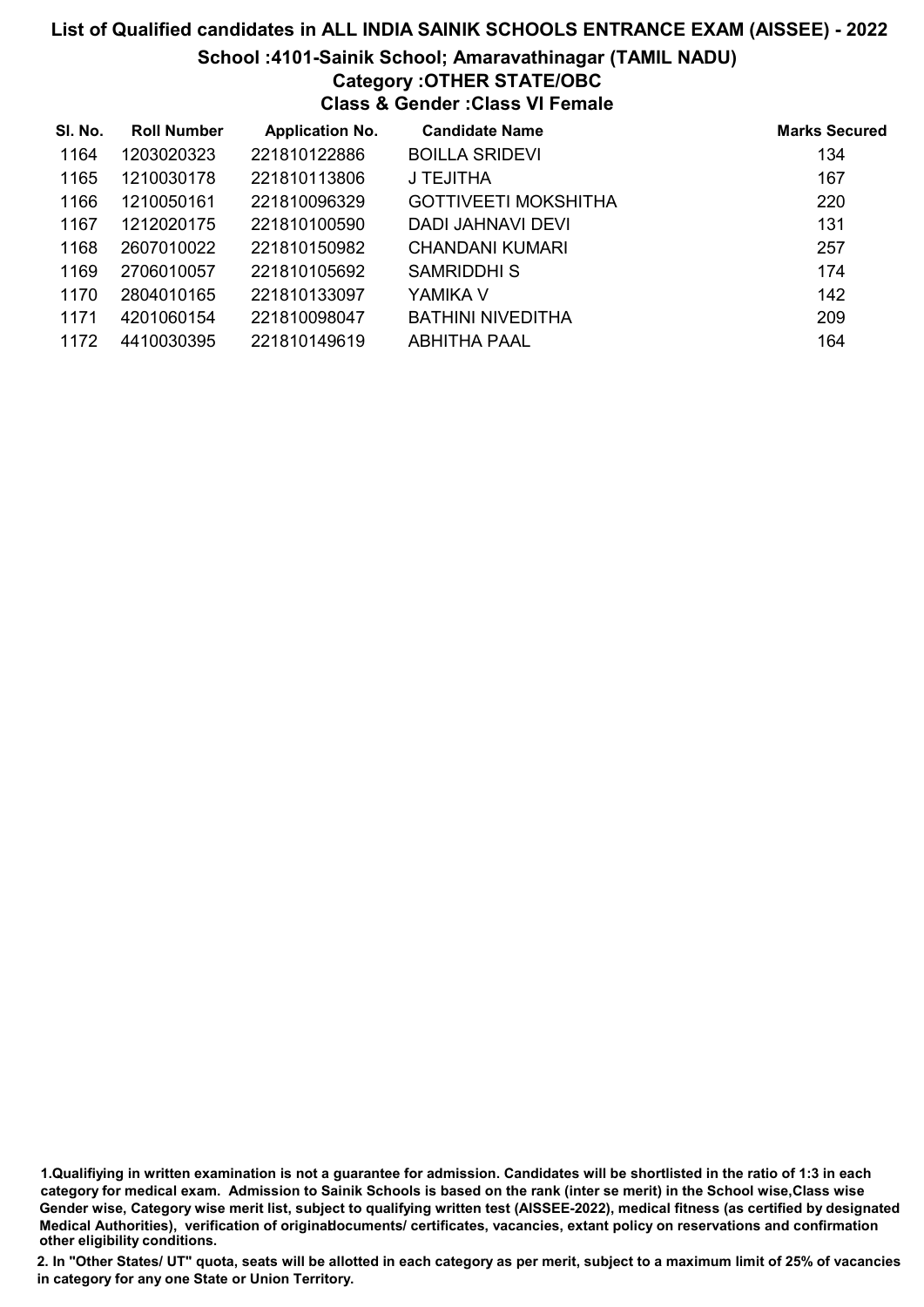### School :4101-Sainik School; Amaravathinagar (TAMIL NADU) Category :OTHER STATE/DEF

Class & Gender :Class VI Female

| SI. No. | <b>Roll Number</b> | <b>Application No.</b> | <b>Candidate Name</b>  | <b>Marks Secured</b> |
|---------|--------------------|------------------------|------------------------|----------------------|
| 1173    | 2607010067         | 221810150819           | ALKA YADAV             | 199                  |
| 1174    | 4102030170         | 221810053838           | SHREYA KUMARI          | 173                  |
| 1175    | 4103010115         | 221810010660           | ANISHKA RAJ            | 172                  |
| 1176    | 4201040148         | 221810006843           | SAKSHI KUMARI          | 179                  |
| 1177    | 4410020499         | 221810162665           | PRIYANSHU KUMAR TIWARI | 185                  |

1.Qualifiying in written examination is not a guarantee for admission. Candidates will be shortlisted in the ratio of 1:3 in each category for medical exam. Admission to Sainik Schools is based on the rank (inter se merit) in the School wise,Class wise Gender wise, Category wise merit list, subject to qualifying written test (AISSEE-2022), medical fitness (as certified by designated Medical Authorities), verification of originablocuments/ certificates, vacancies, extant policy on reservations and confirmation other eligibility conditions.